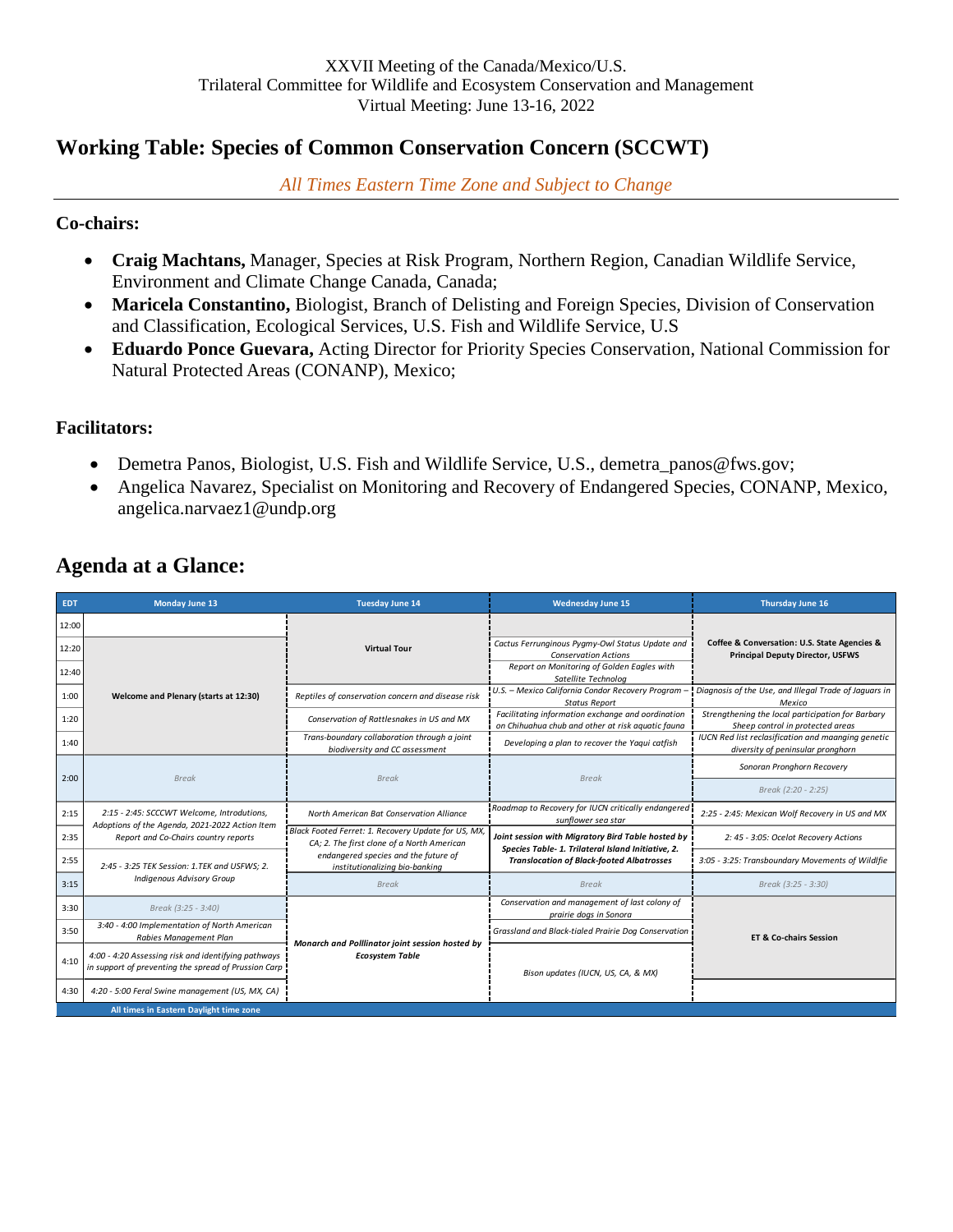| <b>Table of Contents</b>                                                                                       |  |
|----------------------------------------------------------------------------------------------------------------|--|
|                                                                                                                |  |
|                                                                                                                |  |
| 2:15 – 2:45pm Species of Common Conservation Concern Working Table Welcome, Introductions, Adoptions of the    |  |
| 2:45 – 3:25pm Traditional Ecological Knowledge and Co-Management of Conservation of Species with First Nations |  |
|                                                                                                                |  |
| 3:00 – 3:15pm Indigenous Advisory Group – International Joint Commission (IJC), St. Mary and Mile River Study  |  |
|                                                                                                                |  |
|                                                                                                                |  |
|                                                                                                                |  |
| 4:00 – 4:20pm Assessing Risk and Identifying Pathways in Support of Preventing the Spread of Prussian Carp     |  |
|                                                                                                                |  |
|                                                                                                                |  |
|                                                                                                                |  |
|                                                                                                                |  |
|                                                                                                                |  |
|                                                                                                                |  |
|                                                                                                                |  |
|                                                                                                                |  |
| 1:40 – 2:00pm Trans-Boundary Collaboration Through a Joint Biodiversity and Climate Change Assessment          |  |
|                                                                                                                |  |
|                                                                                                                |  |
|                                                                                                                |  |
| 2:55 - 3:15pm The First Clone of a North American Endangered Species and the Future of Institutionalizing Bio- |  |
|                                                                                                                |  |
|                                                                                                                |  |
|                                                                                                                |  |
|                                                                                                                |  |
| 12:40 – 12:20pm Report on Monitoring of Golden Eagles with Satellite Technology. A Long-Term MX-US             |  |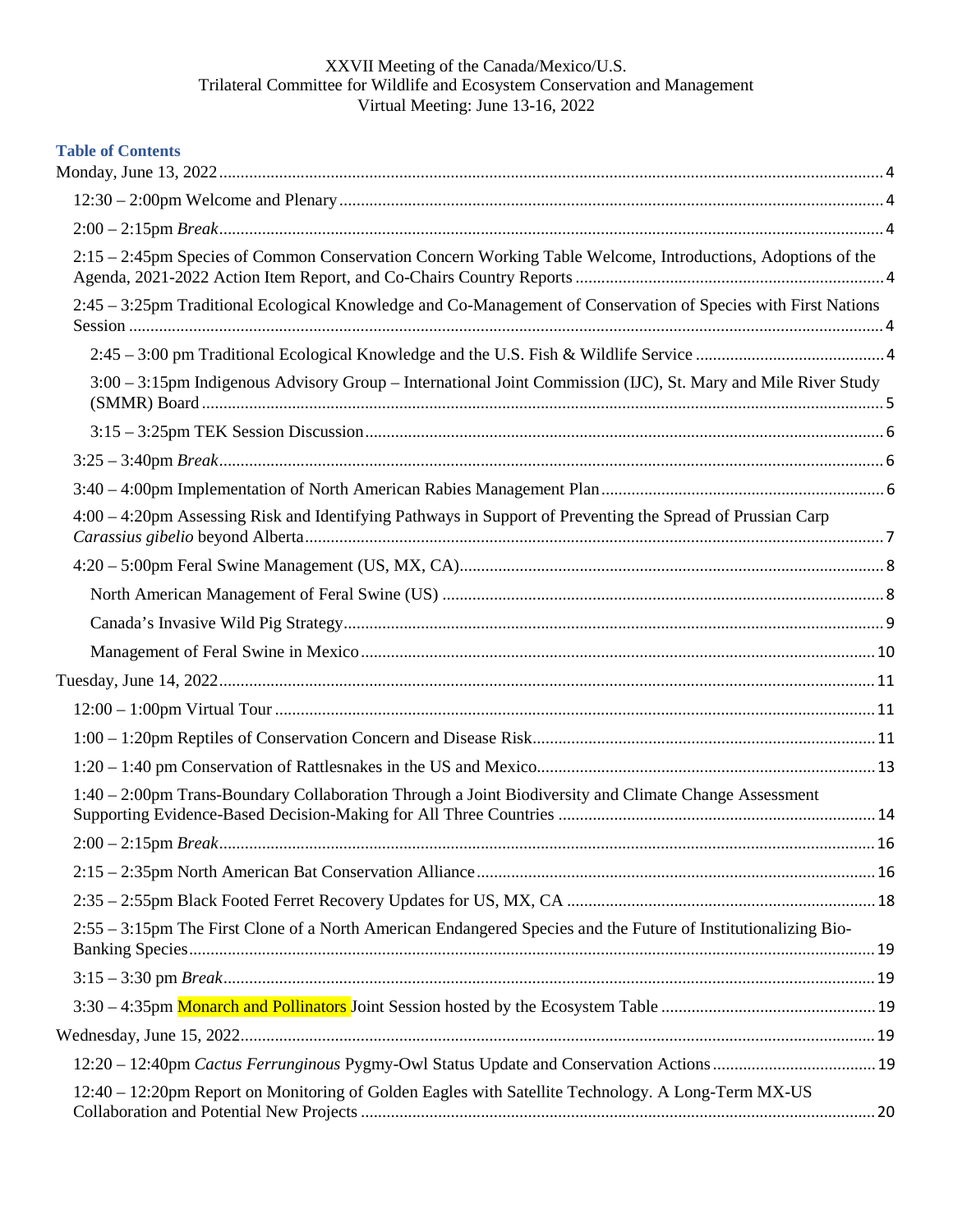| 1:20 – 1:40pm: Facilitating Information Exchange and Fostering Binational Coordination across the US and Mexico                                                                                                                          |  |
|------------------------------------------------------------------------------------------------------------------------------------------------------------------------------------------------------------------------------------------|--|
|                                                                                                                                                                                                                                          |  |
|                                                                                                                                                                                                                                          |  |
| 2:15 - 2:35pm: Roadmap to Recovery for IUCN Critically Endangered Sunflower Sea Star for Canada, the United                                                                                                                              |  |
| 2:35 – 2:55pm: Trilateral Island Initiative: Conservation and Restoration of the Islands of Canada, the United States,                                                                                                                   |  |
| 2:55 - 3:15pm: Translocation of Black-Footed Albatrosses from Midway Atoll National Wildlife Refuge, USA to<br>Create a Breeding Colony on Guadalupe Island Biosphere Reserve, Mexico (Joint Session with Migratory Birds)  28           |  |
|                                                                                                                                                                                                                                          |  |
| 3:30 – 3:40pm: Conservation and Management of Last Colony of Prairie Dogs (Cynomys ludovicianus) in Sonora30                                                                                                                             |  |
|                                                                                                                                                                                                                                          |  |
|                                                                                                                                                                                                                                          |  |
|                                                                                                                                                                                                                                          |  |
|                                                                                                                                                                                                                                          |  |
|                                                                                                                                                                                                                                          |  |
|                                                                                                                                                                                                                                          |  |
|                                                                                                                                                                                                                                          |  |
|                                                                                                                                                                                                                                          |  |
|                                                                                                                                                                                                                                          |  |
| 1:20 - 1:40pm: Strengthening the Local Participation for Barbary Sheep Control in Maderas del Carmen and Ocampo                                                                                                                          |  |
| 1:40 – 2:00pm: IUCN Red List Reclassification and Managing Genetic Diversity of Peninsular Pronghorn (Antilocapra<br>americana peninsularis) Populations in the United States for Potential Establishment of a Future Experimental Wilde |  |
|                                                                                                                                                                                                                                          |  |
|                                                                                                                                                                                                                                          |  |
|                                                                                                                                                                                                                                          |  |
|                                                                                                                                                                                                                                          |  |
|                                                                                                                                                                                                                                          |  |
|                                                                                                                                                                                                                                          |  |
|                                                                                                                                                                                                                                          |  |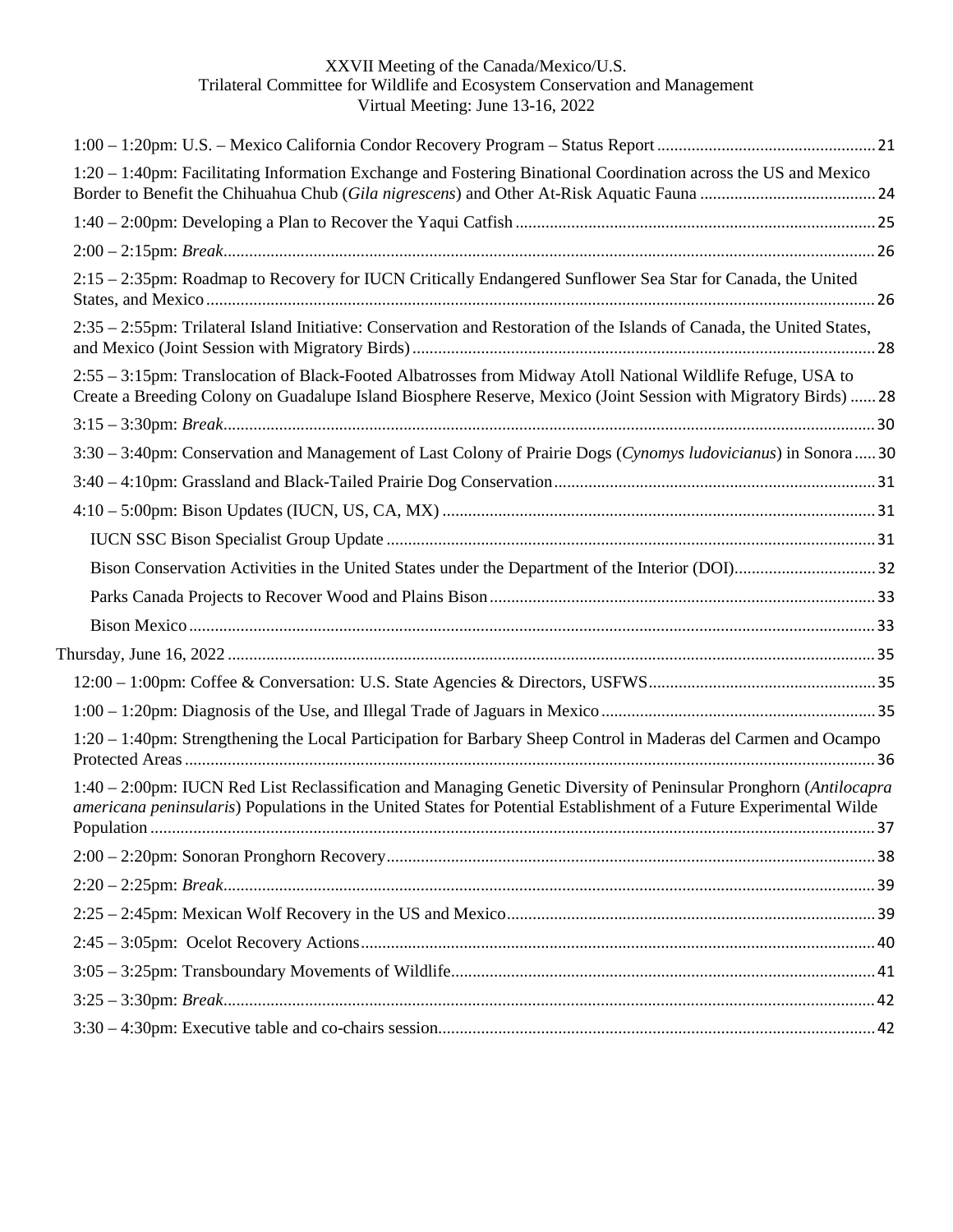# <span id="page-3-0"></span>**Monday, June 13, 2022**

## <span id="page-3-1"></span>**12:30 – 2:00pm Welcome and Plenary**

## <span id="page-3-2"></span>**2:00 – 2:15pm** *Break*

<span id="page-3-3"></span>**2:15 – 2:45pm Species of Common Conservation Concern Working Table Welcome, Introductions, Adoptions of the Agenda, 2021-2022 Action Item Report, and Co-Chairs Country Reports** 

**COLLABORATORS & CONTACTS:** Craig Machtans (Canadian Wildlife Service), Maricela Constantino (US Fish and Wildlife Service), José Eduardo Ponce Guevara (CONANP; México)

**DESCRIPTION:** Welcome and introductions of new and returning participants to the working table. Approval and adoption of the agenda. Report on major accomplishments or challenges from the Action Item Report (AIR) (particularly those that are not on this year's agenda) and any outstanding actions from the previous meeting.

**BACKGROUND:** Standard item to build consensus and ensure full participation. The AIR is used to record decisions and monitor progress on work. Working tables review the previous year's AIR at the beginning of each annual meeting.

**REQUESTED SPECIFIC OUTCOMES:** Approval of any changes to the agenda. Monitor progress on action items and agreements. Identify issues and challenges in accomplishing action items.

## <span id="page-3-4"></span>**2:45 – 3:25pm Traditional Ecological Knowledge and Co-Management of Conservation of Species with First Nations Session**

<span id="page-3-5"></span>**2:45 – 3:00 pm Traditional Ecological Knowledge and the U.S. Fish & Wildlife Service**

**SUBMITTED BY:** Sarah Rinkevich, Scott Aikin, DJ Monette, Crystal Leonetti, U.S. Fish & Wildlife Service

**AGENDA ITEM PRESENTER(S):** Sarah Rinkevich, U.S. Fish & Wildlife Service

**COLLABORATORS & CONTACTS:** Interagency ITEK Working Group

**PRESENTATION DESCRIPTION:** This presentation will focus on examples of how the Fish & Wildlife Service (FWS) views and uses TEK within the Southwest United States and in Alaska. From the published literature, one author reported on the oral traditions of the O'odham and Comcáac oral traditions in the southwestern United States containing over 20 interspecific relationships encoded in their biosystematic lexicon. The FWS incorporated Apache and Gila River Indian Community knowledge of bald eagles within Arizona. Currently, the FWS is undertaking an ambitious endeavor to incorporate TEK of northern gray wolves and Alexander Archipelago wolves (Alaska) into their respective status reviews and 12-month petition findings. Lastly, the FWS is represented on the Office of Science and Technology Policy and Council on Environmental Quality's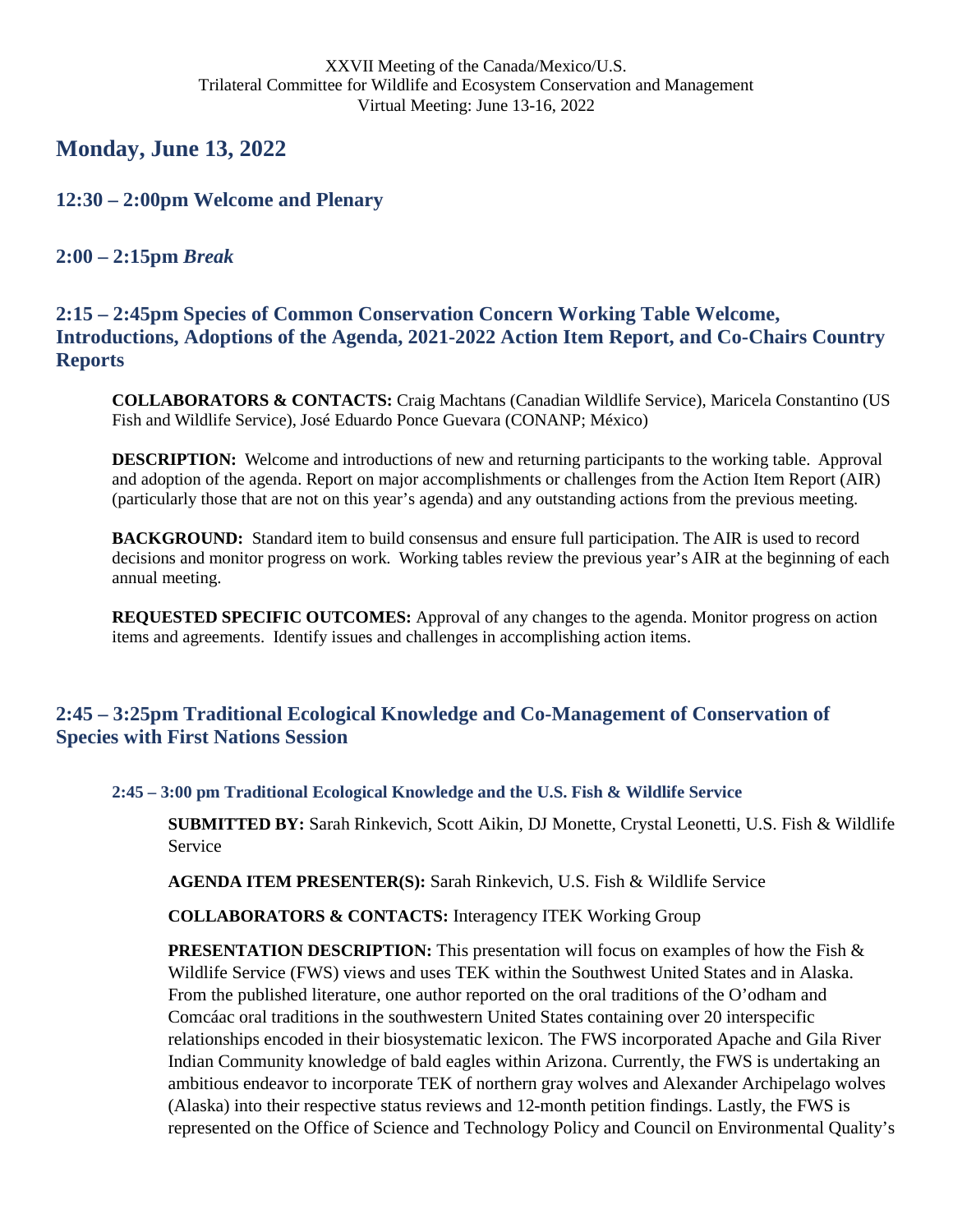"Interagency Working Group on Indigenous Traditional Ecological Knowledge" which will be drafting guidance in incorporating Indigenous Traditional Ecological Knowledge into agency decisions. All of the above will be discussed.

**BACKGROUND:** Traditional Ecological Knowledge (TEK) is increasingly being applied in the field of wildlife conservation, yet conceptualization of what TEK is and views regarding whether TEK is science remain diverse. However, TEK offers ecological information and insights relevant to ecological management and research that cannot be obtained from other sources. The term has been used to describe the knowledge held by Indigenous cultures about their immediate environment and the cultural practices that build on that information. TEK parallels the scientific discipline of Ecology because both TEK and Western science share observation and description of the empirical world. TEK is conceptually holistic, however, in that Indigenous knowledge systems consider the biotic and abiotic as being connected, and not compartmentalized as it is in Western science.

**REQUESTED SPECIFIC OUTCOMES AND PROJECT GOALS:** One outcome would be to interact with representatives from Canada and how they collect and use TEK with regard to conservation of endangered species. Another would be to discuss with Canada and Mexico representatives how co-management with Indigenous peoples of endangered species is occurring or how together we can shape the future of stewarding protected species.

<span id="page-4-1"></span><span id="page-4-0"></span>**3:00 – 3:15pm Indigenous Advisory Group – International Joint Commission (IJC), St. Mary and Mile River Study (SMMR) Board** 

**SUBMITTED BY:** Sheree Watson, USGS

**AGENDA ITEM PRESENTER(S):** Sheree Watson, USGS

**COLLABORATORS & CONTACTS:** John Kilpatrick (jmkilpat@usgs.gov), Director, WY-MT Water Science Center, US Geological Survey and Accrediting Officer, International Joint Commission; Claudia Regan (cregan@usgs.gov), Director, Northern Rocky Mountain Science Center, US Geological Survey

**PRESENTATION DESCRIPTION:** The St. Mary & Milk River (SMMR) basin sustains a diverse ecosystem with multiple cultural, and economic interests. The basin currently faces issues of aging infrastructure and impacts from a changing climate including severe summer droughts. Indigenous groups in both countries have expressed concern about their native fisheries and agricultural resources as both depend upon a stable, dependable water source. A new study was initiated by the International Joint Commission (IJC) in 2021 that will investigate options for improving access to shared waters in the basin including measuring water, reviewing infrastructure, and adapting for a changing climate. A large part of the study will be engagement of Indigenous Nations that have historical lands and water rights in the basin including the Blackfeet, Blood, and Fort Belknap Indian Communities. I am working with members of the IJC to engage Indigenous Nations from both countries in the study, including soliciting participation in an Indigenous Advisory Group (IAG) that will counsel the study board and commissioners. I have drafted an Indigenous Engagement Plan as part of the study boards plans to make sure Indigenous voices and interests are represented as part of the SMMR study.

**BACKGROUND:** The St. Mary & Milk River watershed (basin) are shared between the U.S. and Canada and have been managed by the International Joint Commission (IJC) as outlined in the Boundary Waters Treaty since 1909. The St. Mary River originates in Glacier National Park, traditional lands of the Amskapi Piikuni (Blackfeet Tribal Nation), and then flows northward into the Kainai First Nation (Blood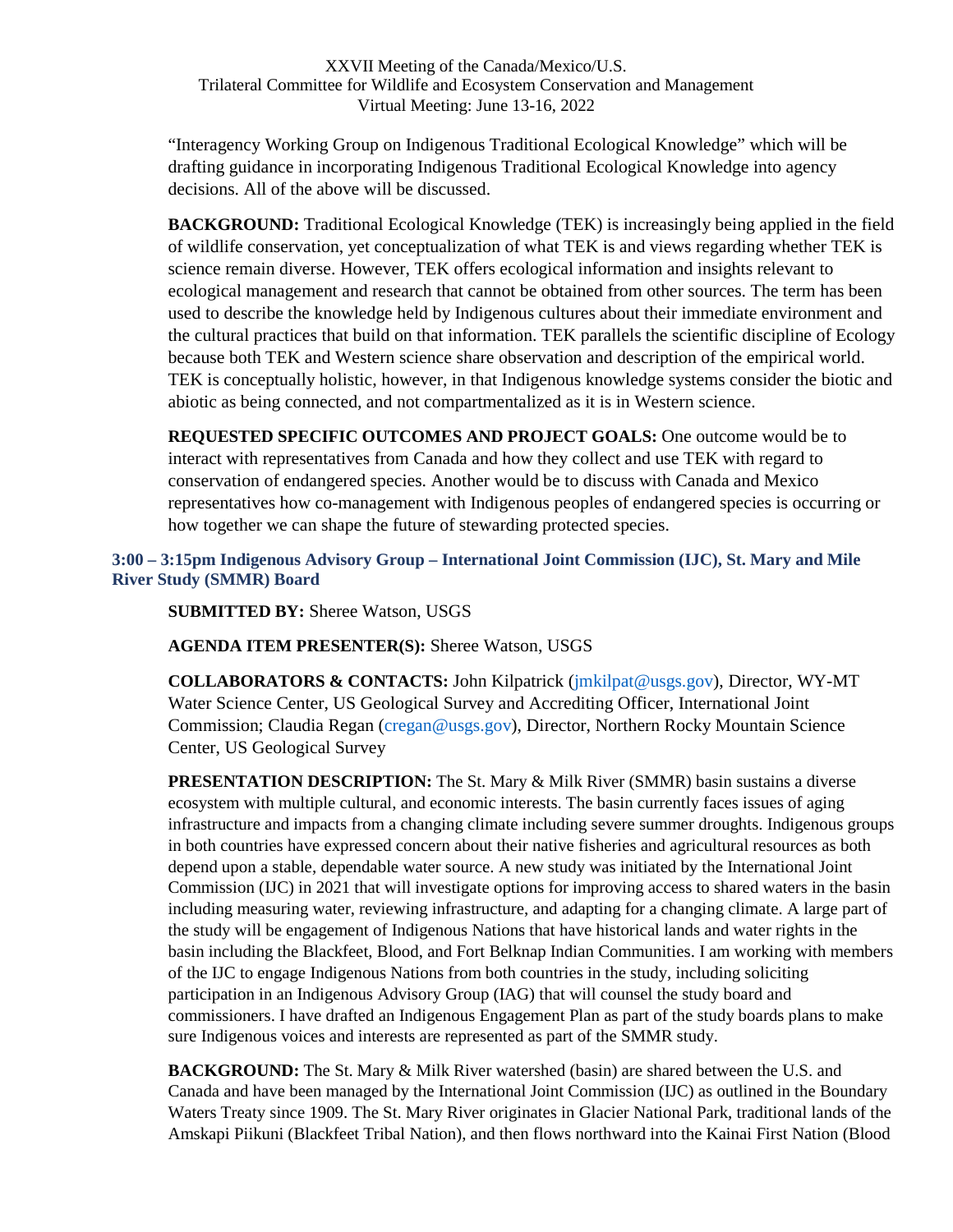Tribe) of Canada. The St. Mary River feeds the Milk River which begins in Canada and then flows easterly into Montana and bounds the Fort Belknap Indian Community (Aaniiih & Nakoda Tribal Nations). Water rights of Indigenous Nations were acknowledged in the past by the IJC, but they were never considered in negotiations over water allotment and management.

### **REQUESTED SPECIFIC OUTCOMES AND PROJECT GOALS:**

- To keep Indigenous Nations in the St. Mary and Milk Rivers basin informed about the International St. Mary and Milk Rivers Study (ISMMRS, 'the Study'), and the role of the International Joint Commission and Accredited Officers in water apportionment.
- To identify and facilitate opportunities for Indigenous Peoples to participate and collaborate with all aspects of the Study -- in the Indigenous Advisory Group, but also technical advisory groups - including developing the study's options and recommendations.
- Develop a list of key contacts (political, lands and environment, academic) within SMMR Indigenous Nations and partnering organizations, focusing on Peoples that have a direct connection to the scope of the study.
- Investigate key issues and/or projects that are facing individual SMMR Nations, particularly those that intersect with study objectives (water, natural resources, fisheries, climate change) and/or may affect the capacity and availability of tribal representatives to engage with the SMMR Study and IAG.

### <span id="page-5-1"></span><span id="page-5-0"></span>**3:15 – 3:25pm TEK Session Discussion**

## <span id="page-5-2"></span>**3:25 – 3:40pm** *Break*

## <span id="page-5-3"></span>**3:40 – 4:00pm Implementation of North American Rabies Management Plan**

**SUBMITTED BY:** David Bergman, USDA APHIS WS, Richard Chipman, USDA APHIS WS, Tore Buchanan, Ontario Ministry of Natural Resources, Marianne Gagnier, Ministere des Ressources naturelles et de la Faune due Quebec, Luis Lecuona, USDA APHIS

**AGENDA ITEM PRESENTER(S):** David Bergman, USDA APHIS Wildlife Services

**COLLABORATORS & CONTACTS:** North American Rabies Management Team: Association of Fish and Wildlife Agencies; Western Association of Fish and Wildlife Agencies; Canadian Rabies Committee; Canadian Food Inspection Service; Environment Canada; Cornell; Indian Health Services; University of Alaska – Fairbanks; Mexico Ministry of Agriculture, Livestock Husbandry, Rural Development, Fisheries and Food (SAGARPA), National Service for Health, Safety and Food Quality (SENASICA); Mexico Ministry of Health (SALUD), National Center for Epidemiology Surveillance and Disease Control (CENAVECE); Ministere des Ressources naturelles et de la Faune due Quebec; Ministry of Environment and Natural Resources of Mexico (SEMARNAT); Navajo Nation; New York State Department of Health; Ontario Ministry of Natural Resources; Provincial Health New Brunswick; Public Health Agency of Canada; Texas Department of Health Services; Thomas Jefferson University; United States Animal Health Association; United States Department of Agriculture, Animal and Plant Health Inspection Service, Wildlife Services and International Services; United States Department of Health and Human Services, Centers for Disease Control and Prevention; Universidad Nacional Autónoma de México; Nova Scotia Department of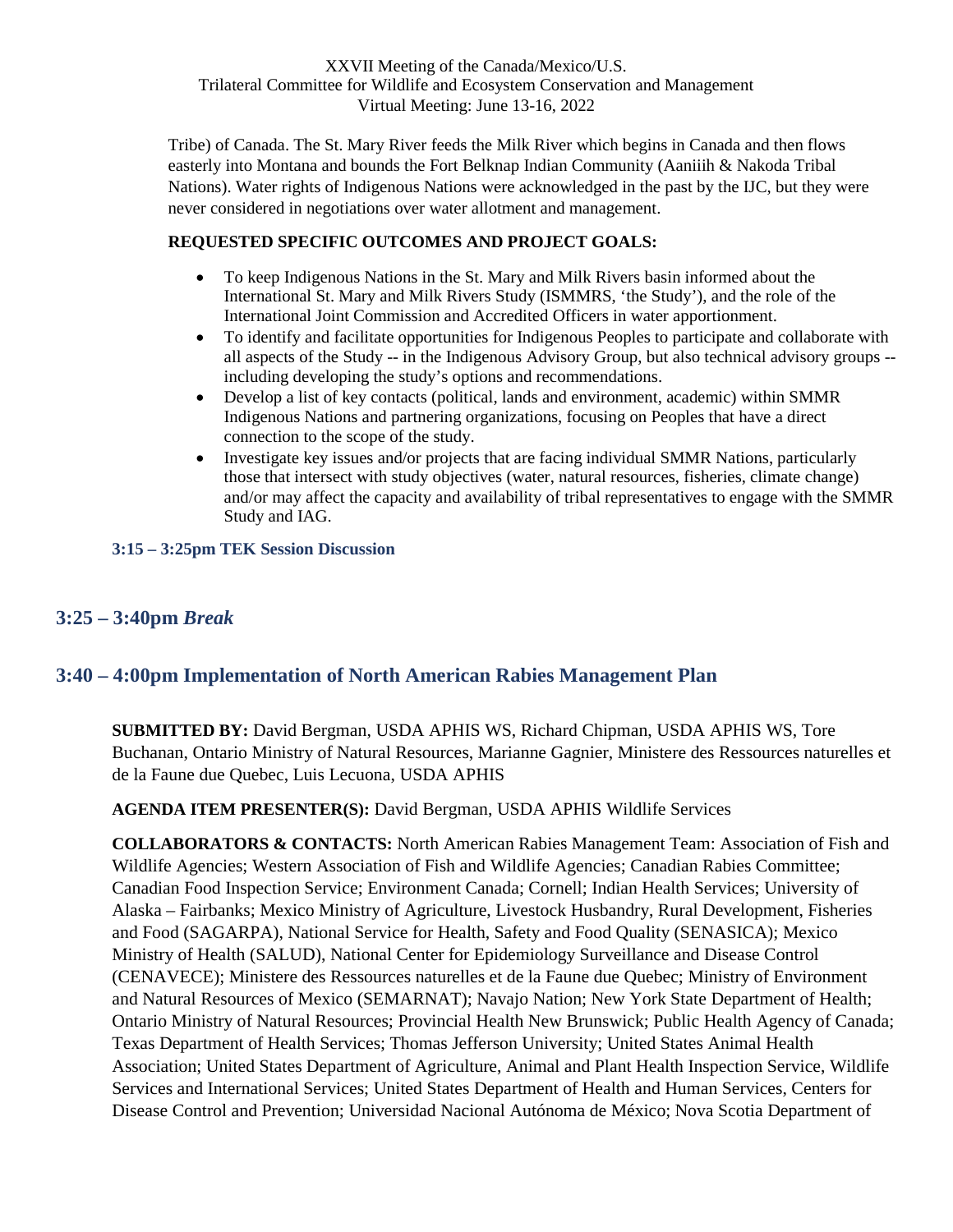Natural Resources; Global Alliance for Rabies Control; Puerto Rico Department of Health; PAHO; Lyssa LLC, and Wistar Institute

**PRESENTATION DESCRIPTION:** Despite remarkable precedents and achievements in the rabies management field, greater accomplishments are possible through trilateral cooperation. The establishment of a North American Rabies Management Plan (Plan) represented a key step in facilitating planning processes by which mutual border rabies control and prevention goals and objectives can be identified and better met among Canada, Mexico, the Navajo Nation, and the United States. Plan architecture has been formed and will continue to be shaped with input from each country through representatives in the fields of wildlife management, public health, and agriculture. Rabies management creates the interface that requires integration of these areas of responsibility. This Plan establishes a mechanism for rabies management in North America by assessing and defining the needs, priorities, and strategies required to control and eventually eliminate terrestrial rabies and to determine methods for managing bat rabies virus variants.

**BACKGROUND:** Implementation of the North American Rabies Management Plan has been presented to the Trilateral since 2005. Key to the implementation of the plan has been the approval by the Trilateral and the cooperation that the Trilateral brings to the table.

### **REQUESTED SPECIFIC OUTCOMES AND PROJECT GOALS:**

- Continued support of the North American Rabies Management Plan
- Increased border surveillance between Mexico and the US.
- Participation by the US and Canada in the impacts of climate change on rabies spread associated with Arctic foxes.
- Cross border participation in bat surveillance for rabies titers and impacts of climate change on bats especially vampire bats.
- Continued support for data, samples, and technological exchanges across borders, especially genetic tissue and serology samples.
- Continued support to evaluate rabies vaccines in wildlife species
- Provide a workshop on skunk rabies management along the US-Mexico border (at the request of SALUD) in collaboration WS AZ, NM, and TX.
- Continued support of technological training programs to address human-wildlife conflict, especially through diagnostics and wildlife handling
- Continued support to implement the outcomes of the Blue-Ribbon Panel on Vampire Bats (September 2020) moving into the US from Mexico with impacts of climate change and increased human-wildlife conflict.

# <span id="page-6-0"></span>**4:00 – 4:20pm Assessing Risk and Identifying Pathways in Support of Preventing the Spread of Prussian Carp** *Carassius gibelio* **beyond Alberta**

**SUBMITTED BY:** Patrick M. Kočovský, U.S. Geological Survey

**AGENDA ITEM PRESENTER(S):** Patrick M. Kočovský, U.S. Geological Survey

**COLLABORATORS & CONTACTS:** Kevin Johnson, USFWS, kevin\_m\_johnson@fws.gov, Grady, Joanne Grady, USFWS, joanne\_grady@fws.gov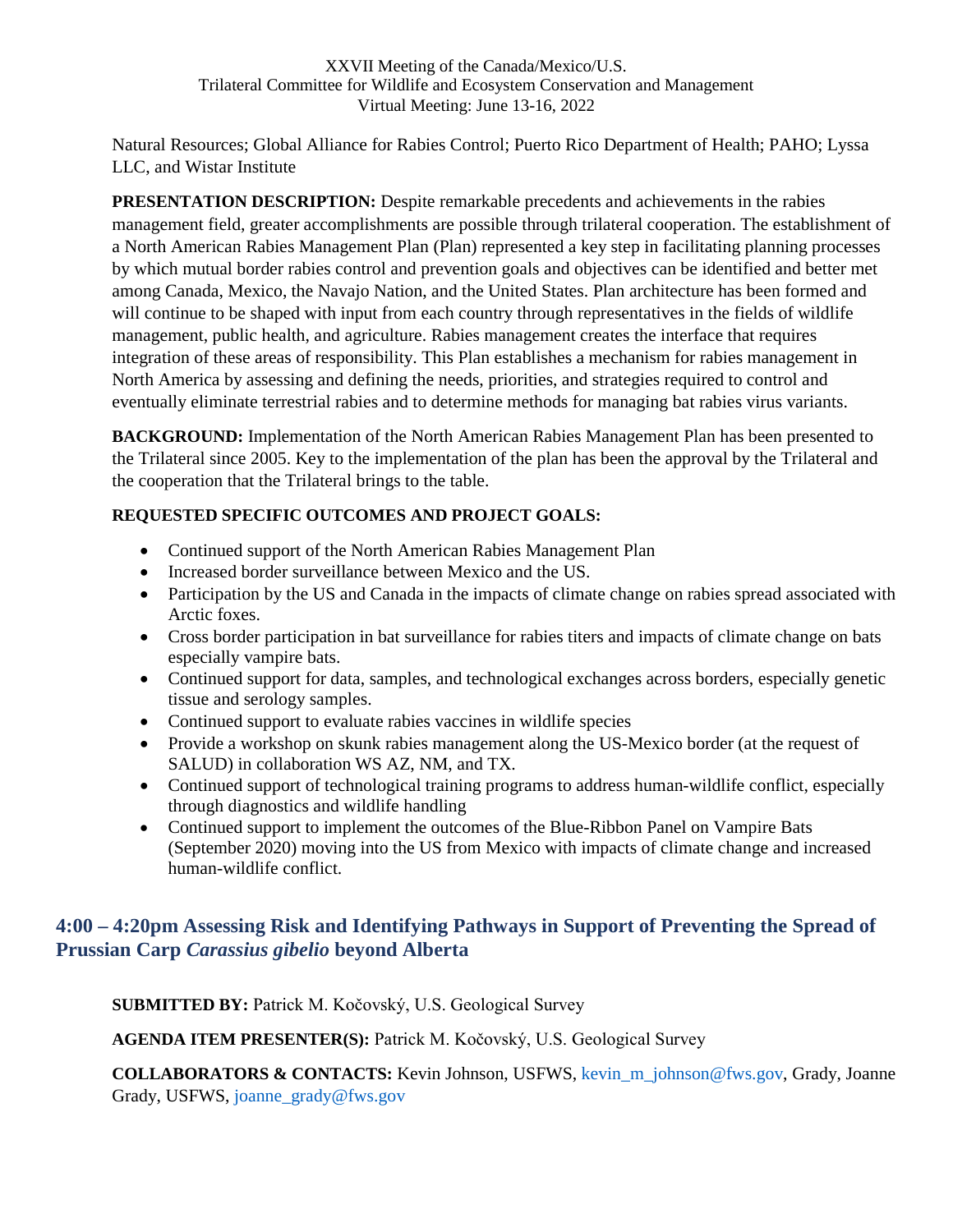**PRESENTATION DESCRIPTION:** Prussian Carp (Cyprinidae: *Carassius gibelio*) is native to central Europe and Asia and is invasive in North America. It is listed as injurious wildlife in the United States. It is considered the most economically and ecologically damaging aquatic invasive species in Europe. It was first detected in Alberta around 2000 and had increased 10 times in abundance and 8 times in invaded area by 2014. Rapid expansion is continuing. Prussian Carp is currently not present in the United States or Mexico. If it were to enter the United States it would be at the headwaters of the Missouri River, the largest watershed by area in the United States. It would have no appreciable barriers to downstream dispersal. Most of the 48 conterminous States have suitable or highly suitable Prussian Carp habitat. All Mexican states bordering the United States have suitable or highly suitable habitat. Prussian Carp is considered one of the most injurious potential invaders by the US Fish and Wildlife Service. Preventing entry is a high priority for the United States. This is a new initiative.

**BACKGROUND:** Prussian Carp were established in Alberta around the year 2000 (Docherty et al. 2017, https://doi.org/10.3391/bir.2017.6.3.15). Growth in numbers and area occupied was rapid and facilitated by man-made connections among watersheds (Elgin et al. 2014, http://dx.doi.org/10.3391/bir.2014.3.4.09). Prussian Carp are gynogenetic; female-only populations are common. Prussian carp are invertivores, hence are interference competitors for native fishes. There were significant declines in Native Brook Stickleback and Fathead Minnow between 2004 and 2015 (Ruppert et al. 2017, https://doi.org/10.1098/rsos.170400). Abundances of Chironomidae and Simuliidae were higher and overall invertebrate diversity was where Prussian Carp were present and abundant (Ruppert et al. 2017). An analysis by the US Fish and Wildlife Service identified 67 potential transfer locations between Canada and the US for Prussian Carp, one of which was considered medium risk and another high risk. The need to prevent the expansion of Prussian carp into the US is underscored by the presence of numerous US Federal- and State-listed trust aquatic species in the Missouri and Mississippi River watersheds, including species with approved, active management plans. A recent analysis (http://dx.doi.org/10.1016/j.scitotenv.2022.153404) by Cuthbert et al. demonstrated prevention is the economically better alternative to managing post-invasion.

**REQUESTED SPECIFIC OUTCOMES AND PROJECT GOALS:** Confirm the identified water pathways and risk levels identified in the US Fish and Wildlife Service report along the Canada-US border begin the process along the US-Mexico border; pursue closure of high- and medium-risk connections. Increase awareness of the threat of Prussian Carp expanding across national boundaries in North America; generate tri-national interest in preventing Prussian Carp crossing the Canada-US border.

## <span id="page-7-1"></span><span id="page-7-0"></span>**4:20 – 5:00pm Feral Swine Management (US, MX, CA)**

### **North American Management of Feral Swine (US)**

**SUBMITTED BY:** Dana Cole, USDA APHIS WS, David Bergman, USDA APHIS WS, John Tomecek Texas A&M University

**AGENDA ITEM PRESENTER(S):** David Bergman, USDA APHIS Wildlife Services

**COLLABORATORS & CONTACTS:** US Fish and Wildlife Services, USDA APHIS including Wildlife Services, Veterinary Services, and International Services, USDA NRCS, Association of Fish and Wildlife Agencies, US universities, Wild Pig Task Force, US State wildlife and agriculture agencies, SAGARPA, SEMARNAT, National Autonomous University of Mexico, Instituto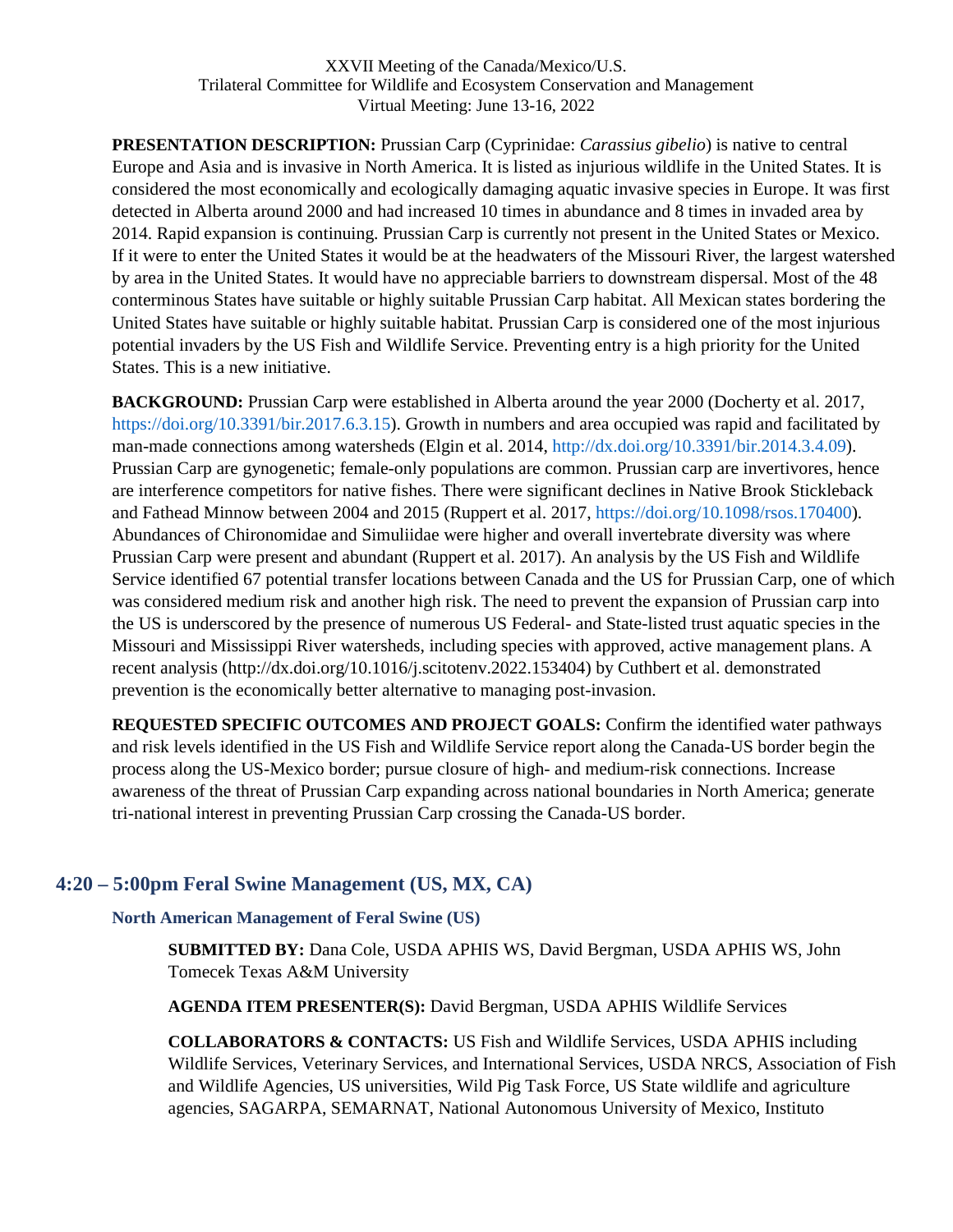Politécnico Nacional, University of Saskatchewan, Government of Alberta, and Government of Saskatchewan.

**PRESENTATION DESCRIPTION:** In the US, a Feral Swine Damage Management Program (NFSP) was initiated in fiscalyear 2014 (FY14) as a way to implement control activities to reduce feral swine damageacross the United States and afflicted territories. Since its inception, participation hasexpanded to include Canada and Mexico. The program and its components includeongoing collaborative research, operational feral swine population reduction, andoutreach and communication campaigns.

Feral swine are a harmful and destructive invasive species and their geographic range is rapidly expanding with populations increasing across Canada, Mexico and the United States. Feral swine inflict significant damage to property, agricultural crops, natural resources, and native ecosystems. They also represent a risk to domestic animals and human health. Approximations of the total aggregate cost of damage caused by feral swine in the United States are estimated to be \$1.5 billion annually. These costs would be expected to increase in the absence of control efforts as feral swine populations continue to expand across North America and losses are considerably greater if one were to factor in damages for Canada and Mexico. Currently one of biggest threats from feral swine is the potential to catch and transmit African Swine Fever. African Swine Fever has been found in the Dominican Republic and Haiti and is a threat to wildlife and agriculture in North America.

**BACKGROUND:** North American Management of Feral Swine has been presented to the Trilateral since 2021. Key to the implementation of the plan is the approval by the Trilateral and the cooperation that the Trilateral brings to the table.

### **REQUESTED SPECIFIC OUTCOMES AND PROJECT GOALS:**

- Further develop cooperative partnerships with other pertinent federal, state,provincial, tribal, and local agencies, and private organizations working to reducethe impacts of feral swine to agriculture, natural resources, property, animal health,and human health.
- Expand feral swine management programs internationally to protect agriculture,natural resources, property, animal health, and human health.
- Expand disease monitoring in feral swine to improve understanding of diseaseecology, particularly at the feral swine, agriculture, and human interface.
- Develop and improve tools and methods to manage feral swine populations,including field tests to assess efficacy for reducing risks to agriculture, naturalresources, property, animal health, and human health.
- Develop outreach materials and activities to educate the public about feral swinedamage and related activities to prevent or reduce damage.
- Coordinate with Canada and Mexico to ensure awareness of feral swine initiativesand mitigation techniques and incorporate their activities into a trinational plan.
- Conduct outreach campaigns in Canada, Mexico, and the US.

### <span id="page-8-0"></span>**Canada's Invasive Wild Pig Strategy**

### **SUBMITTED BY: Michelle Thompson, Animal Health Canada**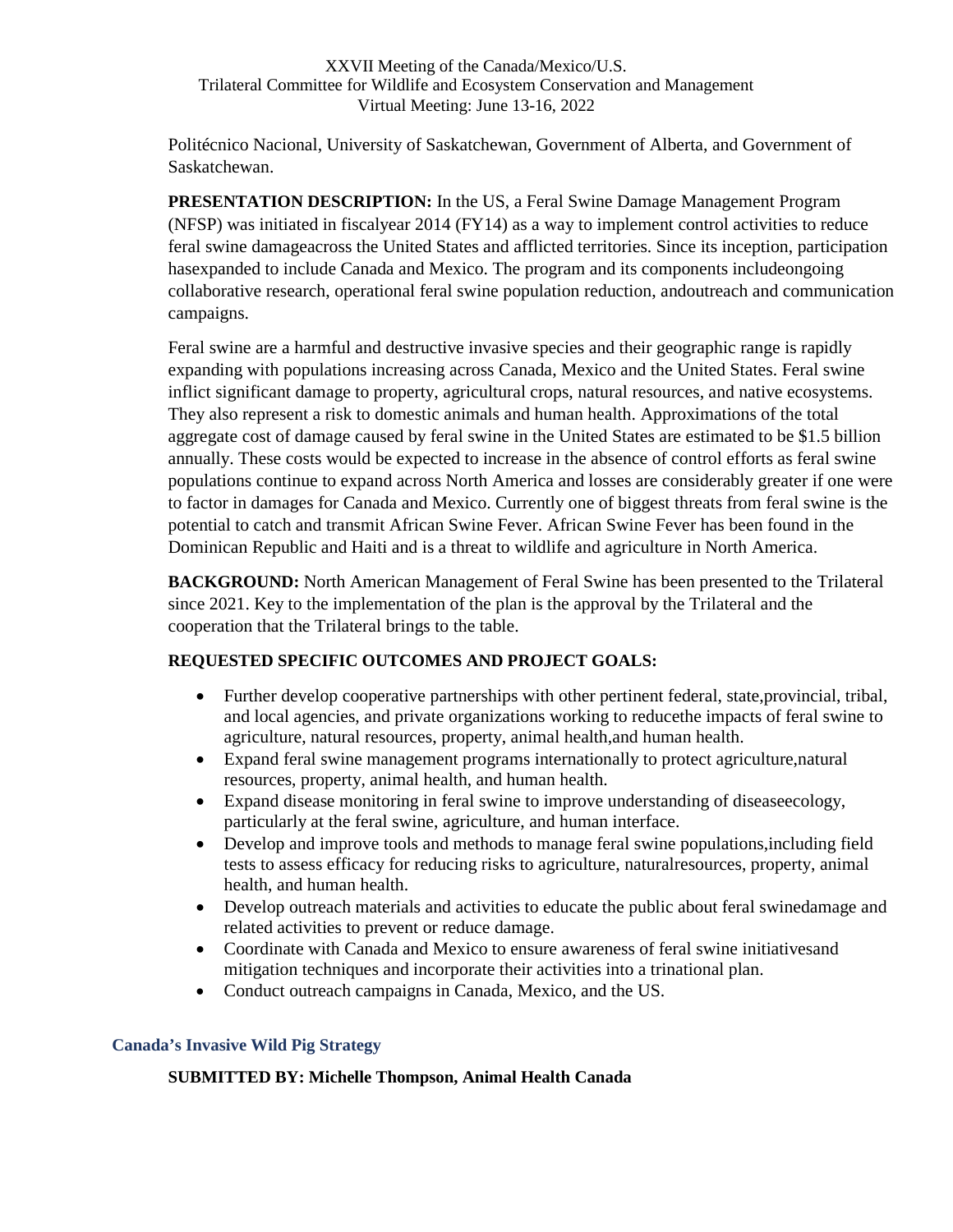### **AGENDA ITEM PRESENTER(S): Michelle Thompson, Animal Health Canada**

#### **COLLABORATORS & CONTACTS:**

Michelle Thompson (mthompson@animalhealthcanada.ca), Animal Health Canada

Rayna Gunvaldsen (rgunvaldsen@animalhealthcanada.ca), Animal Health Canada

### **PRESENTATION DESCRIPTION:**

There is no single group at the national level that has jurisdiction over all aspects of the invasive wild pig issue in Canada. Differences in legislation, resources and the distribution of wild pigs in various regions have hampered the development of a pan-Canadian approach on the issue.

A working group under the African Swine Fever Executive Management Board, established to deliver on the goals and objectives of the Pan-Canadian Action Plan on African Swine Fever, has developed a Canadian Invasive Wild Pig Strategy. This strategy serves to document the recommended pan-Canadian plan and policy direction for managing invasive wild pigs.

The goal of this strategy is the eradication of invasive wild pigs from Canada. While this may not be feasible in all regions of Canada within the 10-year strategy timeline, measurable reductions in animal numbers in these regions are important successes and will move the nation closer to the overall goal. These reductions will be quantified and reported through this strategy.

#### **BACKGROUND:**

**REQUESTED SPECIFIC OUTCOMES AND PROJECT GOALS:** Develop trinational coordination on the invasive wild pig issue.

### <span id="page-9-0"></span>**Management of Feral Swine in Mexico**

**SUBMITTED BY:** National Commission for Natural Protected Areas and Directorate General for Wildlife of the Ministry of the Environment and Natural Resources (SEMARNAT)

**AGENDA ITEM PRESENTER(S):** Jose Eduardo Ponce Guevara & Roberto Aviña Carlin

**COLLABORATORS & CONTACTS:** Eduardo Rendón Hernández, Sayra Rosio Espindola Barrientos, Jose Eduardo Ponce Guevara & Rodolfo Pineda Pérez. National Commission for Natural Protected Areas; Victor Manuel Campuzano Ocampo & Roberto Aviña Carlin, Directorate General for Wildlife, Ministry of the Environment and Natural Resources (SEMARNAT); Luis Armando Lecuona Olivares, USDA APHIS MEXICO.

**PRESENTATION DESCRIPTION:** Feral swine are a harmful and destructive invasive species. They lead negative impacts to growing crops, native plant communities, and wildlife; and can also serve as reservoirs for several bacterial, parasites and viral diseases that can infect wild animals, livestock, and humans. In Mexico the species was first introduced within extensive Wildlife Conservation Units, but some specimens managed to escape and to establish free-ranging populations. Thereby, at the present free-living feral swine populations can be found in Chihuahua, Coahuila, Nuevo León, Tamaulipas, Baja California Sur, Sinaloa, Durango, Chiapas, Campeche and Tabasco, and particularly in the next protected areas: Sierra La Laguna, Cañon de Santa Elena, La Michilia, CADNR 043, Laguna Madre y Delta del Río Bravo and Laguna de Terminos. Specific monitoring and control projects have been implemented in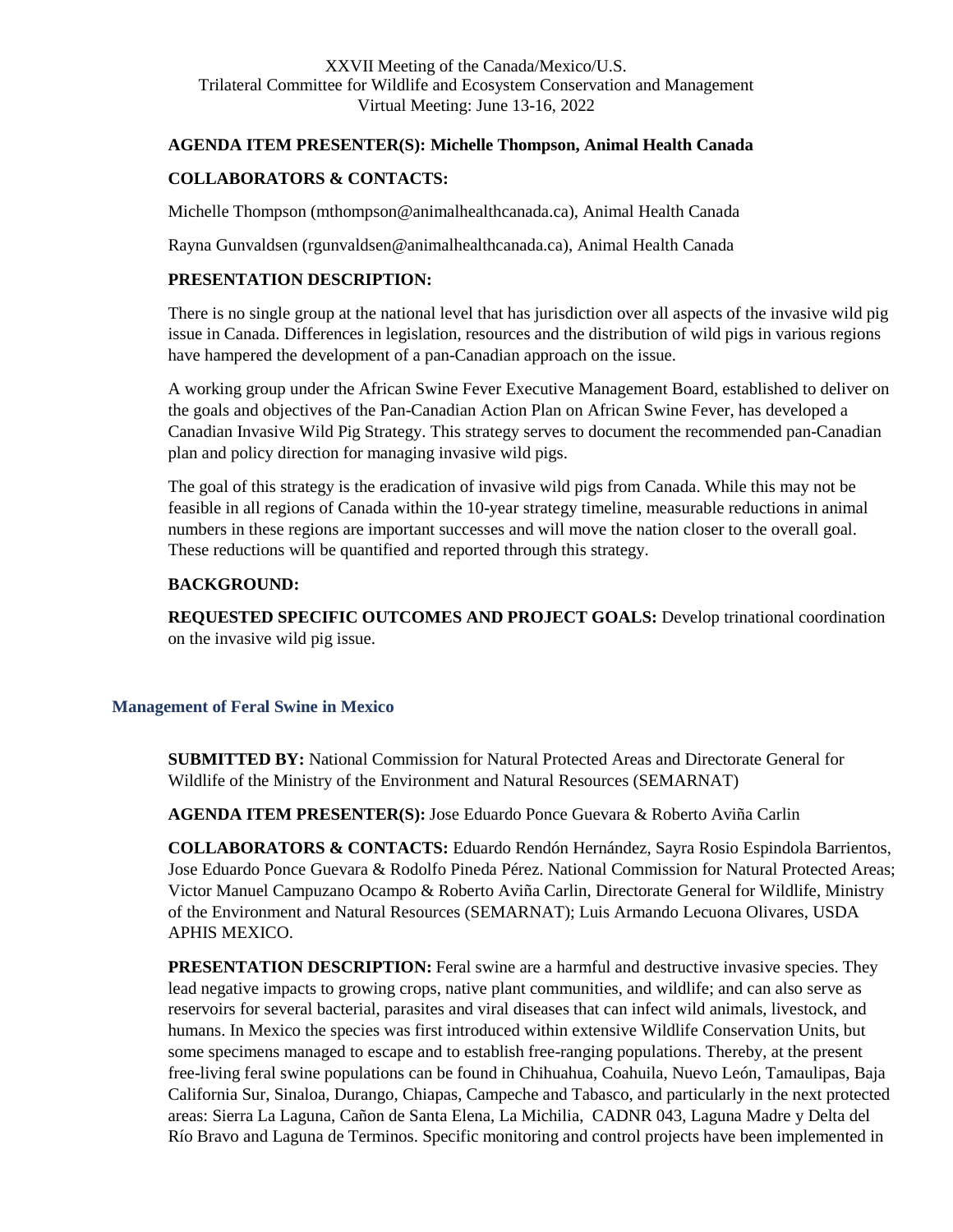some of these protected areas through three federal subsidies, the Conservation Program for Endangered Species (PROCER), The Program for the Protection and Restoration of Ecosystems (PROREST) and The Conservation Program for Sustainable Development (PROCODES), which have significantly involved local communities. Activities carried out include population monitoring using camera traps; control of specimens by trapping and hunting; and education, training, and awareness events. In accordance with the serious problem that the presence of the feral swine in protected areas represents, it is important to establish a collaboration program between the countries of North America to minimize the impact in the region.

**BACKGROUND:** Feral swine (Sus scrofa) cause major damage to property, agriculture (crops and livestock), native species and ecosystems, and cultural and historic resources. In fact, this invasive species costs the United States billions each year in damages and control costs. Since their introduction in the southeastern United States, wild pigs have expanded their range to many other regions of the country, particularly in the past few decades. The Southeastern Cooperative Wildlife Disease Study (SCWDS) has monitored wild pig populations since 1982 and has documented a steady advance into new regions; currently, pigs exist in at least 39 states as Texas, New Mexico, Oklahoma, Arkansas, Louisiana, Mississippi, Alabama, Georgia, North Carolina, South Carolina, Florida, Tennessee, Missouri, Kansas, Arizona, Utah, Nevada, California, Nevada, Oregon, Hawaii, and in a small proportion in Kentucky, West Virginia, Virginia, Ohio, Pennsylvania, Indiana, Michigan and North Dakota. Although many have presumed that pigs were a southern species and that harsh winters would limit their expansion northward, pig populations now exist in the northerly climates of Michigan and North Dakota. In Canada, feral swine have spread to British Columbia and Ontario; and in recent months, Parks Canada confirmed that they were first found in a national park, seen in Elk Island National Park east of Edmonton. In Mexico it is considered a "Very High Risk" species and is part of the List of Invasive Alien Species. The dispersion of this species throughout the country has not been fully evaluated, however, the occurrence records indicate important areas in the north of the country. Since the detection of feral swine populations, the National Office of Wildlife of the Ministry of the Environment and Natural Resources (SEMARNAT), the National Commission for the Knowledge and Use of Biodiversity (CONABIO) and the National Commission of Natural Protected Areas (CONANP) have promoted actions for their control, involving the participation of state governments.

### **REQUESTED SPECIFIC OUTCOMES AND PROJECT GOALS:**

- Establish a trinational management plan for the control of feral swine in North America.
- Establish a strategy for technical and financial cooperation for the control of the feral swine.

# <span id="page-10-0"></span>**Tuesday, June 14, 2022**

### <span id="page-10-1"></span>**12:00 – 1:00pm Virtual Tour**

### <span id="page-10-2"></span>**1:00 – 1:20pm Reptiles of Conservation Concern and Disease Risk**

**SUBMITTED BY:** Camille Hopkins DOI/USGS

**AGENDA ITEM PRESENTER(S):**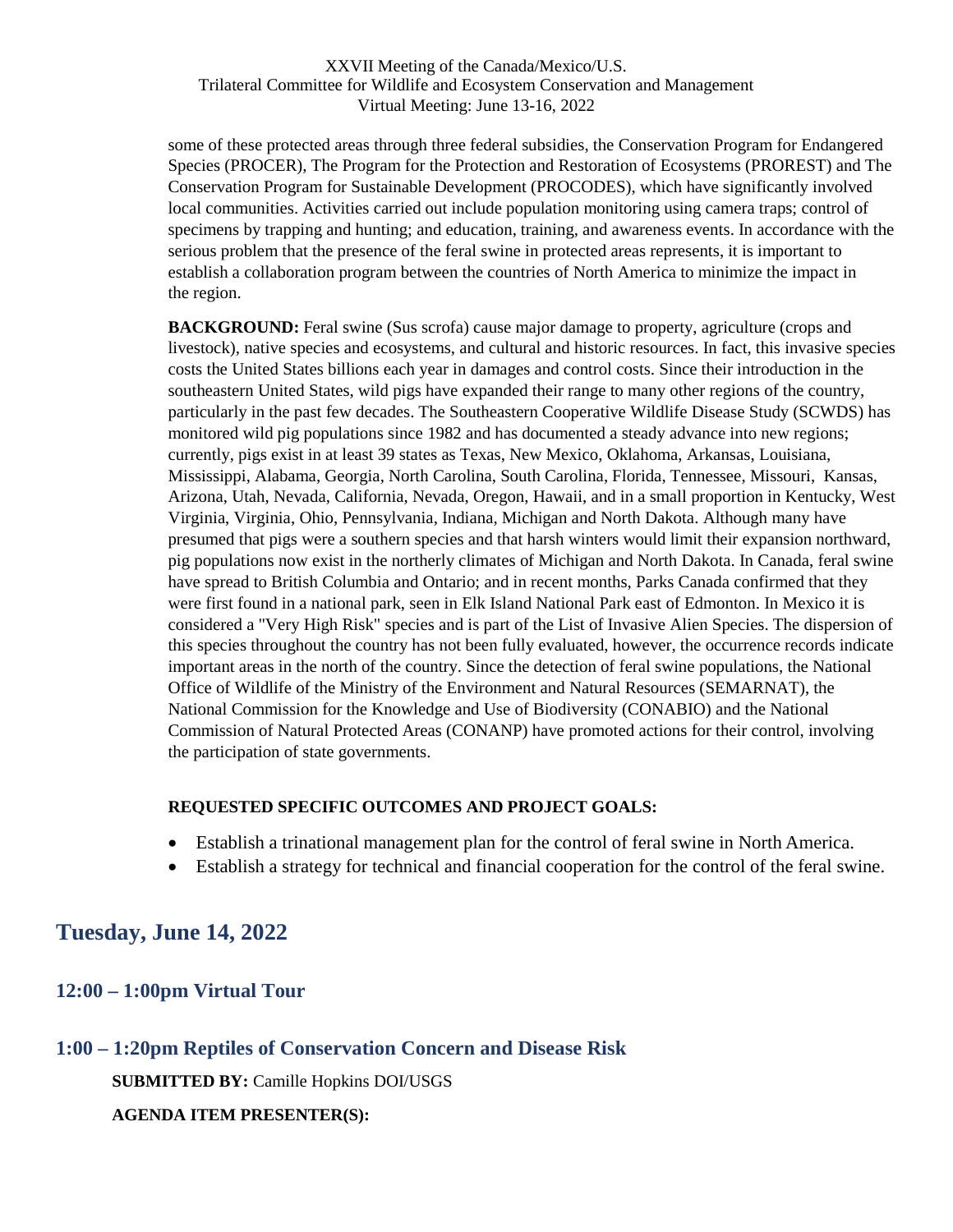- Camille Hopkins DOI/USGS
- Michelle Christman USFWS
- Jeff Lorch DOI/USGS National Wildlife Health Center
- Melissa Miller, University of Florida
- Kristina Drake USGS Western Ecological Science Center
- Sonia Hernandez University of Georgia Southeastern Cooperative Wildlife Disease Study
- Matt Allender, University of Illinois Urbana-Champaign College of Veterinary Medicine

### **COLLABORATORS & CONTACTS:** Camille Hopkins, mchopkins@usgs.gov, US Geological Survey

**PRESENTATION DESCRIPTION:** This table will highlight activities related to snake and chelonian disease, including zoonoses, and health implications of reptile trafficking. Desired trinational collaborations are for strengthening snake and chelonian disease research, surveillance, and management efforts. This table provides a trinational opportunity to delve into these critical issues ahead of the first Global Amphibian and Reptile Disease Conference in August 2022 (GARD 2022 (eventsair.com)).

**BACKGROUND:** Snakes of conservation concern are being affected by snake fungal disease (Allender et al. 2018; Sutherland et al. 2014) and invasive parasites (Miller et al. 2020). Illegal collection of wildlife has been associated with population declines and reptiles, including freshwater turtles, are particularly vulnerable. In addition to population declines, there is also concern about disease transmission. Herptile management should include One Health considerations because there are some zoonoses associated with herptile species (e.g., tickborne relapsing fever (Bechtel et al. 2021), bacterial zoonoses (Hernandez et al. 2021)). The role of climate change on brumation and snake fungal disease risk (Lorch et al. 2016) have not yet been fully elucidated.

Allender, M.C., Baker, S., Britton, M. and Kent, A.D., 2018. Snake fungal disease alters skin bacterial and fungal diversity in an endangered rattlesnake. *Scientific Reports*, *8*(1), pp.1-9.

Bechtel, M.J., Drake, K.K., Esque, T.C., Nieto, N.C., Foster, J.T. and Teglas, M.B., 2021. Borreliosis transmission from ticks associated with desert tortoise burrows: Examples of tick-borne relapsing fever in the Mojave Desert. *Vector-Borne and Zoonotic Diseases*, *21*(8), pp.635-637.

Hernandez, S.M., Maurer, J.J., Yabsley, M.J., Peters, V.E., Presotto, A., Murray, M.H., Curry, S., Sanchez, S., Gerner-Smidt, P., Hise, K. and Huang, J., 2021. Free-Living Aquatic Turtles as Sentinels of Salmonella spp. for Water Bodies. *Frontiers in Veterinary Science*, p.829.

Lorch, J.M., Knowles, S., Lankton, J.S., Michell, K., Edwards, J.L., Kapfer, J.M., Staffen, R.A., Wild, E.R., Schmidt, K.Z., Ballmann, A.E. and Blodgett, D., 2016. Snake fungal disease: an emerging threat to wild snakes. *Philosophical Transactions of the Royal Society B: Biological Sciences*, *371*(1709), p.20150457.

Miller, M.A., Kinsella, J.M., Snow, R.W., Falk, B.G., Reed, R.N., Goetz, S.M., Mazzotti, F.J., Guyer, C. and Romagosa, C.M., 2020. Highly competent native snake hosts extend the range of an introduced parasite beyond its invasive Burmese python host. *Ecosphere*, *11*(6), p.e03153.

Sutherland, W.J., Aveling, R., Brooks, T.M., Clout, M., Dicks, L.V., Fellman, L., Fleishman, E., Gibbons, D.W., Keim, B., Lickorish, F. and Monk, K.A., 2014. A horizon scan of global conservation issues for 2014. *Trends in ecology & evolution*, *29*(1), pp.15-22.

### **REQUESTED SPECIFIC OUTCOMES AND PROJECT GOALS:**

Goals: Continue support for the goal of protecting the health and population viability of chelonians and snakes of conservation concern, specifically;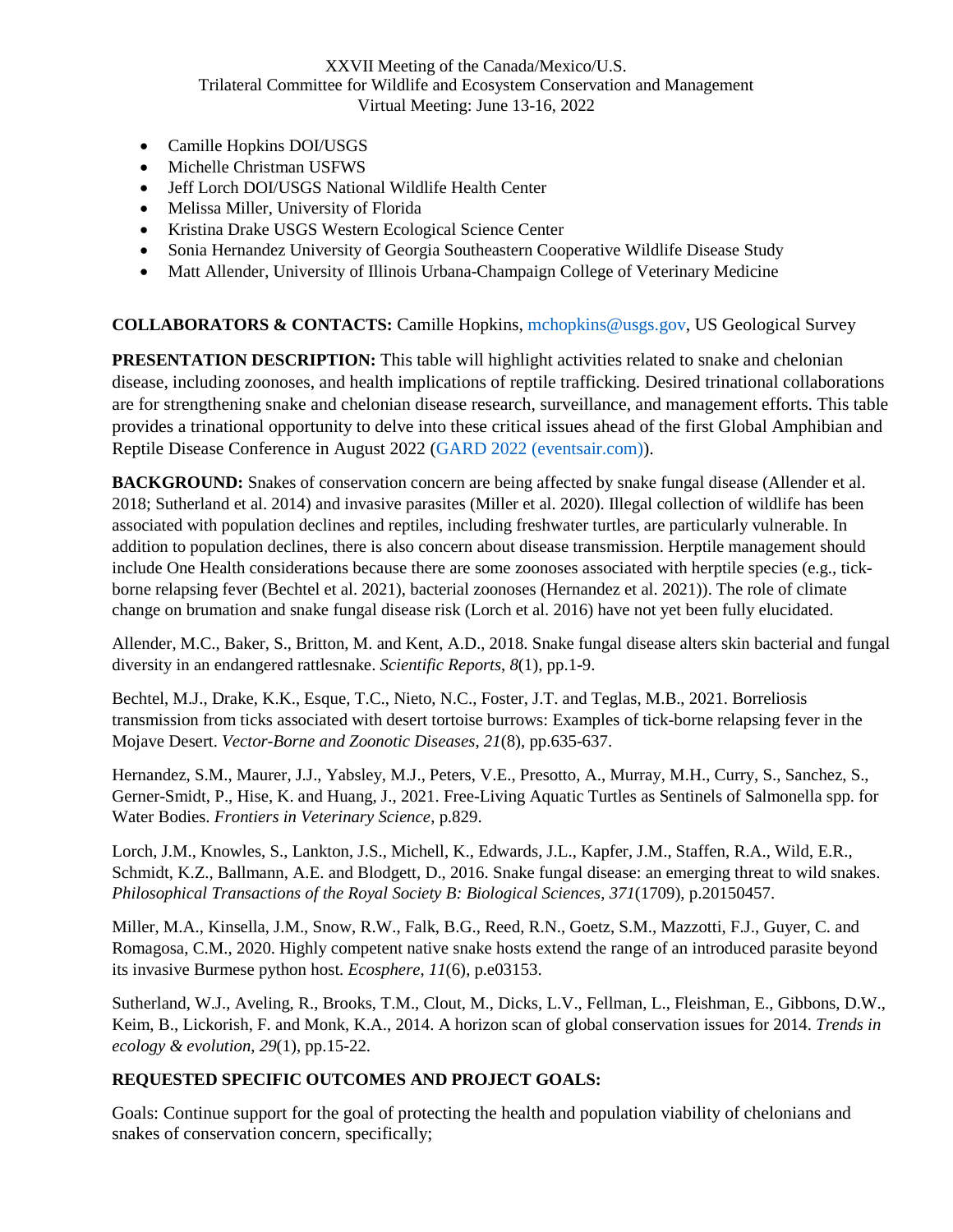a) Support efforts to ensure heightened surveillance for diseases and parasites that may impact chelonians and snakes.

b) Increase understanding of how environmental changes impact risk for reptile diseases,

c) Increase understanding of how wildlife trafficking may impact risk for reptile diseases,

d) Continue support for environmental education in communities living adjacent to important habitat areas.

e) Support integration of best practices in reptile adaptive management

f) Promote coordination among key stakeholders for research and adaptive management approaches to support reptile conservation.

### <span id="page-12-0"></span>**1:20 – 1:40 pm Conservation of Rattlesnakes in the US and Mexico**

**SUBMITTED BY:** Aurora Romo Cervantes, National Commission for Natural Protected Areas

**AGENDA ITEM PRESENTER(S):** Aurora Romo Cervantes, National Commission for Natural Protected Areas

### **COLLABORATORS & CONTACTS:**

- Thomas Jones (Arizona Game & Fish)
- Leland Pierce (New Mexico Department of Game & Fish
- Gustavo Jiménez (Vida Silvestre Coatl)

### **PRESENTATION DESCRIPTION:**

Mexico and the United States together account for nearly 90% of the world's rattlesnake habitat. At least half of the species that occur in the Mexican territory are considered highly threatened. There are many factors that have put these species at risk, mainly the loss of their habitats, overexploitation on the market for its use as pets and for use in traditional medicine; in addition to the common practice of killing these individuals for unjustified fear both in Mexico and in the United States.

The objectives of the work plan are aimed at increasing the knowledge that currently exists about rattlesnakes (genera *Crotalus* and *Sistrurus*), through the study of their natural history, ecology and behavior, as well as their threats and interactions with human communities, to be able to make recommendations for the management of the species. The main objective is to collaborate in such way that results in mutual benefit for all Parties involved and for the recovery of the rattlesnake and their habitats.

As part of this collaboration we intend to identify the factors that threaten rattlesnake populations and their habitat, as well as the priorities that need to be addressed to establish conservation strategies and provide solutions to these, mainly but not exclusively, along the US-Mexico border. Among the strategies proposed to promote the conservation of this group and its habitat are: scientific research in terms of population monitoring and vulnerability to climate change, environmental education programs and, in general,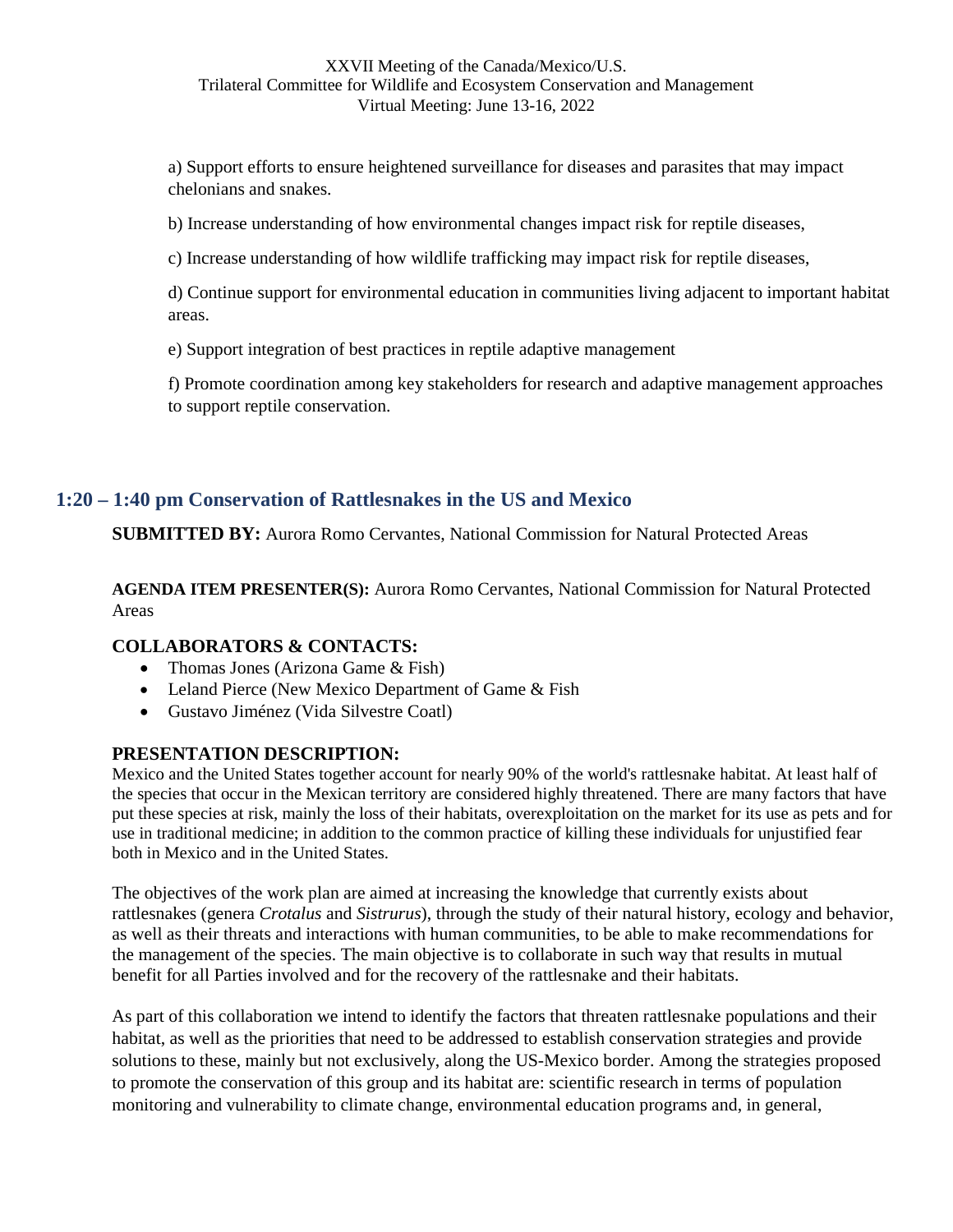exchanging information that supports decision-making for conservation, and to the extent possible, capacity building and any other area of cooperation that the parties consider pertinent.

**BACKGROUND:** In 2021, under the legal framework of collaboration of the Trilateral Committee for Wildlife and Ecosystem Conservation and Managment (Trilateral Committee), the opportunity arose to initiate a collaboration between the New Mexico Department of Game and Fish, the Arizona Game and Fish Department, the National Commission of Natural Protected Areas and the civil association Vida Silvestre Coatl aimed to strengthen the populations of these species in Mexico and the United States, respectively. A work plan, involving all parties, has been drafted and currently under review of its participants.

## <span id="page-13-0"></span>**1:40 – 2:00pm Trans-Boundary Collaboration Through a Joint Biodiversity and Climate Change Assessment Supporting Evidence-Based Decision-Making for All Three Countries**

**SUBMITTED BY:** Douglas Beard, Stephen Jackson and Hien Ngo, USGS

**AGENDA ITEM PRESENTER(S):** Douglas Beard, Stephen Jackson and Hien Ngo, USGS

### **COLLABORATORS & CONTACTS:**

T.Douglas Beard, Jr., Ph.D. Chief, National Climate Adaptation Science Center 6006 Schroeder Road, Madison, WI 53711 [dbeard@usgs.govStephen](mailto:dbeard@usgs.govStephen)

T. Jackson Director, Southwest and South Central Climate Adaptation Science Centers 1064 E. Lowell St., P.O. Box 210137, Tucson, AZ 85721-0137 [stjackson@usgs.gov](mailto:stjackson@usgs.gov)

Hien T. Ngo Senior Science-Policy Lead – Assessments, Southeast Climate Adaptation Science Center 127 David Clark Labs, Campus Box 7617, Raleigh, NC 27695 [hienthungo@gmail.com](mailto:hienthungo@gmail.com)

**PRESENTATION DESCRIPTION:** The USGS has been contributing to the national climate assessments (NCAs) and their chapters on biodiversity, ecosystems and ecosystem services for over 10 years. This year, the USGS will lead the process for developing the first-ever proposed continental (North American) assessment of biodiversity and climate change. The resulting report from this assessment will aim to inform policies involving the conservation of nature and combatting climate change and promote comprehensive strategies and implementation of trilateral actions for the conservation of nature.

The presentation will have two main objectives: 1) to inform and raise awareness with the audience and members of the Trilateral Committee for Wildlife and Ecosystem Conservation and Management about this assessment and 2) to generate interest and explore opportunities about potential engagement with this assessment process.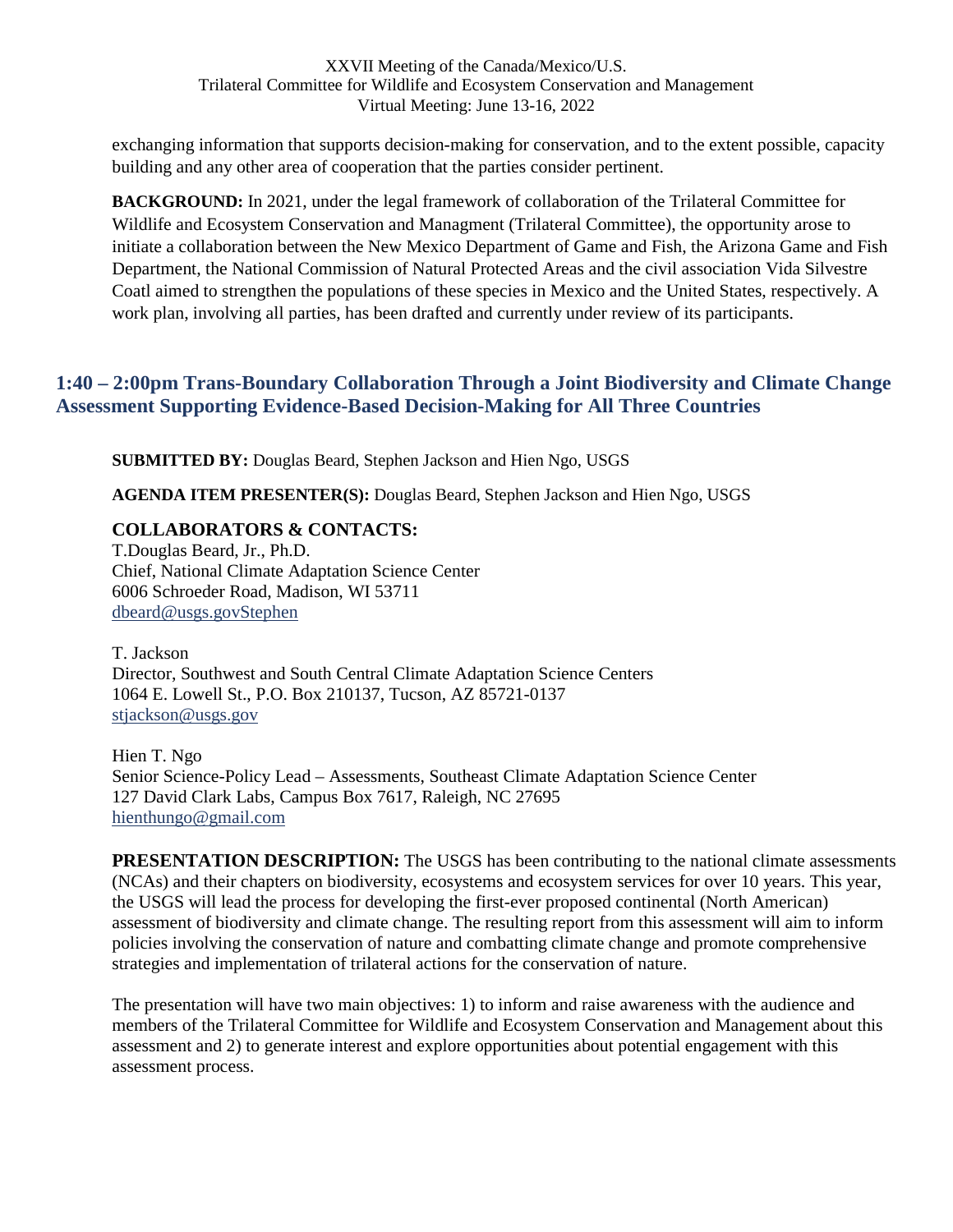**BACKGROUND:** Nature is required for the provision of ecosystem services for human life and wellbeing. Understanding the key linkages between climate and biodiversity, and how climate may impact future contributions to people will be critical to help mitigate and/or adapt to climate driven change.

The first national climate assessment (NCA), a product led by the United States Global Change Research Program (USGCRP) under the Global Change Research Act of 1990, was published in 2000. To date, there have been four national climate assessments with the fifth national climate assessment to be published in 2023. Independently, the U.S. Government working collaboratively with the Heinz Center produced two editions of *The State of the Nation's Ecosystems* (2002 and 2008 respectively), used to advance our understanding of key components of the United States environment. Decades later, the U.S. has not had a policy-relevant, government-initiated scientific assessment on the state of nature and its contributions to people that encompassed broader challenges (including those of climate change) that affect the entire continent and its shared resources. The USGS has proposed a national assessment of biodiversity and climate change in its FY'22 budget; however, we believe the assessment would be strengthen if conducted at the continental scale. The continental assessment of biodiversity and climate change is meant to build on previous efforts, synergize with existing assessment processes and to assess the most current evidence base regarding status and trends, drivers, effectiveness of responses and provide opportunities for actions for decisionmakers across many sectors and across all levels (local, national, regional and continental).

In order to be legitimate, credible and relevant, this assessment report will learn from previous assessment processes (such as conducted by IPCC, IPBES and the National Climate Assessment), models and principles in its development. In addition, the assessment will be innovative with its approach in some respects, for example, with the deliberate inclusion of different knowledge systems and key stakeholders (e.g., practitioners, indigenous peoples and local community representatives) etc. from the onset of the process to assure that we produce actionable knowledge-based assessments for use in policy, regulation and management of the environment.

### **REQUESTED SPECIFIC OUTCOMES AND PROJECT GOALS:**

Requested Specific Outcome:

- To introduce the assessment plan and process to the Trilateral Committee
- We seek the engagement of the Trilateral Committee to work with governmental and nongovernmental partners at local, state, and Federal levels in México, Canada and the U.S.
- We seek cooperation with the Trilateral Committee during the assessment process such as: dissemination of the call for assessment experts, feedback during review phases, participation in governmental dialogues, government online consultations or public engagement events, and help in developing outreach and awareness material regarding the key findings from the assessment report, even in conducting national outreach campaigns in each country.
- Garner support for any project and/or outreach opportunities involving continental/international collaboration resulting from assessment report key findings.

Project Goals:

- To increase awareness of the assessment process and report
- To increase participation from all stakeholders of the assessment process and report
- To build a better assessment process than what currently exists (lessons learned)
- To enhance collaboration/partnership of the three countries into a regular continuing process (assessment reports)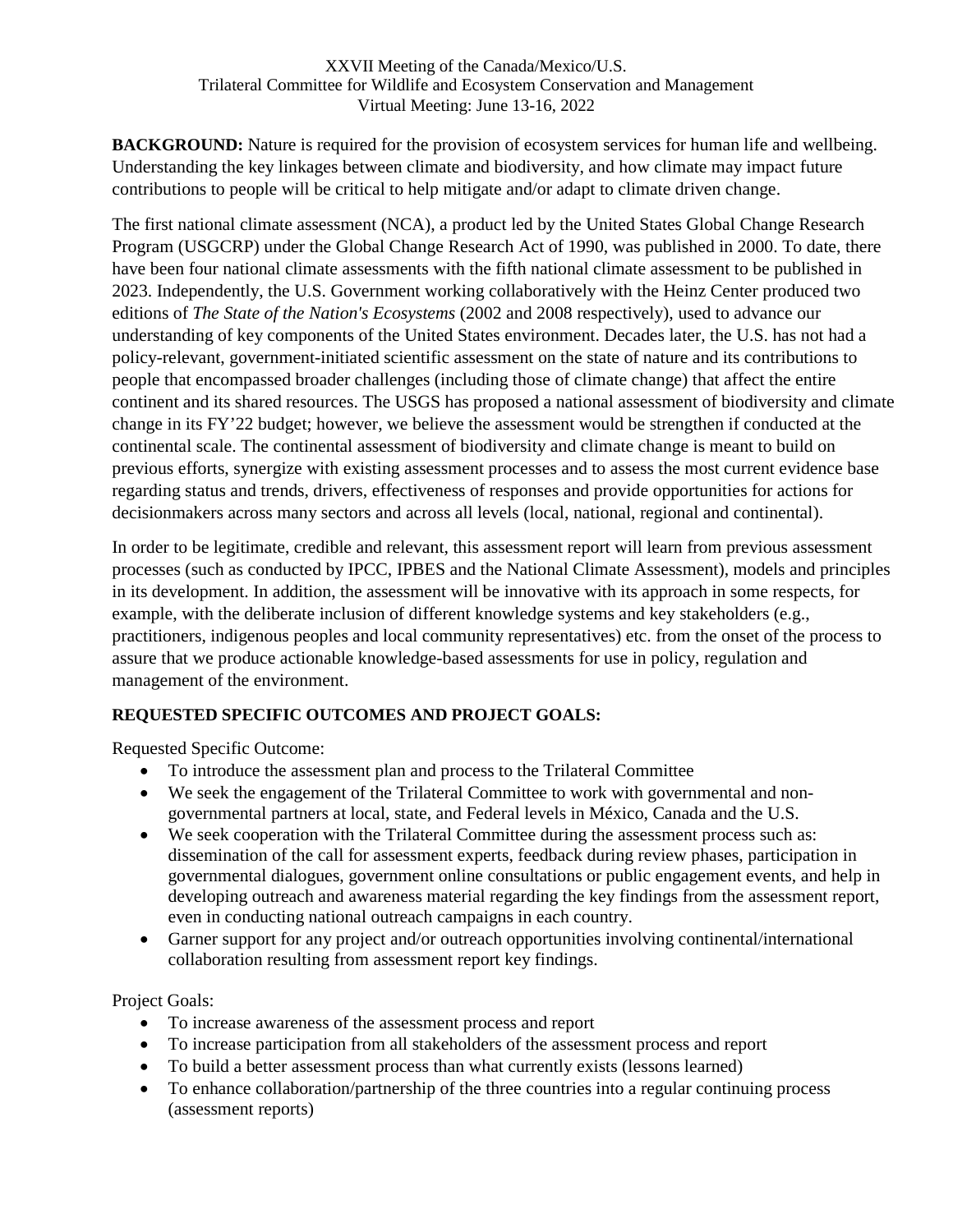To benefit from the Trilateral Committee's network and projects with respect to information exchange and dialogue.

## <span id="page-15-0"></span>**2:00 – 2:15pm** *Break*

## <span id="page-15-1"></span>**2:15 – 2:35pm North American Bat Conservation Alliance**

**SUBMITTED BY:** Rodrigo A. Medellin, Mexico, UNAM, CONABIO

**AGENDA ITEM PRESENTER(S):** Rodrigo A. Medellin, Mexico, UNAM/CONABIO. Jeremy Coleman, U.S. Fish and Wildlife Service, and Charles Francis, Canadian Wildlife Service

### **COLLABORATORS & CONTACTS:**

- Jeremy Coleman USFWS jeremy coleman@fws.gov
- Charles Francis CWS charles.francis@canada.ca
- Julian Equihua CONABIO jequihua@conabio.gob.mx

**PRESENTATION DESCRIPTION:** We will continue reporting on the progress made by the three countries on

the main components:

1) White Nose Syndrome/ fungus surveillance and the new models created to understand how far south the fungus is likely to reach as well as how to match the overlapping programs the countries have.

2) Wind energy mortality mitigation across North America. We will report on the innovative technologies becoming available and how the three countries can join forces to secure a safe and rapid transit to bat-safe wind energy.

3) NaBat and SIMMA expansion and application. We will present the advancement reached on users' contributions and steps taken to have agencies from the three countries adopt these protocols as tools for their management plans and information exchange.

4) Expert conservation assessment of all bat species in North America. North America is rapidly becoming one of the first regions of the world to assess all its bat species. We will present the significant advances reached until today and why this is important..

5) Identification, designation, implementation of KBAs. We will present information on how this item, never before presented in trilaterals, has unfolded goals and how to work together across countries, and synergy with the agencies.

#### **REQUESTED SPECIFIC OUTCOMES AND PROJECT GOALS:**

**Identify new funding source and assistance for bat surveys in Mexico**. The pandemic and the economic climate in Mexico have prevented any progress in this front. Bat surveys continue to be conducted individually by specific groups.

Collaboration and continuity in the work and endorsement by the ET across the three countries is absolutely crucial to maintain the momentum that NABCA has achieved to this day. Over the past year we have had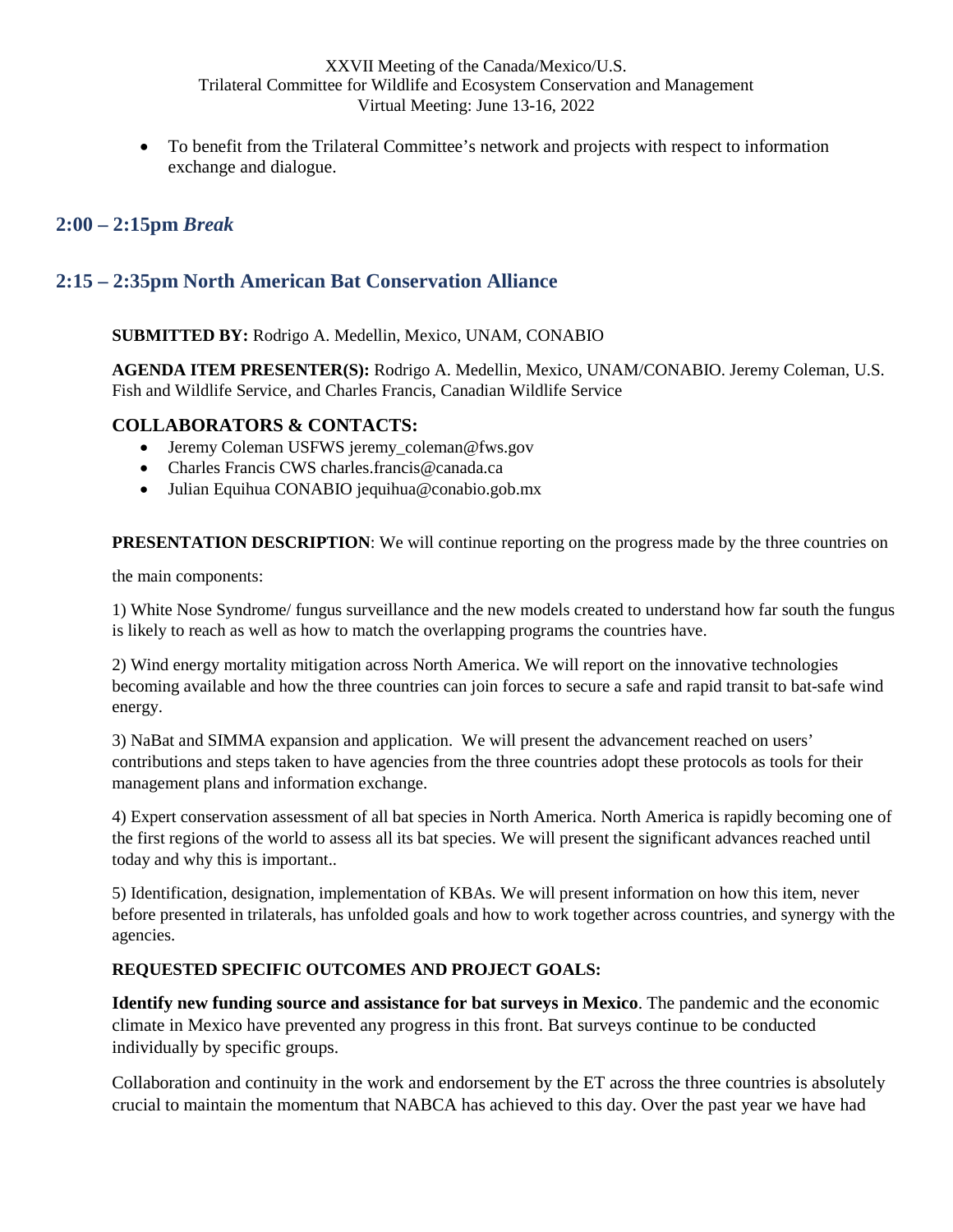very significant advances that will be very relevant and interesting to all in the SCC Table. Informing Trilateral participants about this pressing, concerning issues is paramount:

1) White Nose Syndrome/ fungus surveillance. The fungus that causes the White Nose Syndrome, Pseudogymnoascus destructans, continues its expansion. The U.S. Fish and Wildlife Service WNS Program provides grant support to States and Tribes to conduct bat monitoring, WNS surveillance, and to engage in management actions to mitigate the effects of WNS and improve survival of susceptible species. Several States are actively involved with adaptive management and/or field testing tools to combat the effects of WNS. With the support of a U.S. Fish and Wildlife Service, Mexico has made significant progress in the front of assessing hibernacula in Mexico and sampling hibernating bats across the territory for processing in the U.S. Fish and Wildlife Service Forensics Laboratory. To this effect, we visited 22 caves with evident presence of hibernating bats. Of these. 14 hibernacula were not previously known. The 22 sites were located in 6 states (Tlaxcala, Veracruz, Puebla, Zacatecas, Coahuila, Chihuahua). We obtained a total of 108 samples from bat, 5 samples from cave walls, and 87 samples of soil. We are expecting results from the U.S. F.W.S. Forensics lab in the coming months. Our objectives are to continue expanding the number of known hibernacula in Mexico, and monitoring these for presence of the fungus is crucial. The goal is to create an early warning system to detect, control, and mitigate the advancement of th pathogenous fungus.

2) Wind energy mortality mitigation across North America. NABat continues to grow and build a database to improve our understanding of the relationship between wind energy and bats in the U.S. and Canada. In 2021 NABat extended the 10x10 km North American sampling grid offshore to accommodate analyses of bat activity in marine environments that are increasingly being explored for possible wind energy development. The goal is find ways for the three countries to work hand in hand towards bat-friendly wind energy. The goal is find ways for the three countries to work hand in hand towards bat-friendly wind energy.

3) NaBat and SIMMA expansion and application. New technology is allowing the three countries to scale up acoustic monitoring of bats across the continent. NABat has nearly 900 registered users who have contributed over 100,000 colony survey records and over 60 million acoustic species detections in the U.S. and Canada. There are now eight regional bat hubs coordinating monitoring activities across the U.S. and Canada, and a ninth hub is coming online in the southeastern U.S. The SIMMA protocol is still unmoving at this time given the factors associated with the pandemics but we hope to retake activity in 2023. The goals are to have the agencies adopt these protocols for their own management plans and have the three countries share information on these.

4) Expert conservation assessment of all bat species in North America. A new initiative launched recently in which cooperation is essential is the on-going extinction risk assessments of ALL the bat species in North America. Canada, the U.S., and Mexico launched the conservation status assessment of most bat species in North America in early 2021 and over the next several months we conducted several training workshops for more than 100 participants from across the continent. This group assessed 17 bat species in Canada, 45 in the U.S., and 89 in Mexico.

Mexico limited its assessment only to those species warranting such an exercise, not assessing species that are obviously endangered or obviously not at risk. The results were very congruent and robust and the final analysis of expert elicitation and the results of the assessments will be ready and available by September 2022.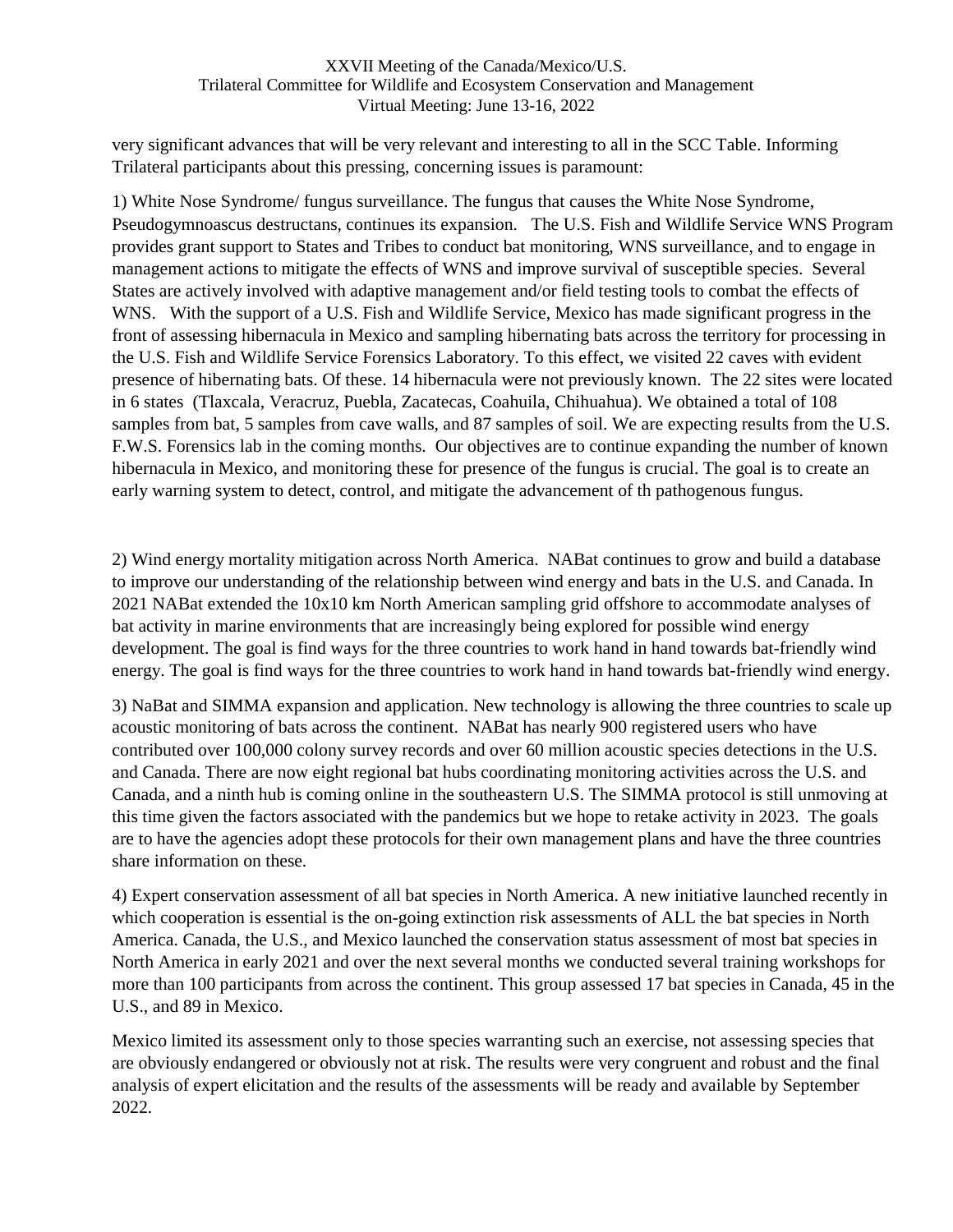5) Identification, designation, implementation of Key Bat Conservation Areas. This is another new initiative. NABat is developing status and trend information that can be useful for the identification of areas of important conservation value for bat species in the US and Canada. Mexico prepared a book chapter for the RELCOM book on AICOMs and SICOMs that will be published in the summer of 2022 (Torres Knoop and Medellin 2022). The goal is to optimize the representativity of conservation-relevant bat species in a network of priority areas.

## <span id="page-17-0"></span>**2:35 – 2:55pm Black Footed Ferret Recovery Updates for US, MX, CA**

**SUBMITTED BY:** Pete Gober, U.S. Fish and Wildlife Service Black-footed Ferret Recovery Coordinator pete\_gober@fws.gov

**AGENDA ITEM PRESENTER(S):** Pete Gober (USFWS), Stefano Liccioli (Parks Canada), Jesus Pacheco Rodriguez (Laboratoria de Ecologia y Conservacion de Fauna Slilvestre Instituto de Ecologia)

### **COLLABORATORS & CONTACTS:**

Stefano Liccioli, Wildlife Ecologist, Grasslands National Park ([stefano.liccioli@canada.ca](mailto:stefano.liccioli@canada.ca))

Jesus Pacheco Rodriguez, Laboratoria de Ecologia y Conservacion de Fauna Slilvestre Instituto de Ecologia Protegidas ([jpacheco@ecologia.unam.mx](mailto:jpacheco@ecologia.unam.mx))

Pete Gober, U.S. Fish and Wildlife Service Black-footed Ferret Recovery Coordinator (pete\_gober@fws.gov)

### **PRESENTATION DESCRIPTION:**

#### **2022 Trilateral Species Working Table Black-footed ferret recovery in Mexico**

We are implementing a regional strategy for the conservation of black-tailed prairie dogs and recovery of native grasslands within the Janos Biosphere Reserve (JBR), Mexico. This strategy consists in the first place of recovering the BTPD populations, through a program of reintroduction, relocation, reinforcement and repopulation and monitoring of BTPD. The strategy involves biological corridors, and studies on the biodiversity within the JBR. Second, a series of activities to improve and recover native grasslands. Third, the strategy includes a commitment to develop, in coordination with ranchers and farmers, and other stakeholders and provincial jurisdictions, a conflict mitigation plan to prevent/mitigate conflicts between BTPD and farming operations inside and outside the JBR thereby conserving BTPD populations and thus continue with the program to reintroduce and recover black-footed ferrets in the JBR.

### **2022 Trilateral Species Working Table Black-tailed prairie dog and Black-footed ferret in Canada**

Parks Canada Agency (PCA) continues to conserve prairie dog prey base for potential BFF Reintroductions. Since first reintroduced in 2009 at Grasslands National Park, SK, the BFF reintroduction sites have been impacted by a combination of factors, including plague and drought. In 2021, PCA approved a recovery strategy and action plan to help ensure the persistence of the Canadian BTPD population. This plan includes the commitment to develop, in coordination with ranchers, stakeholders and provincial jurisdictions, a conflict mitigation plan to prevent/mitigate conflict between BTPD and agricultural operations outside Grasslands N.P., thus supporting both BTPD and BFF recovery.

**2022 Trilateral Species Working Table Black-footed ferret recovery in the United States** The Blackfooted Ferret Recovery Program (Program) is still dealing with the threat of Covid-19 pandemic taking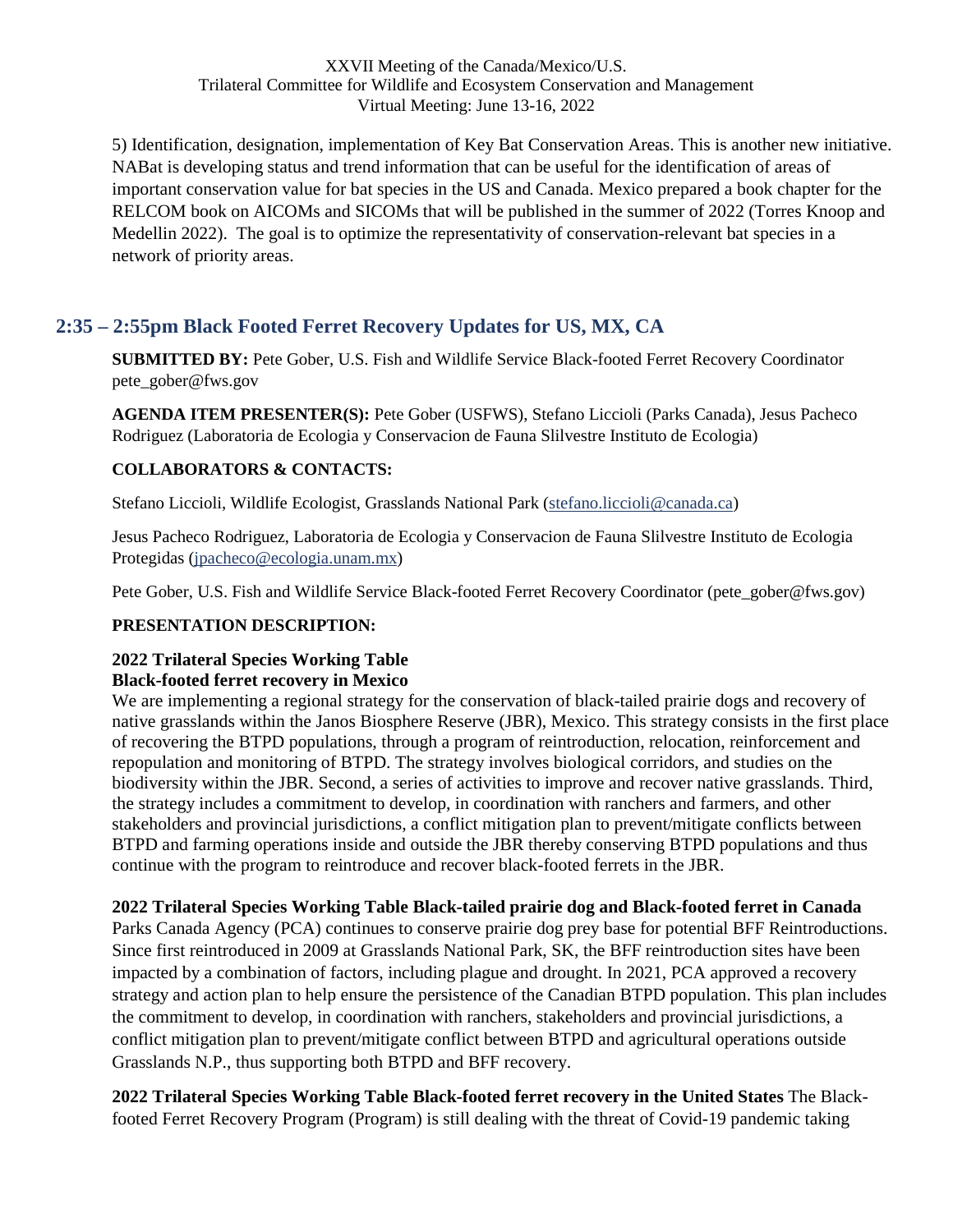precautions to ensure the safety of the staff and animals by heightened protocols. Challenges continue with plague and working with partners to mitigate plague at reintroduction sites. Continued coordination with the Black-footed Ferret Recovery Implementation Team partners and the Association of Zoos and Aquariums for a BFF Recovery Program Review, due spring 2022.

### <span id="page-18-0"></span>**2:55 – 3:15pm The First Clone of a North American Endangered Species and the Future of Institutionalizing Bio-Banking Species**

**SUBMITTED BY:** Pete Gober, U.S. Fish and Wildlife Service Black-footed Ferret Recovery Coordinator pete\_gober@fws.gov

**AGENDA ITEM PRESENTER(S):** Oliver Ryder (San Diego Zoo Wildlife Alliance)

**COLLABORATORS & CONTACTS:** Oliver Ryder, San Diego Zoo Wildlife Alliance, Kleberg Endowed Director of Conservation Genetics (oryder@sdzwa.org)

### **PRESENTATION DESCRIPTION:**

**2022 Trilateral Species Working Table The First Clone of An Native North American Endangered Species and the Future of Institutionalizing Bio-banking Species:** The story of Elizabeth Ann has important implications for all endangered species, added Ryder. "We should be banking cells now from all sorts of endangered animals because we are losing biodiversity, and gene pools of wild animals are shrinking. At least, if we have the cells, we could, in future, do for other species what we are hoping to do for the black-footed ferret with Elizabeth Ann."

### <span id="page-18-1"></span>**3:15 – 3:30 pm** *Break*

<span id="page-18-2"></span>**3:30 – 4:35pm Monarch and Pollinators Joint Session hosted by the Ecosystem Table** 

# <span id="page-18-3"></span>**Wednesday, June 15, 2022**

## <span id="page-18-4"></span>**12:20 – 12:40pm** *Cactus Ferrunginous* **Pygmy-Owl Status Update and Conservation Actions**

**SUBMITTED BY:** Scott Richardson, U.S. Fish and Wildlife Service

**AGENDA ITEM PRESENTER(S):** Richardson, U.S. Fish and Wildlife Service

**COLLABORATORS & CONTACTS:** AGFD - (Shawn Lowery - slowery@azgfd.gov**;** Michael Ingraldi mingraldi@frontiernet.net; Francisco Abarca - fabarca@azgfd.gov; Kenneth Jacobson -

kjacobson@azgfd.gov; Keith Knutson - KKnutson@azgfd.gov) Paula Lidia Enriquez - penrique@ecosur.mx - Departamento Conservación de la Biodiversidad, El Colegio de la Frontera Sur Martha J. Roman -

avoceta63@gmail.com - CEDES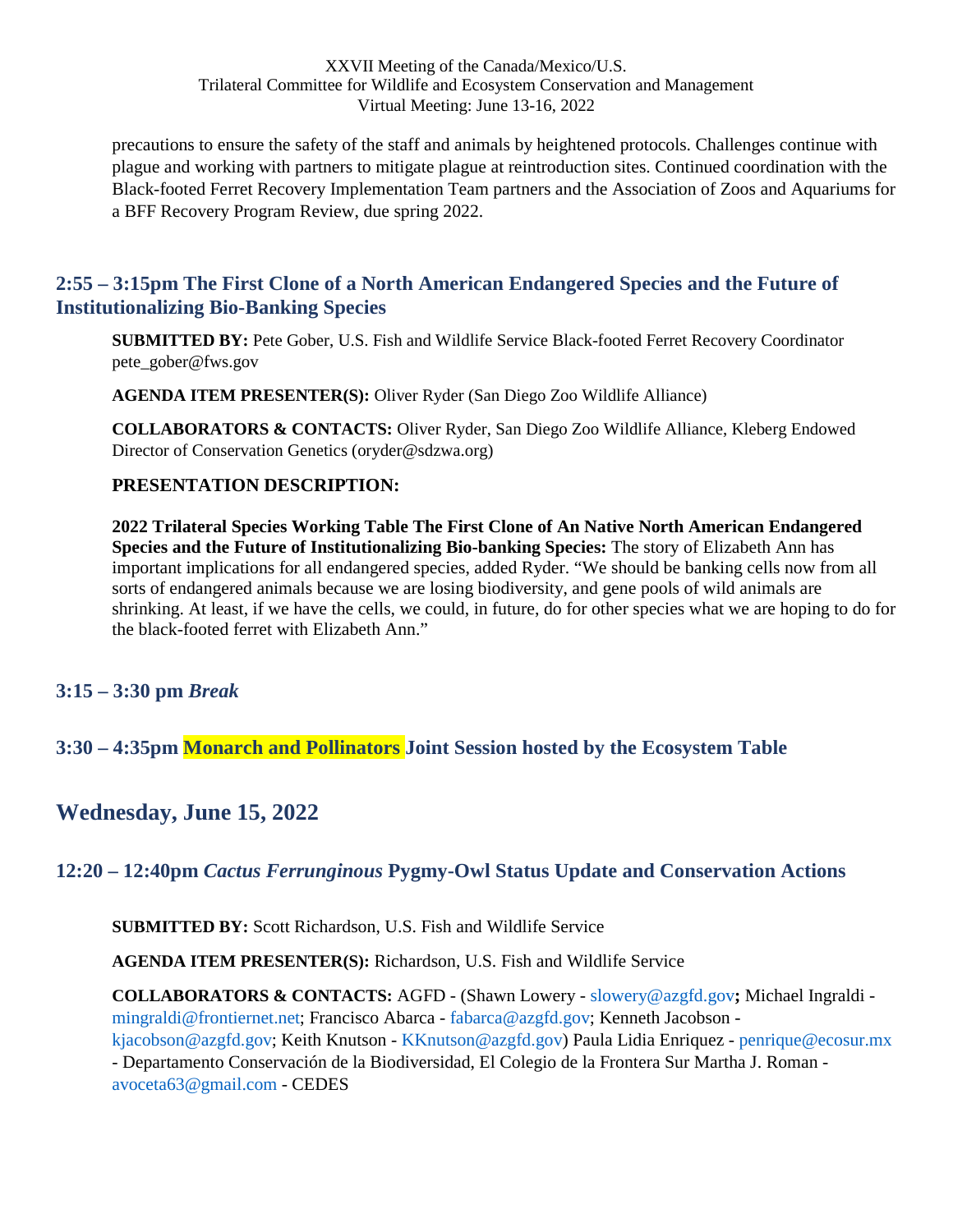**PRESENTATION DESCRIPTION:** I will present an update on the current legal status of the cactus ferruginous pygmy-owl in the United States following a petition to list the pygmy-owl under the Endangered Species Act (ESA). I will discuss the factors included in our analysis of the status of the species in both the United States and Mexico, and outline the process we undertook to complete the analysis and the determination we made under the ESA. I will also provide an update of conservation activities in both the United States and Mexico, including the continued evaluation of a captive breeding program, additional genetic analysis, and recent surveys and monitoring. I will discuss areas of potential binational coordination and cooperation for future cactus ferruginous pygmy-owl conservation activities in the United States and Mexico.

**BACKGROUND:** Conservation activities related to the cactus ferruginous pygmy-owl were undertaken primarily as a result of being listed as endangered under the ESA in Arizona from 1996 – 2006 when the species was delisted. Subsequent to delisting, some ongoing research and monitoring were conducted, but at a reduced level. The U.S. Fish and Wildlife Service was petitioned to relist the subspecies and litigation ensued which resulted in Fish and Wildlife proposing to list the cactus ferruginous pygmy-owl as threatened throughout its range in December 2021. More extensive survey and monitoring, as well as some additional genetic sampling was conducted in 2020 and 2021 to inform this listing proposal. Now, we seek input to and support of continued implementation of conservation activities in both the United States and Mexico.

## **REQUESTED SPECIFIC OUTCOMES AND PROJECT GOALS:**

With the proposed listing of the cactus ferruginous pygmy-owl as threatened throughout its range, it is important to support and coordinate conservation activities in both the United States and Mexico. Specific goals and outcomes are:

- 1. Identify key agencies and individuals in the United States and Mexico to initiate coordination and planning of key cactus ferruginous pygmy-owl conservation activities.
- 2. Determine current population status of both the eastern and western populations of the cactus ferruginous pygmy-owl
- 3. Assess the value of improving population and genetic health through cross-border translocations.

# <span id="page-19-0"></span>**12:40 – 12:20pm Report on Monitoring of Golden Eagles with Satellite Technology. A Long-Term MX-US Collaboration and Potential New Projects**

## **SUBMITTED BY:** Lizardo Cruz, World Wildlife Fund

**AGENDA ITEM PRESENTER(S):** Lizardo Cruz / Brian Millsap USFWS/Bob Murphy Eagle Environment Inc.

## **COLLABORATORS & CONTACTS:**

- Lizardo Cruz lcruz@wwfmex.org
- Brian Millsap USFWS
- Robert K. Murphy Eagle Environment Inc.
- José Warman ENDESU [warman@endesu.org.mx](mailto:warman@endesu.org.mx)
- Humberto Berlanga Conabio
	- Eduardo Ponce CONANP

**PRESENTATION DESCRIPTION:** The collaboration for satellite monitoring promoted by the Trilateral Committee has allowed obtaining very precise information on the regional movement of Golden Eagles, we will present a result of these results. This information will be essential to develop conservation strategies, which could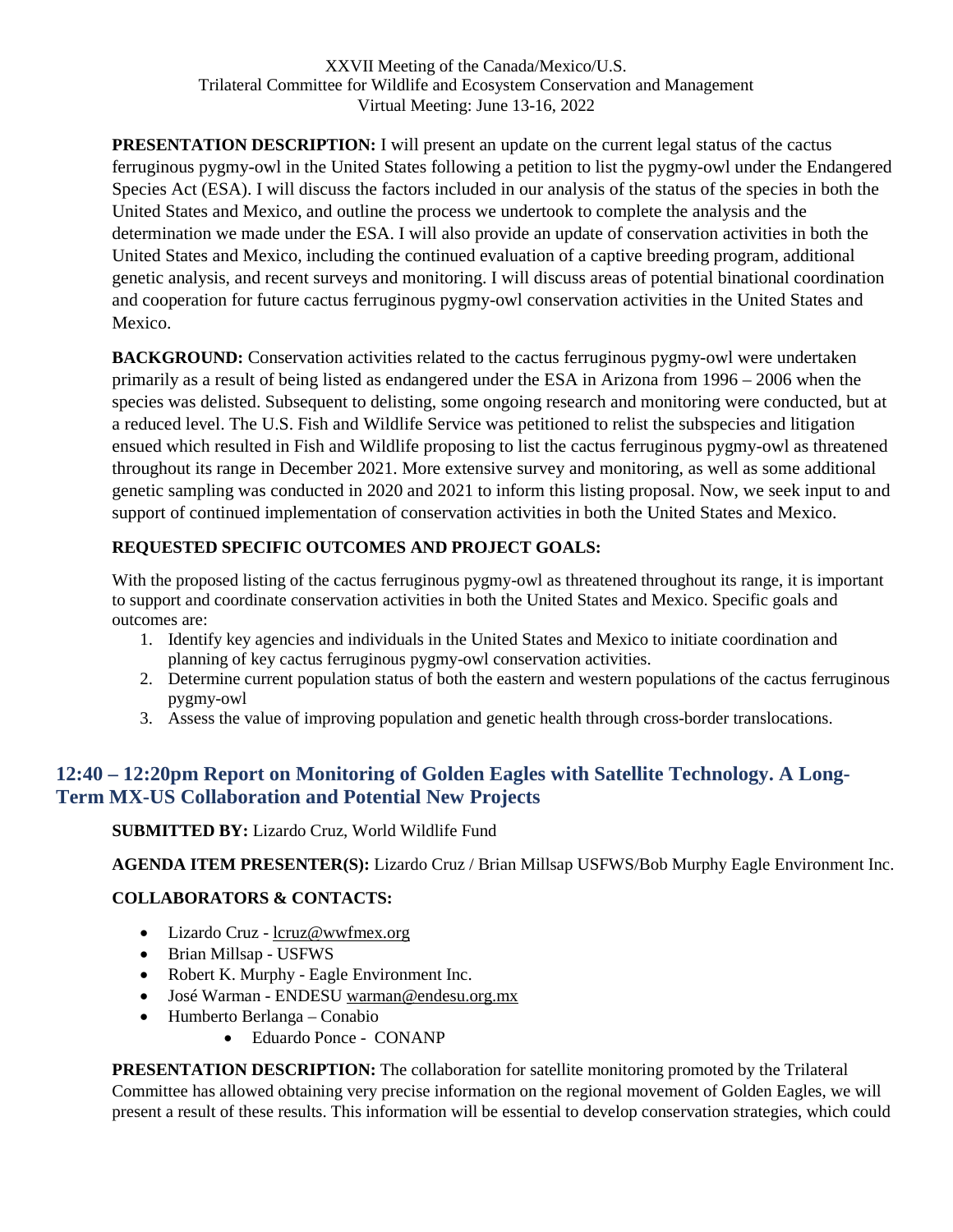be supported by the Trilateral Committee and be a continental result in a common concern species on the continent and with resident and migratory populations.

**BACKGROUND:** In 2012, a collaboration began between CONANP and FWS for the monitoring of Golden Eagles with the use of satellite devices. This collaboration has allowed to know in greater detail the ecology of this species shared at the binational level. This part corresponds to the report of the movement of specimens between 2014 and the beginning of 2022 and opens the opportunity for greater international collaboration with civil organizations, academics, and government agencies.

The results of this collaboration have shown the importance of conserving the species on a much broader scale than originally proposed. In particular, it has been seen that the eagles that are born in Mexico frequently connect with specimens in the United States. But there are also continental movements, from Alaska and Canada to Mexico. Therefore, the conservation of the territories, concentration sites of young specimens, the study of genetics and shared threats are relevant issues for its conservation.

Recently ENDESU has explored a new model to support Golden Eagle conservation using relevant information of territories generated by the collaboration mentioned before.

### **REQUESTED SPECIFIC OUTCOMES AND PROJECT GOALS:**

1. Report a project supported by the Trilateral Committee.

2. Explore for potential interest of Golden Eagle monitoring and efforts to support Golden Eagles conservation in the future.

# <span id="page-20-0"></span>**1:00 – 1:20pm: U.S. – Mexico California Condor Recovery Program – Status Report**

**SUBMITTED BY:** Ashleigh Blackford, Steve Kirkland, and Amanda Gonzales (USFWS); Jose Eduardo Ponce, Angelica Narvaez, Veronica Meza, and Catalina Porras (CONANP); and Ignacio Vilchis (San Diego Zoo Wildlife Alliance).

**AGENDA ITEM PRESENTER(S):** Ashleigh Blackford (USFWS), Catalina Porras (CONANP), and Ignacio Vilchis (San Diego Zoo Wildlife Alliance).

### **COLLABORATORS & CONTACTS:**

USFWS: Ashleigh Blackford, California Condor Coordinator (Ashleigh\_blackford@fws.gov), Steve Kirkland, California Condor Field Coordinator (steve\_kirkland@fws.gov), and Amanda Gonzales, Program Officer for Mexico (amanda\_gonzales@fws.gov).

CONANP: Jose Eduardo Ponce, Director for Conservation Strategies (j.ponce@conanp.gob.mx), Angelica Narvaez, Specialist for Transboundary Species Projects, (angelica.narvaez1@undp.org), Aurora Cervantes, Consultant for Transboundary Species Project, (aurora.cervantes@undp.org), Veronica Mesa, Director SSPM National Park, veronica.meza@conanp.gob.mx, and María Catalina Porras Peña, California Condor Conservation Program Coordinator at the SSPM National Park, ([maria.porras@undp.org](mailto:maria.porras@undp.org)).

 Mexico City Zoos and Wildlife: Fernando Gual, Director General for Mexico City Zoos and Wildlife ([fernando.gual.sedema@gmail.com](mailto:fernando.gual.sedema@gmail.com)).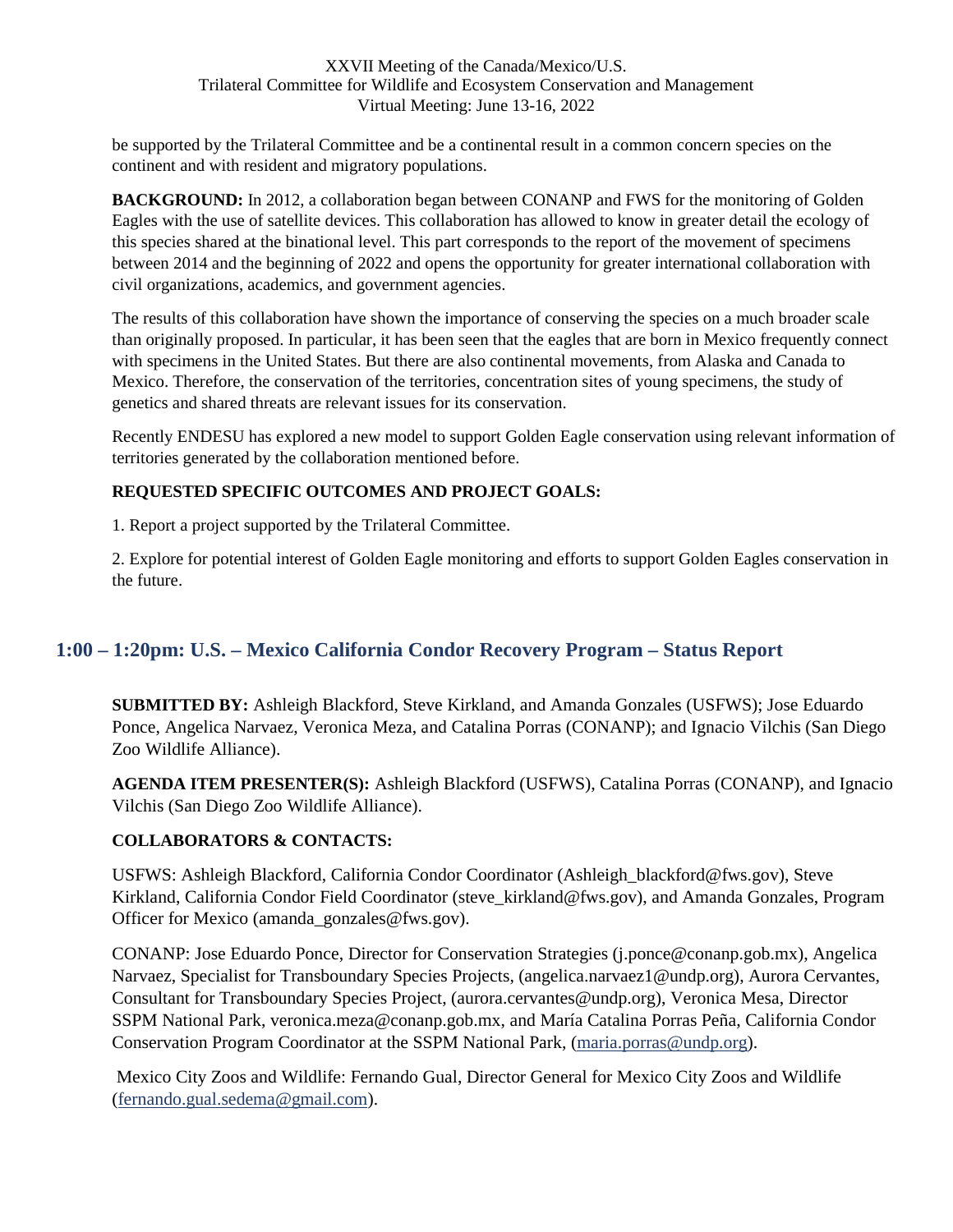San Diego Zoo Wildlife Alliance: Ignacio Vilchis, Associate Director of Recovery\Ecology, ([ivilchis@sdzwa.org](mailto:ivilchis@sdzwa.org)).

 Espacios Naturales y Desarrollo Sustentable (ENDESU): Martha Caballero, Project Coordinator, (martha@endesu.org.mx).

**PRESENTATION DESCRIPTION:** This agenda item provides an update concerning both, the species status in the U.S. and the implementation of the MOU for the Recovery of the California Condor in Mexico. As of December 31, 2021, there is an estimated 334 condors in the wild, 40 of which are in the Sierra de San Pedro Martir National Park release site in Baja California, Mexico and two chicks born between 2017 and 2018 at the Chapultepec Zoo. Four chicks born in 2019 and 2021will very likely be joining the Mexican wild population this year.

**BACKGROUND:** The California Condor Recovery Program (Recovery Program) is an international multientity effort, led by the USFWS, to recover the endangered California condor. Partners in condor recovery include the Arizona Game and Fish Department, Bureau of Land Man-agement, California Department of Fish and Wildlife, Chapultepec Zoological Park, Espacios Naturales y Desarrollo Sustentable, A.C., Los Angeles Zoo, Mexican Commis-sion of Natural Protected Areas (CONANP), National Park Service, Oregon Zoo, Pere-grine Fund, San Diego Zoo, Santa Barbara Zoo, Secretary of the Environment and Natu-ral Resources of Mexico (SEMARNAT), U.S. Forest Service, Utah Division of Wildlife Resources, Ventana Wildlife Society, Yurok Tribe, and a host of other governmental and non-governmental organizations.

The downlisting goal identified in the California Condor Recovery Plan is to establish two wild, geographically distinct self-sustaining populations, each with 150 birds in the wild and at least 15 breeding pairs, with a third population of condors retained in captiv-ity. There are three active release sites in California, one in Arizona, and one in Baja Cal-ifornia, Mexico.

A fourth release site was established in 2022 with the release of four juveniles in Red-wood National and State Parks. The release site is managed by the Yurok Tribe in part-nership with the National Park. The Yurok Tribe is one of many indigenous cultures that considers condors sacred, and condors are featured prominently in the Tribe's origin nar-rative. This collaborative recovery partnership showcases the importance of Tribes as species recovery partners. The population at this site was established as nonessential ex-perimental population under a final section 10(j) rule of the Endangered Species Act pub-lished in 2021. This provides needed flexibility in managing the reintroduced population and reduces the regulatory impact of reintroducing a federally listed species and facili-tates cooperative conservation. The Arizona/Utah population is also a nonessential exper-imental population under separate section 10(j) rule.

The USFWS and its partners are placing increased emphasis on captive-breeding to aug-ment the wild population of California condors while working with the hunting and ranching community to reduce the threat of lead poisoning caused by spent ammunition, which is the primary cause of death in the wild and the biggest hurdle to sustainable wild populations. In the upcoming year, the USFWS anticipates working with partners to es-tablish additional goals and strategies tiered from the Recovery Plan to continue to focus our efforts most efficiently.

The overall condor population in Mexico grew steadily until 2014 from a combination of new releases from captive-bred birds and natural productivity. However, cross-border regulations resulting from concerns related to the highly pathogenic avian influenza (HPAI) occurring in the United States have prevented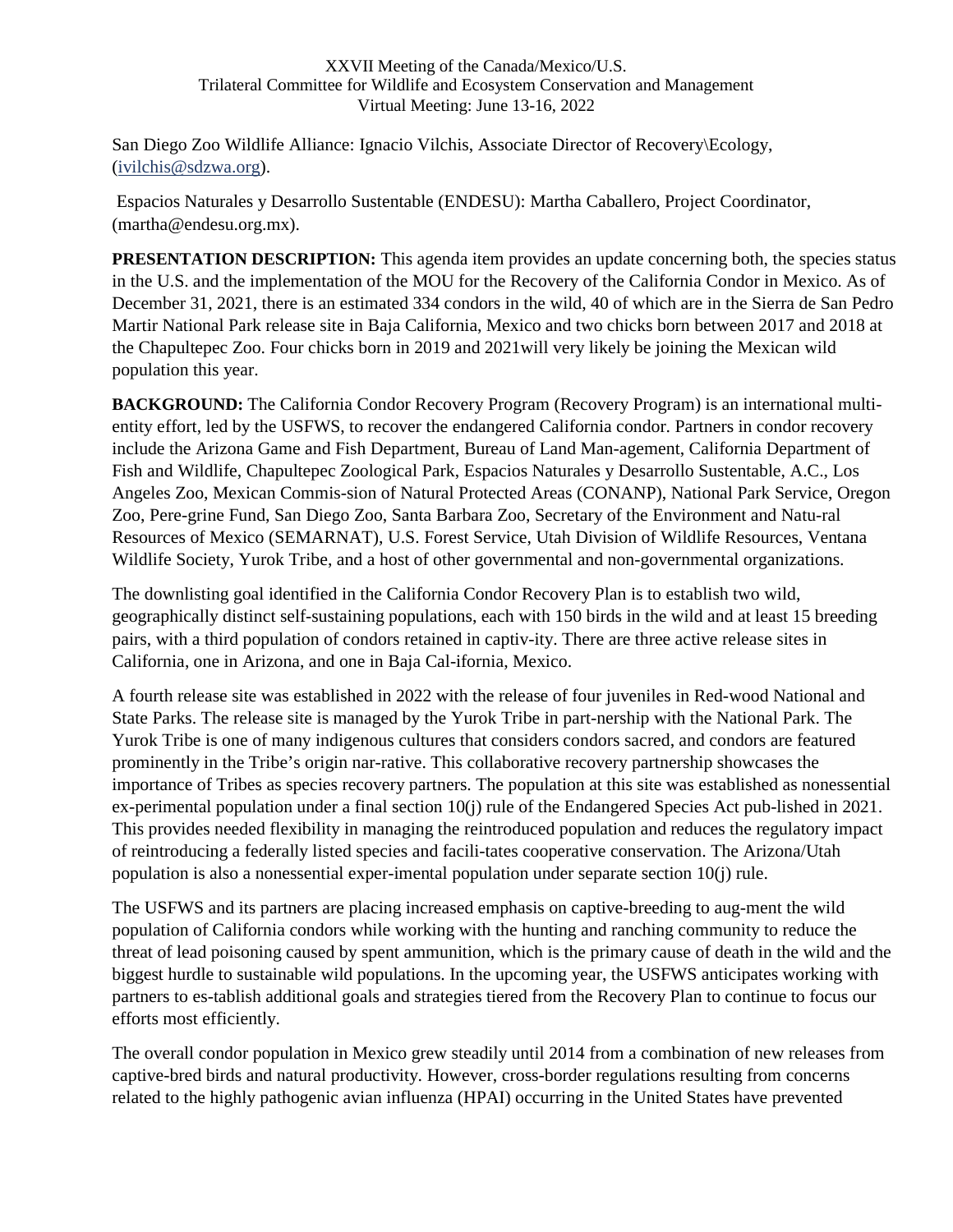exporting birds to Baja California from captive breeding sites in the United States since 2015. Both parties have been trying

to identify new mechanisms to overcome these challenges since the Baja California flock will not grow as expected without new releases from captive-bred birds.

Alternative efforts to supplement the wild population include the establishment by CONANP of the first California condor captive breeding program centered at the Chapultepec Zoo in 2015. A total of eleven chicks have been successfully hatched as a result of this effort. Three chicks hatched in 2016 in Chapultepec Zoo were transferred to Sierra de San Pedro Martir National Park (SSPM) that same year. However, due to problems adapting to wildlife the three released chicks had to be taken back to the aviary at SSPM and are planned to become part of Aragon Zoo's permanent California condor exhibit. In 2017 and 2018, two more chicks were hatched in the Chapultepec Zoo and successfully released into the wild in 2018. There are currently four birds in Chapultepec, hatched in 2019 and 2021, waiting to be released in SSPM in the upcoming months, and two newborns in 2022. Plans for such translocation will be made as soon as budgets for both, SSPM and Chapultepec Zoo, are confirmed.

In 2016 a Transition Plan (Plan) of the California Condor Reintroduction Program in Baja California, Mexico was presented by USFWS and San Diego Zoo to CONANP. The Plan is a proposed strategy to transition the program and increase the leadership of the Mexican government and ensure the financial and operational sustainability of the program in the future. USFWS, CONANP, and San Diego Zoo are working together to implement and adaptively implement the Plan by developing short and medium-term goals, objectives, and proposed action plan targets.

In March 2020 members of all the agencies involved in the bilateral program held a working meeting in Mexico City where a work plan for the implementation of the MOU was discussed and signed by representatives from each agency. The plan includes the supplementation of birds bred in the United States to ensure the genetic diversity of this population, as well as collaborative research and data collection and sharing. As part of the results of the 2020 meeting, partners finalized a donation agreement facilitating the transferring of ownership of ATV/UTV and telemetry equipment to CONANP and the signing of a work plan on joint research and information exchange. During the meeting, CONANP also stated its desire to resume the annual transfer of juvenile birds from the U.S. to increase the wild population in Mexico.

Progress has also been made progress toward integrating human dimensions of conservation as part of the efforts to secure the long-term survival of California condors in Mexico. San Diego Zoo, with funding from USFWS, has raised non-lead ammunition awareness among hunting ranches' managers, users, and guides. In Mexico, all ammunition is made by a government company that does not provide non-lead alternatives, thus hunting with non-lead ammunition is inherently difficult for U.S hunters in Baja California. We have made some headway using non-lead hunting workshops demonstrating how the use of lead ammunition can be toxic not just to condors and other scavengers, but also to humans. We plan to have more of these workshops in the future. In addition, the program is also working on human-wildlife conflict avoidance. At the SSPM where the release is, the field team also conducts

workshops highlighting the importance of avoiding condors, better observation practices, as well as how important these birds are to the ecosystem and communities in the area.

### **REQUESTED SPECIFIC OUTCOMES AND PROJECT GOALS:**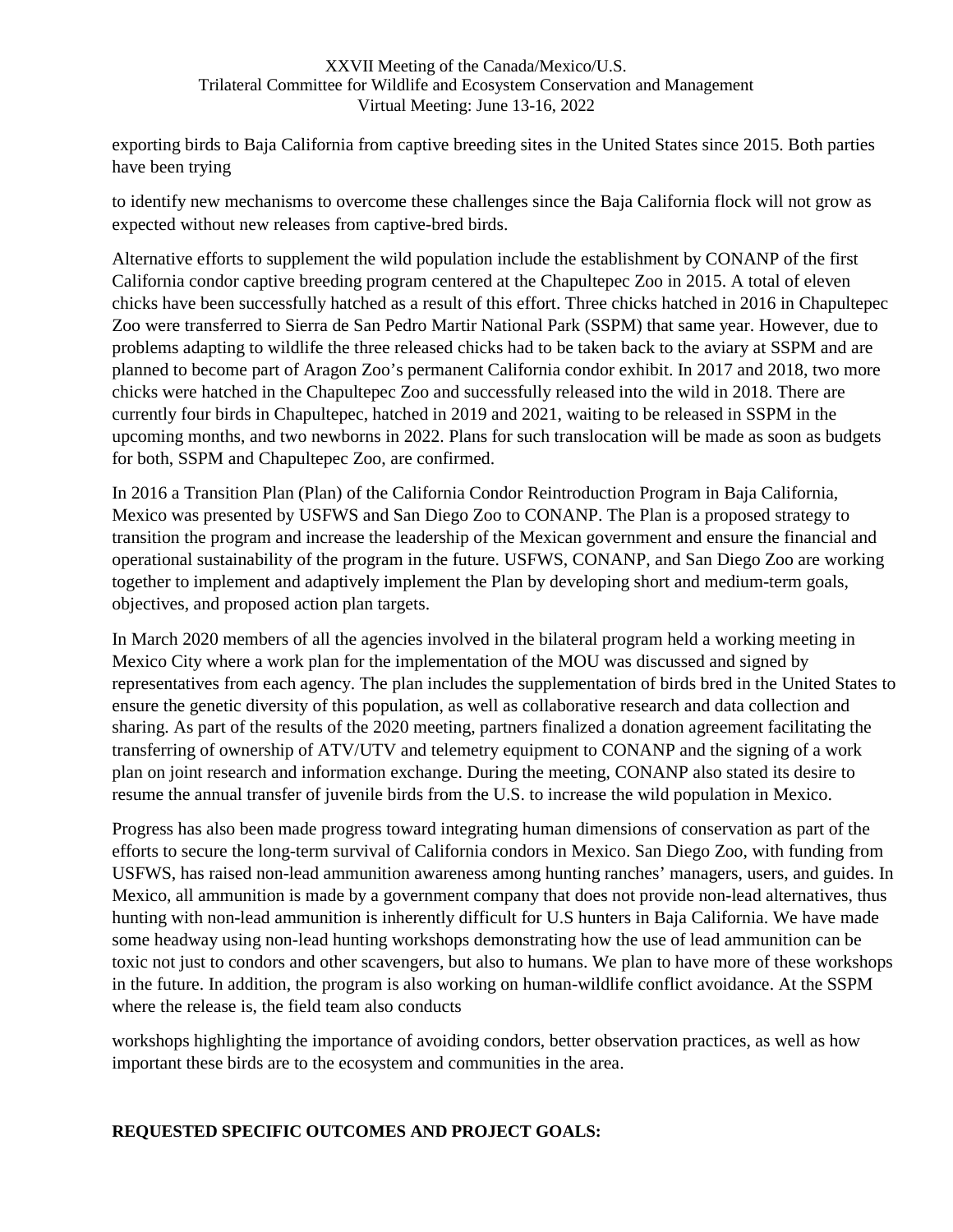- Update on species conservation research and non-lead hunting education programs in Baja California;
- Update on the status of the captive-breeding program in Mexico;
- Update on the transfer of California condors to Mexico from the US and Chapultepec Zoo in 2022;
- Discuss options for improved and continuous implementation of the MOU throughout the continued collaboration between CONANP, USFWS, and San Diego Zoo on the management of the wild California condor population in Sierra de San Pedro Martir National Park, the breeding in captivity program in Mexico, as well as monitoring and research actions of the species in the wild.
- Identify a second captive site for the three chicks hatched in 2016 that will strengthen the current outreach and environmental education program;
- Continue meeting and reporting under the shelter of the Species Table of the Trilateral Committee Meeting.

## <span id="page-23-0"></span>**1:20 – 1:40pm: Facilitating Information Exchange and Fostering Binational Coordination across the US and Mexico Border to Benefit the Chihuahua Chub (***Gila nigrescens***) and Other At-Risk Aquatic Fauna**

**SUBMITTED BY:** Chad Baumler, Serena Kucera, and Gary Pandolfi, U.S. Fish and Wildlife Service. Southwest Region

**AGENDA ITEM PRESENTER(S):** Chad Baumler USFWS, chad\_baumler@fws.gov New Mexico Ecological Services Field Office

**COLLABORATORS & CONTACTS:** Serena Kucera USFWS, serena\_kucera@fws.gov New Mexico Fish & Wildlife Conservation Office; Gary Pandolfi USFWS, gary\_pandolfi@fws.gov Southwest Regional Office

**PRESENTATION DESCRIPTION:** Multiple species of listed and at-risk fishes occur in river basins across the southwestern US and northern Mexico. The U.S. Fish and Wildlife Service (USFWS) is responsible for completing a status review of all federally listed species under the Endangered Species Act (ESA) at least once every 5 years. The USFWS is seeking any additional research and survey information pertaining to the Chihuahua chub *(Gila nigrescens*) and other at-risk aquatic species. Data provided to the USFWS will improve the conservation and management of these species and help inform upcoming status reviews.

**BACKGROUND:** The USFWS proposed listing Chihuahua chub *(Gila nigrescens)* as endangered (45 FR 82474) under the Endangered Species Act (ESA) in 1980. However, the 1983 final listing rule stated that the proposed endangered status was changed to threatened because of the species' status in Mexico and the highly successful captive propagation efforts in the US (48 FR 46054). The USFWS completed a status review in 2010 that indicated the species may warrant up-listing from threatened to endangered. However, we lack distributional information from the species in Mexico.

**REQUESTED SPECIFIC OUTCOMES AND PROJECT GOALS:** The goal is to create a binational coordination team to establish and collaborate on range-wide species status assessments and conservation efforts for listed aquatic species that span the US-Mexico border. The main species of concern at this time will be Chihuahua chub. However, the team may focus on other listed or at-risk species and taxa (e.g. freshwater mussels, snails, and crayfishes) as deemed appropriate going forward. The team would collaborate, compile, and summarize the best available information about the species and provide scientific analyses on the species' current status, genetic assessments, stressors, and conservation efforts.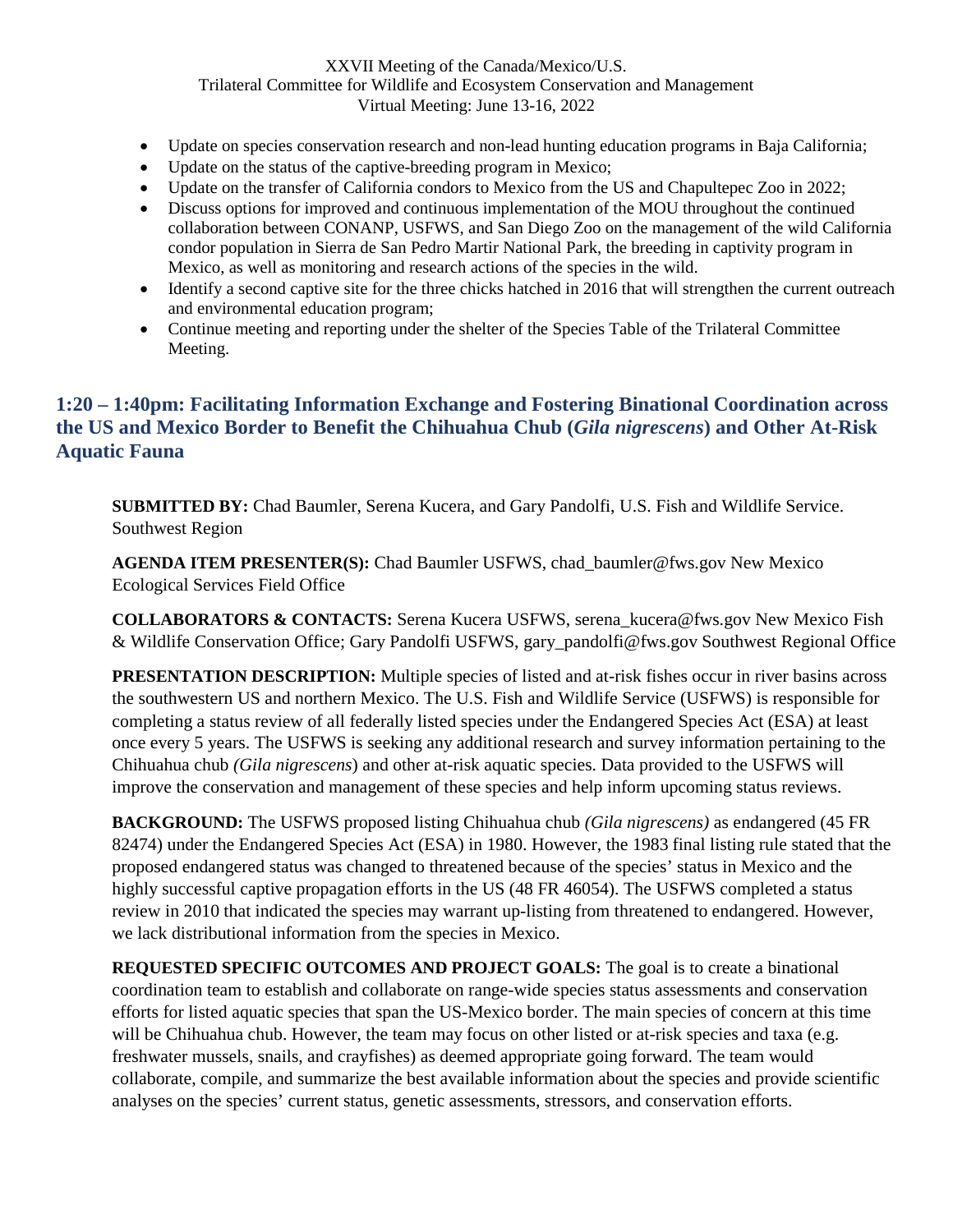# <span id="page-24-0"></span>**1:40 – 2:00pm: Developing a Plan to Recover the Yaqui Catfish**

**SUBMITTED BY:** David Stewart (US Fish and Wildlife Service)

**AGENDA ITEM PRESENTER(S):** David Stewart (US Fish and Wildlife Service)

**COLLABORATORS & CONTACTS:** Grant Harris, grant\_harris@fws.gov, US Fish and Wildlife Service; Matthew Butler, matthew\_butler@fws.gov, US Fish and Wildlife Service; Manuel Ulibarri, manuel\_ulibarri@fws.gov, US Fish and Wildlife Service; Dean Hendrickson, deanhend@austin.utexas.edu, University of Texas – Austin; James Hopkins, hopkinsj@arizona.edu, University of Arizona; Alejandro Varela-Romero alejandro.varela@unison.mx, Universidad de Sonora

**PRESENTATION DESCRIPTION:** Populations of Yaqui Catfish (*Ictalurus pricei*) no longer exist in the United States. The only extant populations occur in Sonora and Chihuahua, Mexico, and these populations are endangered from wide-spread hybridization with Channel catfish, a mass-produced, non-native *Ictalurid*  species released by aquaculture facilities. Recently, we sought to describe the current distribution of Yaqui catfish and how it relates to the distribution of Channel Catfish in the Yaqui River basin in the states of Chihuahua and Sonora, Mexico. Our results show that non-native Channel Catfish were detected in all but five locations where Yaqui Catfish were detected, suggesting a high likelihood for interaction, including hybridization. The hybridization between Channel and Yaqui Catfish in locations where Yaqui Catfish remain genetically pure continues to increase, highlighting the need to secure the remaining Yaqui Catfish, in the wild and in captivity, to produce more genetically pure individuals for population re-establishment elsewhere within its native range.

Here, we seek collaborations with agency and university scientists from Mexico to identify the remaining Yaqui Catfish population strongholds in Mexico. We would like to help develop hatchery-based supplemental stocking programs in Mexico and in the US. As part of this strategy, we seek to help with the capture and transport of live, pure, Yaqui catfish to establish captive populations in Mexico, determine how the US can support the hatchery program in Mexico, and work toward re-establishing them in the US based captive breeding program to re-populate waters in both Mexico and US with this important species.

**BACKGROUND:** The recent extirpation of the Yaqui Catfish *Ictalurus pricei* in the United States makes finding remaining population segments in Mexico critical to conservation planning aimed at preventing extinction. Hybridization with invasive species like the Channel Catfish (*I. punctatus*) is a serious threat to the species existence. Until 2021, very little was known about the current distribution of Yaqui Catfish, primarily because no randomized survey of their population in Mexico had ever been conducted, though historical and genetic evidence suggested non-native Channel Catfish may co-occur with Yaqui Catfish creating a risk of hybridization with the non-native species. Additional information regarding how the distributions of Channel and Yaqui Catfish overlapped was needed to better evaluate hybridization risks.

To estimate the current distribution of Yaqui Catfish, especially in relation to non-native Channel Catfish, we collected new data in a robust statistical framework, where observations stem from a random sample. The remoteness and rugged terrain of the desert environment in the Yaqui River basin plus other logistical constraints made access difficult, especially for standard fish sampling gears, such as electrofishing and netting equipment. Therefore, species-specific environmental DNA (eDNA) markers were developed to rapidly survey the Río Yaqui basin in Mexico, making positive species ID more accurate. Non-native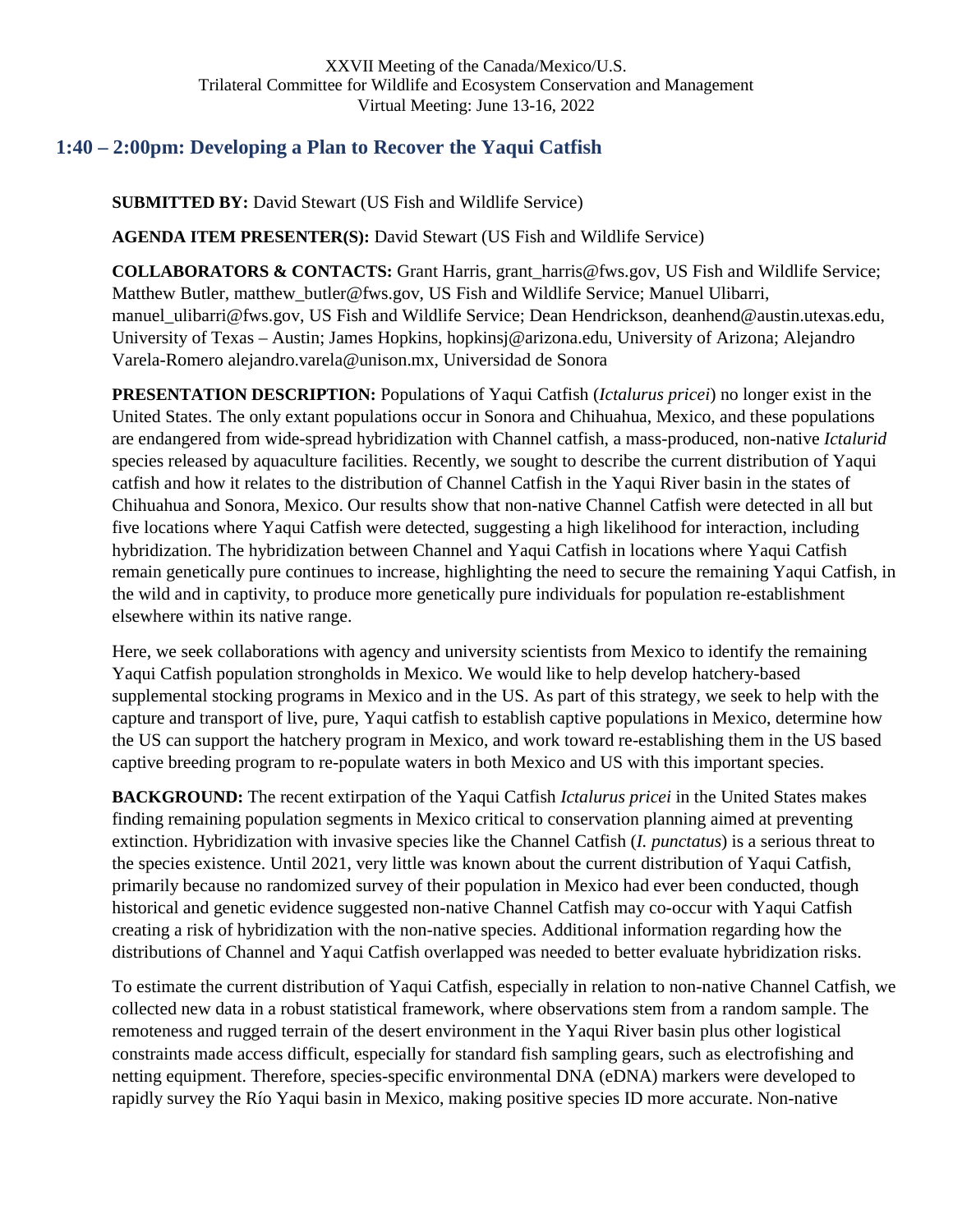Channel Catfish were detected in all but five locations where Yaqui Catfish were detected, suggesting a high likelihood for interaction, including hybridization.

Based on recent surveys in Mexico, Yaqui Catfish could be approaching extinction, as the threat of hybridization is widespread, and recently documented in Mexico. The need to secure remaining populations is critical for the long-term survival of the species. Currently, scientists in Mexico are working to capture pure Yaqui Catfish. Twenty pure Yaqui Catfish are housed in a Mexican hatchery and have been for two years. Though the fish reside in Mexico, the methods to house and spawn them from past attempts were developed in the US. Therefore, discussions are needed to determine how the US can support efforts in Mexico to capture fish to transport to a Mexican hatchery. More importantly, objectives and methods to spawn captured fish in Mexico need to be discussed and defined, as well as discuss how the US can support those efforts. Additionally, and given the production that could occur in the US with our National Fish Hatcheries, how can the US work with scientists in Mexico to bring fish to the US to create a captive population to help preserve and propagate the species. In doing so, efforts are replicated and redundant populations of pure Yaqui Catfish are created.

Scientists play a critical role in working to inform conservation planning, but a cooperative multinational effort including governments and nongovernmental organizations would be necessary to develop and implement a joint US-Mexico Yaqui Catfish conservation plan to secure the species for the long term.

Our objectives are to prevent global extinction of a species that was once mass produced by US National Fish Hatcheries. We also seek to assist Mexico in developing a supplemental stocking program to support populations in Mexico, while working to re-establish a supplemental stocking program to support recently extirpated populations from habitats at San Bernardino and Leslie Canyon NWRs. This work would also promote the creation of captive populations in Zoos and Aquariums throughout the US, supporting hatchery and stocking efforts in Mexico, and establish Yaqui Catfish on lands administered by the Pasqua Yaqui Tribe.

**REQUESTED SPECIFIC OUTCOMES AND PROJECT GOALS:** Our goals are to highlight a growing concern that Yaqui Catfish are endangered in Mexico, and stress the need to reinvigorate collaborations between US and Mexico to enhance opportunities for collaborations, where captive propagation programs both commercial and agency-based are developed and supported in Mexico and in the US to accelerate the conservation of Yaqui Catfish. We want to enter an agreement with Mexico to assist with their capture and hatchery efforts, while also working toward an agreement to transport Yaqui Catfish to the US for mass production by US National Fish Hatcheries, similar to what was successfully accomplished in the 1990s.

## <span id="page-25-0"></span>**2:00 – 2:15pm:** *Break*

# <span id="page-25-1"></span>**2:15 – 2:35pm: Roadmap to Recovery for IUCN Critically Endangered Sunflower Sea Star for Canada, the United States, and Mexico**

**SUBMITTED BY:** Walter Heady, The Nature Conservancy

**AGENDA ITEM PRESENTER(S):** Walter Heady, The Nature Conservancy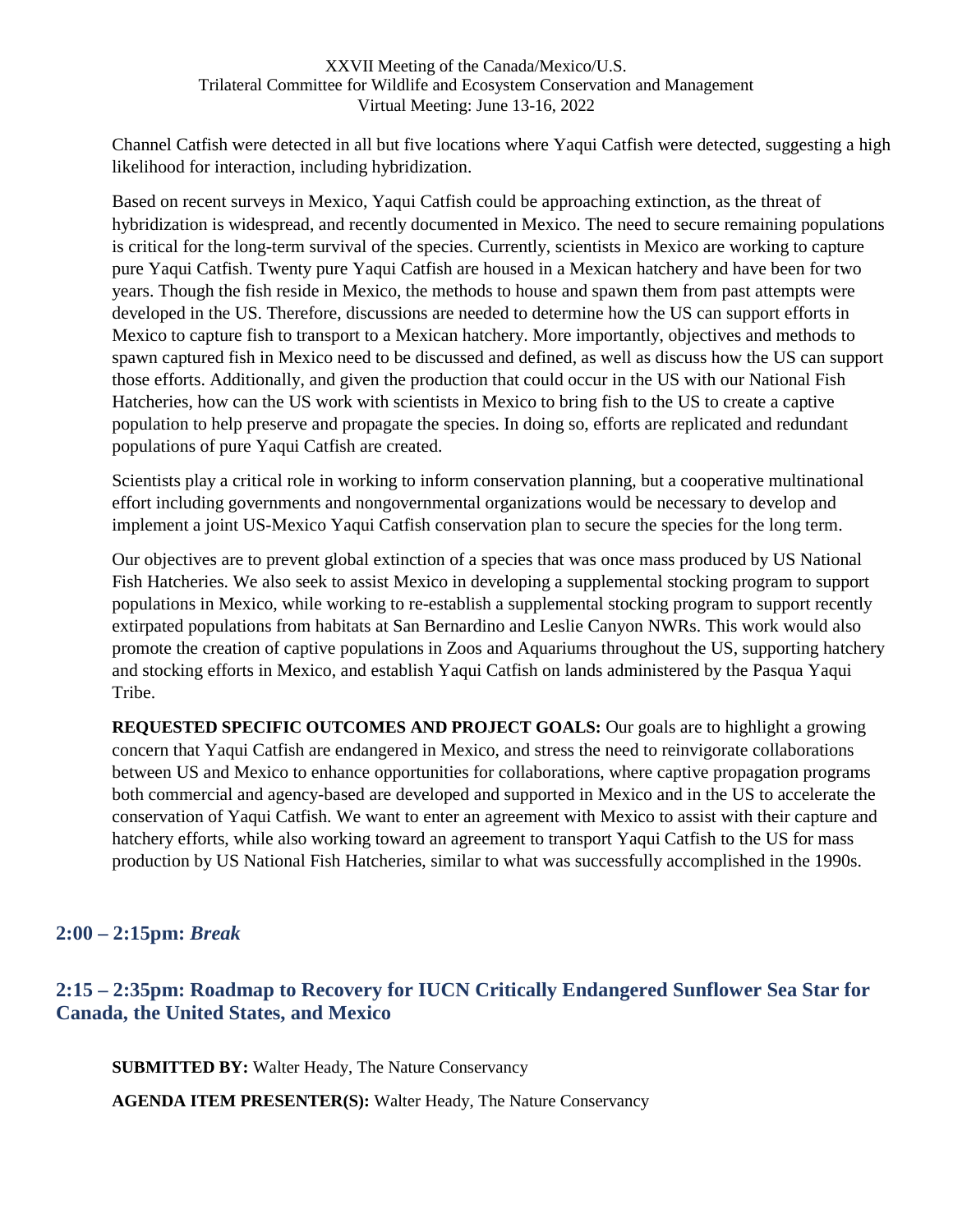**COLLABORATORS & CONTACTS:** Walter Heady (TNC), Vienna Saccomanno (TNC), Norah Eddy (TNC), Mary Gleason (TNC), Tom Dempsey (TNC), Alexis Jackson (TNC), Kristin Aquilino (Bodega Marine Labs), Sarah Gravem (Oregon State University), Sarah Hamilton (UCDavis), Drew Harvell (Cornell University), Alyssa Gehman (University British Columbia), Jason Hodin (Friday Harbor Laboratories), Lauren Schiebelhut (UC Merced), Michael Dawson (UC Merced), Dayv Lowrey (NMFS), Rodrigo Beas (Universidad Autonoma de Baja California), Julio Lorda (Universidad Autonoma de Baja California), Lynn Lee (Parks Canada) , Fiona Francis (Canada Department of Fisheries and Oceans), Lucie Hannah (Canada Department of Fisheries and Oceans).

**PRESENTATION DESCRIPTION:** The goal and purpose of the Roadmap to Recovery for Populations of the Sunflower Sea Star *(Pycnopodia helianthoides)* is to identify a vision and articulate a Roadmap to Recovery for populations of *P. helianthoides* along the west coast of North America which have recently declined dramatically due to sea star wasting disease. **The vision is to return populations of** *P. helianthoides* **to levels observed prior to their mass mortality event beginning in 2013 and facilitate recovery of sunflower sea stars to the extent that they may once again contribute as key members of ecological communities in marine habitats.** The Roadmap to Recovery provides an overview of key steps necessary to achieve the ambitious vision for the recovery of sunflower sea stars, and outlines the essential actions needed to foster partnerships, catalyze action, and secure funding to achieve recovery goals. This Roadmap is not meant to be in place of federal or state recovery plans, but rather a quick plan to guide important and urgent actions that can be taken now to advance the science and feasibility of recovery efforts into the future and also to provide a framework to connect federal and state efforts throughout the species range. Building from the IUCN red-list assessment, important aspects of the life history and ecology of *P. helianthoides*, the threats leading to the recent and abrupt crash of their populations, and continued threats to diminished populations this Roadmap highlights critical information gaps and outlines essential actions and their sequencing necessary to facilitate and accelerate recovery of this iconic species across the three countries.

**BACKGROUND:** Beginning in 2013 and in association with warming waters and marine heatwaves approximately 20 species of sea stars along the Pacific coast of North America succumbed to and died from Sea Star Wasting Disease (SSWD). None were as hard hit as the sunflower sea star (*Pycnopodia helianthoides*). The Nature Conservancy and partners acted quickly on several fronts. We convened a panel of experts (the Pycnopodia Recovery Working Group) consisting of academics, practitioners, NGOs, and agency and tribal representatives from throughout the species range from Mexico to Alaska to brainstorm key knowledge gaps and important actions, facilitate collaboration, and catalyze action. We led a global population assessment and submitted to the International Union for Conservation of Nature (IUCN) for a listing of Critically Endangered. We also led on actions important to the recovery of the species including establishing a captive rearing program and epidemiology investigations. There arose a clear need for some structure to track and guide all the important work towards recovering this critically endangered species. The Nature Conservancy is leading the development of a Roadmap to Recovery for Populations of the Sunflower Sea Star *(Pycnopodia helianthoides)*. This Roadmap is not intended to be in place of a formal Recovery Plan should this species be eventually listed, but rather a guide to important actions needed over the next couple of years consistent with state or federal agency actions to recover Pycnopodia. TNC is developing this product in close association with the Working Group members and relevant agencies in the species range including NMFS, CDFW, ODFW, WDFW, ADFW, Fisheries and Oceans Canada, First Nations, and Mexico. Federal agencies recognize the importance of this trinational document to link each of their endangered species assessments and recovery plans and to guide action in an international setting. We are positioned to lead on this Roadmap in an international setting and have capacity to try to accelerate recovery actions for this important species in the near-term.

**REQUESTED SPECIFIC OUTCOMES AND PROJECT GOALS:** We seek endorsement by the Trilateral Committee of the Roadmap to Recovery for Populations of the Sunflower Sea Star (Pycnopodia helianthoides)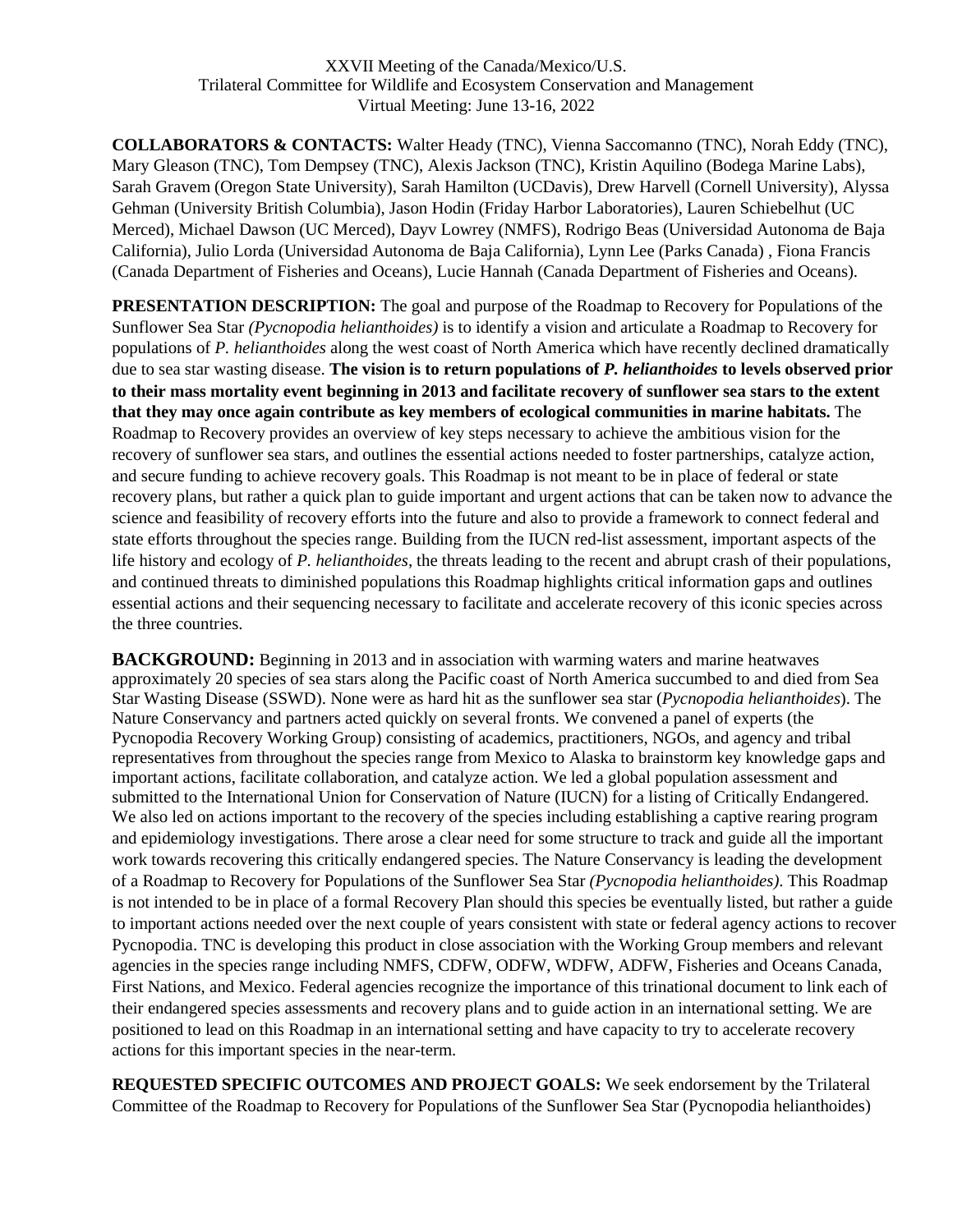along the West Coast of North America (Roadmap). The goal of the Roadmap is to facilitate trinational collaboration, catalyze action, and accelerate the recovery of this IUCN Critically Endangered species.

## <span id="page-27-0"></span>**2:35 – 2:55pm: Trilateral Island Initiative: Conservation and Restoration of the Islands of Canada, the United States, and Mexico (Joint Session with Migratory Birds)**

**SUBMITTED BY:** Annie Little, NPS (Channel Islands National Park; formerly with FWS)

**AGENDA ITEM PRESENTER(S):** Annie Little (NPS) and representatives from Canada, U.S., and Mexico

**COLLABORATORS & CONTACTS:** Annie Little (NPS), Gilles Seutin (Parks Canada), Federico Méndez Sánchez (Conservación de Islas), Gregg Howald (Advanced Conservation Strategies), Patty Baiao (Island Conservation), Humberto Berlanga (CONABIO), John Randall (The Nature Conservancy), Nick Holmes (The Nature Conservancy), Eduardo Ponce (CONANP), Eric VanderWerf (Pacific Rim Conservation), Robby Kohley (Pacific Rim Conservation)

**PRESENTATION DESCRIPTION:** This agenda item focuses on a collaborative trilateral effort to conserve and restore marine island ecosystems, including seabird populations. Following the signing of the Letter of Intent (LOI) at the 2014 Trilateral Committee meeting, the three countries have been collaborating on multiple issues of shared interest related to island conservation. The Trilateral Island Working Group will update the SCCCWT on the status of current collaborative efforts, including ongoing projects, priorities, and efforts to promote the LOI. We will highlight island conservation efforts that in particular relate to the 2022 SCCWT priorities, including technological innovation, connectivity, climate change, invasive species, and habitat restoration.

**BACKGROUND:** Over the last decade, multiple bilateral and trilateral island restoration projects have been initiated. In order to further encourage coordination and collaboration on island projects, a Trilateral Island Working Group was created in 2012. This group developed the LOI that was signed by the three countries at the 2014 Trilateral Meeting in Querétaro, Mexico. The LOI documents that the three countries intend to engage in cooperative bilateral and trilateral activities to promote sustainable environmental policies and practices in support of island conservation. The Working Group will discuss achievements, priorities, and updates of recent collaborative efforts related to island conservation.

**REQUESTED SPECIFIC OUTCOMES AND PROJECT GOALS:** We seek continued endorsement by the Trilateral Committee of collaborative conservation efforts on islands in Canada, United States, and Mexico. The goal of the Trilateral Island Initiative is for the three countries to engage in cooperative bilateral and trilateral activities to promote sustainable environmental policies and practices in support of island conservation.

## <span id="page-27-1"></span>**2:55 – 3:15pm: Translocation of Black-Footed Albatrosses from Midway Atoll National Wildlife Refuge, USA to Create a Breeding Colony on Guadalupe Island Biosphere Reserve, Mexico (Joint Session with Migratory Birds)**

**SUBMITTED BY:** Eduardo Ponce Guevara (CONANP)

**AGENDA ITEM PRESENTER(S):** Federico Méndez Sánchez (Grupo de Ecología y Conservación de Islas) and EricVanderWerf (Pacific Rim Conservation)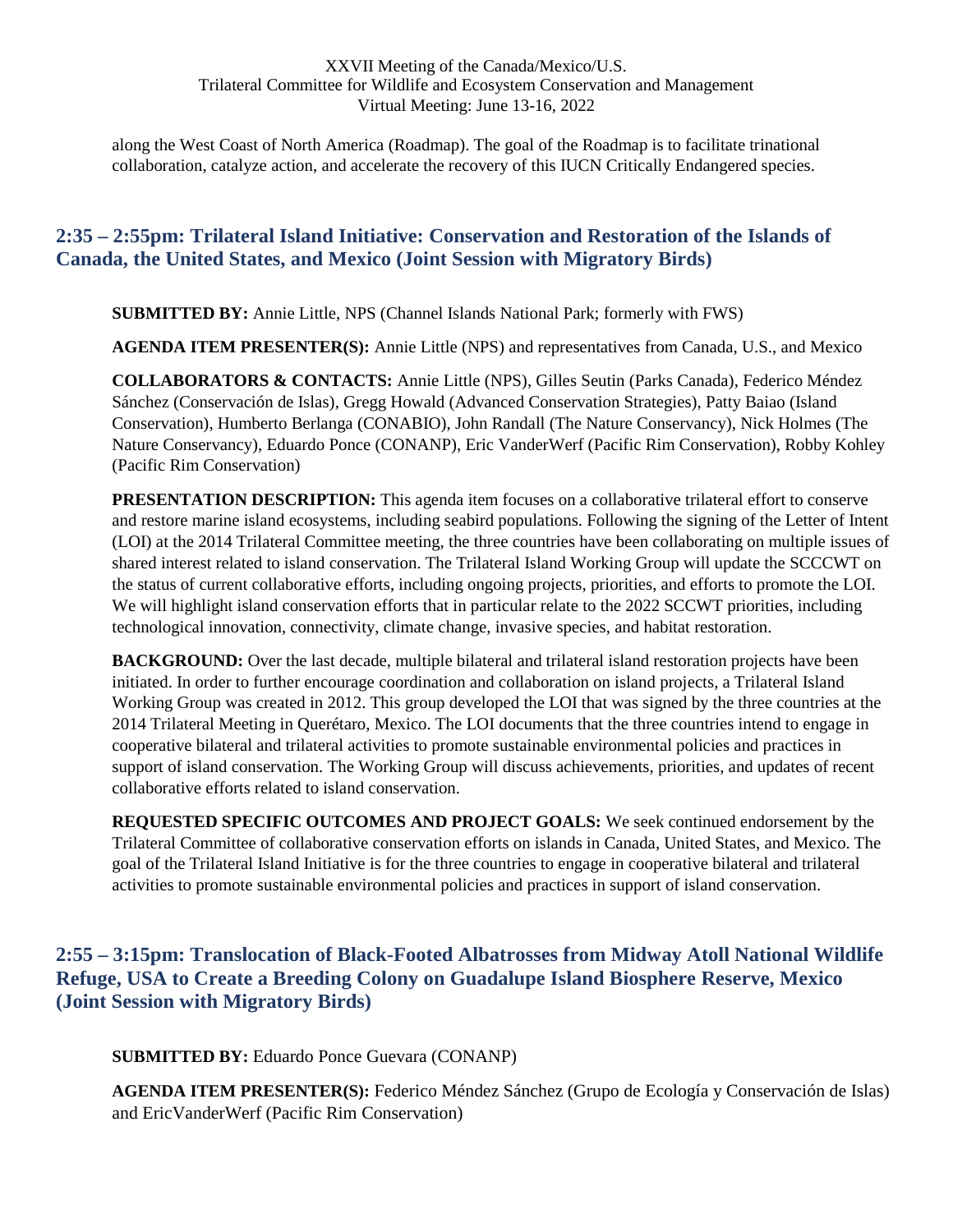**COLLABORATORS & CONTACTS:** Eduardo Ponce Guevara (CONANP), Humberto Berlanga García (CONABIO), Eric VanderWerf (Pacific Rim Conservation), Robby Kohley (Pacific Rim Conservation), Federico Méndez Sánchez (Grupo de Ecología y Conservación de Islas), Julio Hernández Montoya (Grupo de Ecología y Conservación de Islas), Annie Little (National Parks Service), Steve Barclay (USFWS, Midway Atoll), Jared Underwood (USFWS, Papahanaumokuakea Marine National Monument).

**PRESENTATION DESCRIPTION:** In collaboration with many partner agencies in the USA and Mexico, under the CAN/USA/MEX Trilateral Island Initiative (TII), in 2021 we translocated Black-footed Albatross (*Phoebastria nigripes*) eggs and chicks from Midway Atoll to Guadalupe Island, Mexico to create a new breeding colony. We moved 21 eggs in January 2021 and placed them in Laysan Albatross foster nests. We moved 12 chicks in February 2021 that we raised by hand. Eighteen of the 21 eggs hatched, and all 18 of those chicks fledged. Nine of the 12 translocated chicks fledged, for a total of 27 chicks fledged from Guadalupe in 2021. In January 2022, we moved 36 more eggs to Guadalupe. All but one of the 36 eggs hatched and are being fostered by Laysan Albatross. We expect that the 35 chicks will successfully fledge by June 2022. We plan to continue moving up to 42 eggs for two more years, 2023 and 2024.

**BACKGROUND:** The Black-footed Albatross (Phoebastria nigripes) has a total breeding population of about 57,500 pairs, 95% of which nest on low atolls in the Northwestern Hawaiian Islands. Inundation of breeding colonies from sea level rise and storm surge associated with climate change is its most serious longterm threat. Protection of suitable nesting habitat and creation of new colonies on higher islands are among the highest priority conservation actions. Guadalupe is a large, high island that is protected as a Biosphere Reserve and already supports a thriving colony of Laysan Albatrosses. Black-footed Albatrosses already forage in the cold waters of the California Current around Guadalupe, which are less likely to be affected by climate change than most other regions of the Pacific. Creation of a breeding colony in the eastern Pacific would increase the breeding range of the species and enhance its resiliency to climate change.

**REQUESTED SPECIFIC OUTCOMES AND PROJECT GOALS:** To report on the progress of two years (2021 and 2022) of Black-footed Albatross translocations from Midway Atoll to Guadalupe Island. Also, we seek continued support and endorsement by the SCCCWT for this translocation project, that will continue for two more years at least.

2023 Measures of success:

- Indicator 1: Successful translocation of 36 eggs from MANWR to GIBR.
	- o Goals: 100% survival of eggs during transport.
- Indicator 2: Fledging of healthy BFAL chicks from Guadalupe.
	- o Goals: Hatching rate of foster eggs similar to the hatching rate of natural Laysan Albatross (LAAL) eggs (85%; Hernández-Montoya 2019). Fledging rate of foster and hand raised chicks ≥ fledging rate of wild LAAL chicks on Guadalupe (85%; Hernández-Montoya 2019), and similar to that in BFAL translocations on Oahu (94%; Vander Werf et al. 2019).
- Indicator 3: Attraction of wild BFAL to the release site on Guadalupe.
	- o Goal: Attraction of at least one wild adult BFAL to the release site in the first year and increasing numbers in each subsequent year. A social attraction system for LAAL was deployed on Guadalupe Island from 2016-2019 and attracted 22 pairs to an area safe from predators.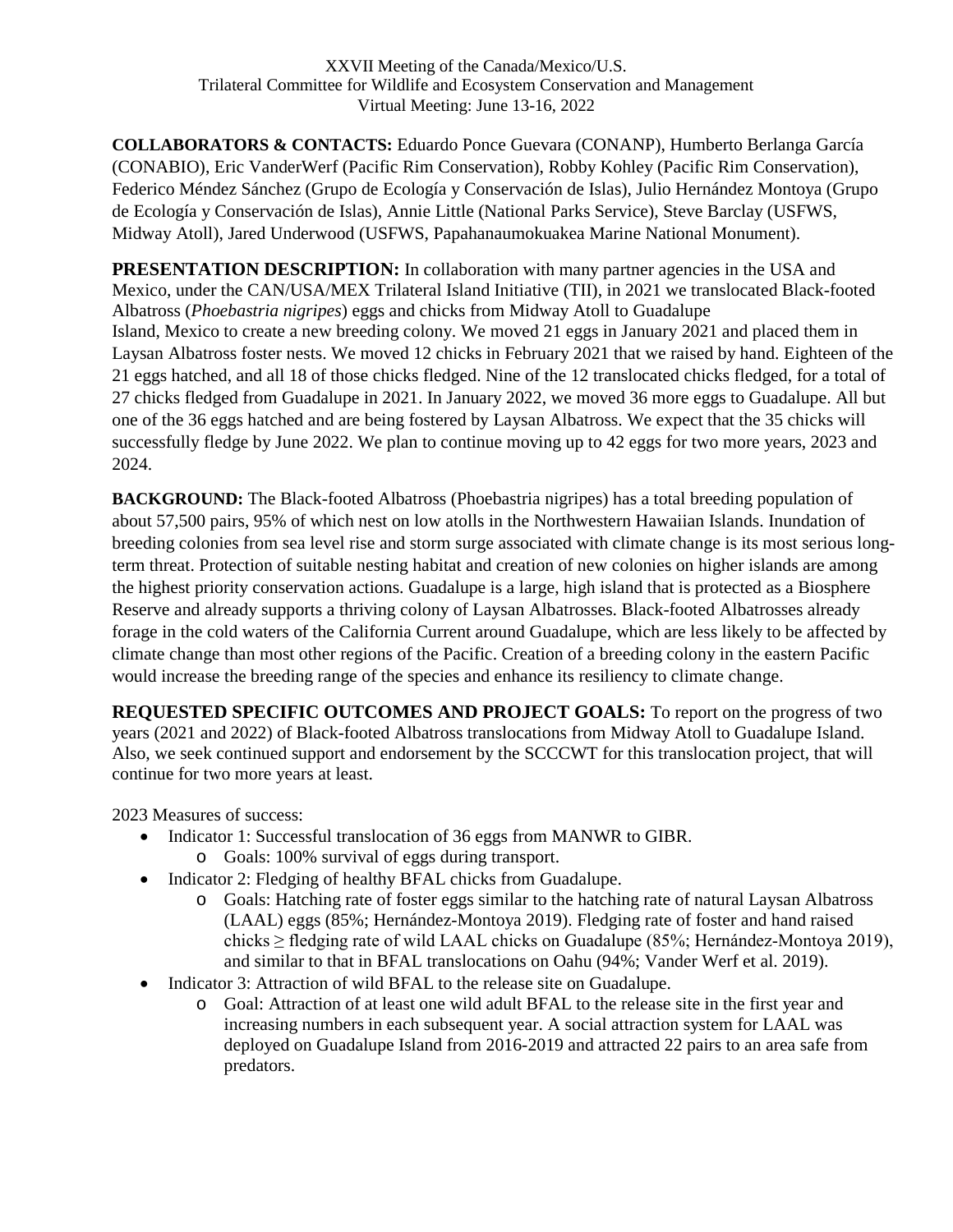<span id="page-29-0"></span>**3:15 – 3:30pm:** *Break* 

## <span id="page-29-1"></span>**3:30 – 3:40pm: Conservation and Management of Last Colony of Prairie Dogs (***Cynomys ludovicianus***) in Sonora**

### **SUBMITTED BY:** Gerardo Carreón Arroyo, NATURALIA, AC.

**AGENDA ITEM PRESENTER(S):** Dr. Eduardo Ponce, CONANP - Gerardo Carreón A, NATURALIA, AC.

### **COLLABORATORS & CONTACTS:**

- Dr. Alfonso A. Gardea Bejar, Centro de Investigación en Alimentación y Desarro-llo (CIAD). gardea@ciad.mx
- Dr. Gerardo Suzán Aspiri, Laboratorio de Ecología de Enfermedades y Una Salud Facultad de Medicina Veterinaria y Zootecnia de la UNAM. gerar-dosuz@gmail.com
- Dr. Andrés M. López Perez. Department of Medicine and Epidiemiology, Univer-sity of California. cadatrava@hotmail.com

**BACKGROUND/DESCRIPTION:** The black-tailed prairie dog (Cynomys ludovicianus) is a keystone species that preserve the ecological balance in the grasslands of Sonora. In the region is the one last colony left and it´s endangered list due to threats such as forest fires, habitat loss, epidemiological events, predation and prolonged droughts.

In 2021, strategic activities were implemented such as estimating population size, extension of the surface area occupied by the colony; identification of associated species, prospecting sites for translocation of individuals, developing protocols for demographic survey, health and habitat quality; meeting of experts to exchange succefull experience in their management and conservation, diffusion and communication of the importance of the prairie dogs through social networks.

The results of 2021, we estimate densities among 3.97 to 5.94 ind/ha and a maximum population of 511 ( $\pm$ ) 37) individuals, perimeter of the colony was 86.11 hectares. We recorded mainly predators such as coyote, badger, bobcat, raptors as hen harried, red-tailed hawk, Swanson hawk, and golden eagle. To enhanced the physical and nutritional condition of praire dogs, we provided improve pellets supplements. The virtual meeting "Successfull experiences in the conservation and reintroduction of the Mexican praire dog" was held with expert research from organization no governmental, academics, agency of federal government of Sonora and Arizona.

The review and survey of properties for translocation, the Voluntary Conservation Area "Los Fresnos" of TNC, presented the best qualities for the survival for the population of praire dogs, the availability of habita, food, soil type, and by status of protection offered by natural area certified by CONANP. Other two properties, as well as Los Fresnos, have ggod conditions to establish a new colony, however, the landowners must be agreeing to this activity. In any translocation site, it is necessary to have a multi-year follow-up and financing to guarantee the recovery of the species.

## **REQUESTED SPECIFIC OUTCOMES AND PROJECT GOALS:**

- 1. Systematic monitoring by method of line transect of the last colony in Sonora.
- 2. Donation and collaboration agreement with the owner of the "Las Palmitas" property.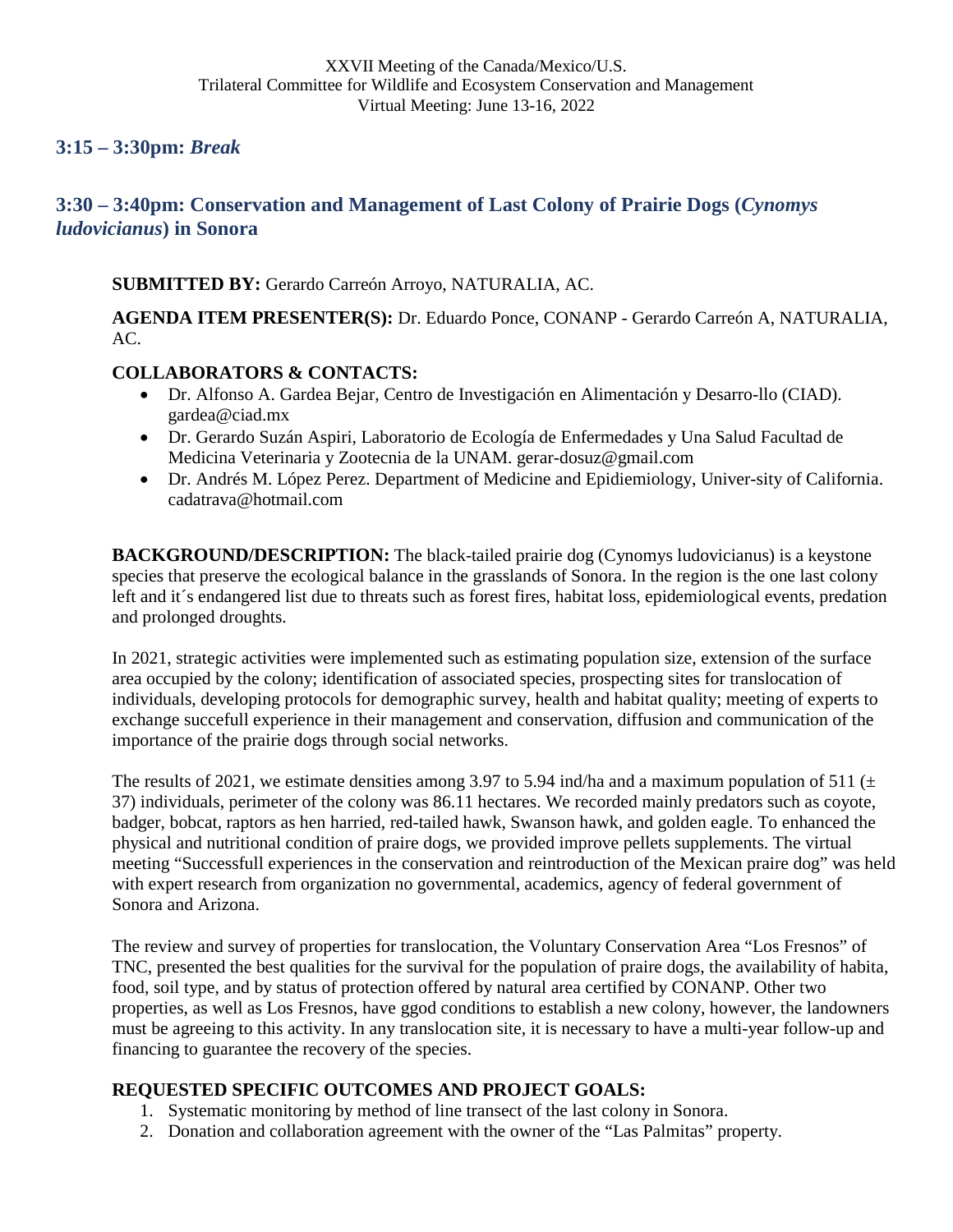- 3. Agreement of reception and translocation of prairie dogs with the landowner in the new colony.
- 4. Enable a site for prairie dogs translocation in the San Pedro River watershed.
- 5. Multi-year monitoring and follow-up in source and destination colonies.

### <span id="page-30-0"></span>**3:40 – 4:10pm: Grassland and Black-Tailed Prairie Dog Conservation**

**SUBMITTED BY:** Bill Van Pelt, Francisco Abarca, Jennifer Presler, and Holly Hicks, Arizona Game and Fish Department

**AGENDA ITEM PRESENTER(S):** Bill Van Pelt, Francisco Abarca, Jennifer Presler, and Holly Hicks, Arizona Game and Fish Department

**COLLABORATORS & CONTACTS:** Bill Van Pelt bvapelt@azgfd.gov, Francisco Abarca fabarca@azgfd.gov, Jennifer Presler jpresler@azgfd.gov and Holly Hicks hhicks@azgfd.gov, Arizona Game and Fish Department

**BACKGROUND/DESCRIPTION:** In December 2019, AGFD conducted a site visit to Cienega Ranch, a private property south of Wilcox, AZ to determine suitability for a BTPD re-establishment site. The willing landowner has recently acquired additional property such that the potential release sites are in compliance with the two-mile buffer from neighboring unsupportive landowners.

In 2021, the Arizona Game and Fish Department (AGFD) continued with the re-establishment of black-tailed prairie dogs (BTPD) to southeastern Arizona, which began in 2008. Despite travel restrictions due to Covid-19 pandemic, efforts were continued to assess the population demographics and individual health at four reestablished colonies. There are currently three established colonies at Las Cienegas National Conservation Area (LCNCA) and one on Pima County land at Sands Ranch. Additional monitoring efforts included visual counts and colony perimeter mapping by AGFD employees and volunteers. After facing population declines in 2018 related to natural rain cycles and a very dry spring, 2019 and 2020 was a year of intra-colony growth and restoration. IN 2021, expansion levels allowed for translocation of animals into a third county in AZ.

In addition to the four re-established colonies, the BTPD have dispersed to create 3 known small colonies on private land. Two of the colonies were first discovered in 2017 and have grown to 13 and 32 individuals. The third colony was discovered in 2019 and has 2 individuals. These small colonies have landowner support and will continue to be passively monitored. Monitoring was challenging during the pandemic. However, in 2021 colony levels increased to as many as 100 individuals.

**REQUESTED SPECIFIC OUTCOMES AND PROJECT GOALS:** In 2021, AGFD hopes to continue to monitor the 4 re-established colonies, and aidtheir success with supplemental feeding and vegetation manipulation as needed.AGFD also plans to move forward with the re-establishment site at Cienega Ranch.

## <span id="page-30-2"></span><span id="page-30-1"></span>**4:10 – 5:00pm: Bison Updates (IUCN, US, CA, MX)**

**IUCN SSC Bison Specialist Group Update** 

**SUBMITTED BY:** Glenn Plumb, PhD, Chair IUCN SSC Bison Specialist Group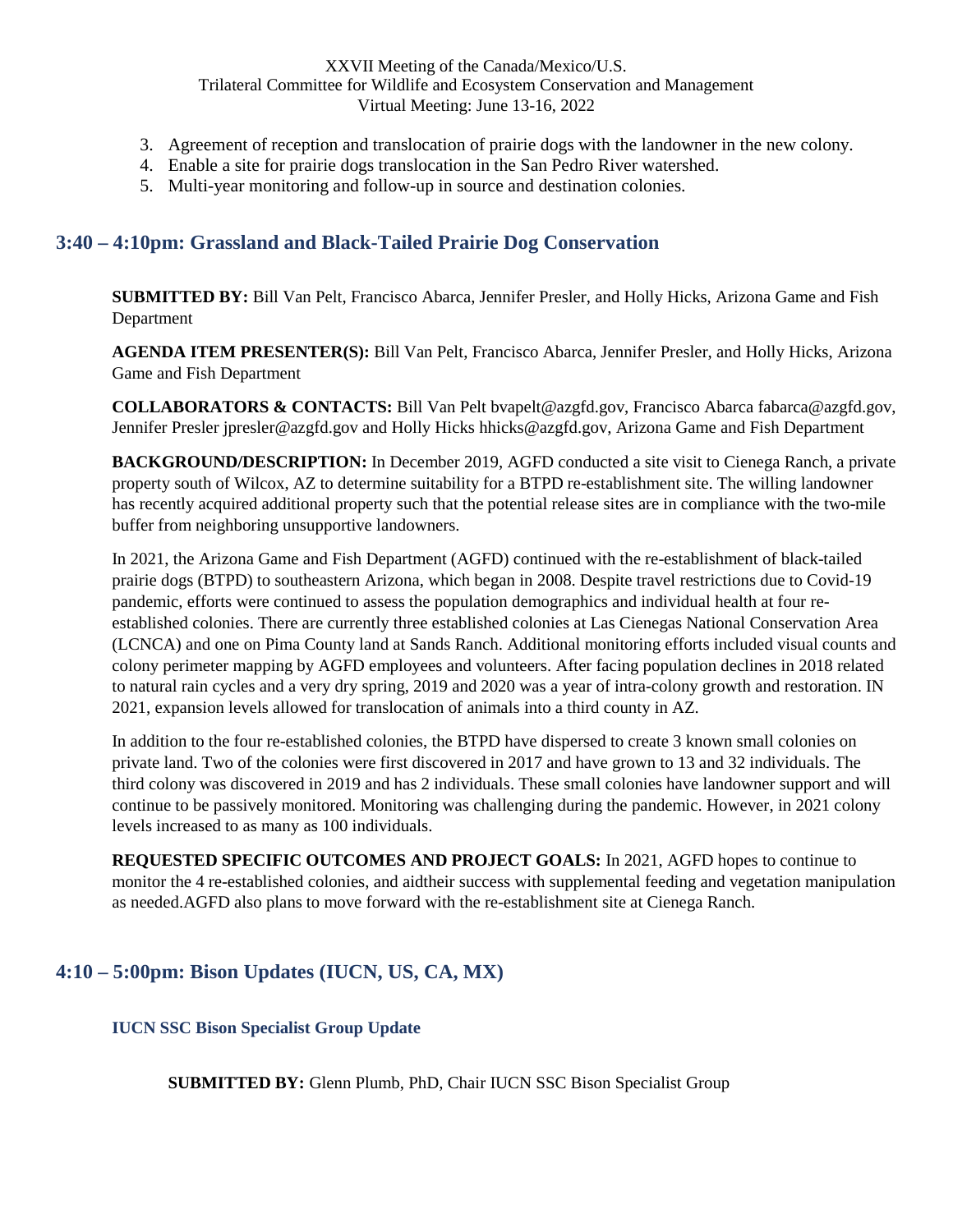**AGENDA ITEM PRESENTER(S):** Drs. Glenn Plumb and Dusting Ranglack, Vice-Chair, IUCN SSC BSG

**PRESENTATION DESCRIPTION:** We request to present an update (~10 min) in PowerPoint format describing relevant BSG activities, including updating the 2017 American bison Red List Assessment, completion of the first American bison Green Status Assessment, completion of a review of bison extent of occurrence circa 1500 CE, and completion of a continental survey of the American bison abundance, distribution and ecological functionality across jurisdictional sectors, with short Q&A to follow.

**BACKGROUND: T**he International Union for Conservation of Nature (IUCN) is the world's oldest and largest global environmental organization, and the IUCN Bison Specialist Group (cartered in the 1990s) is now the world's leading body of scientific and practical management expertise on the status and conservation of bison as wildlife, inclusive of the North American bison (*Bison bison)* and the European bison (*Bison bonasus).*

**REQUESTED SPECIFIC OUTCOMES AND PROJECT GOALS:** To share the outcomes of specific BSG activities that are intended to benefit trinational cooperative bison conservation management.

<span id="page-31-0"></span>**Bison Conservation Activities in the United States under the Department of the Interior (DOI)** 

**SUBMITTED BY:** Dr. Brendan Moynahan, National Park Service.

**AGENDA ITEM PRESENTER(S):** Dr. Brendan Moynahan, National Park Service. Science Advisor; Chair, DOI Bison Working Group

**COLLABORATORS & CONTACTS:** US DOI Bison Working Group; US National Park Service; US Fish and Wildlife Service; US Geological Survey; US Bureau of Land Management; US Bureau of Indian Affairs.

**PRESENTATION DESCRIPTION:** We wish to present updates on the 4 actions specified in the 2020 DOI Bison Conservation Initiative. The Bison Conservation Initiative provides a framework for continuation of conservation genetics and expands integration of that work with ecocultural restoration of bison to landscapes and people. We will provide updates on development of a metapopulation management strategy; initiation of a shared stewardship strategy; strengthening commitments to deliver bison to tribes; and institutionalizing low stress handling practices. We wish further discussions for trinational professional collaboration, information sharing, and skill transfer among bison conservation professionals. With Canada and Mexico, we will also discuss an updated Letter of Intent to collaborate on bison conservation, which will be co-presented to the Executive Table.

**BACKGROUND:** Bison conservation activities have been presented annually in recent years. Bison conservation is exceptionally active, positive, and collaborative in recent years, and the DOI Bison Conservation Initiative has emerged as an effective fundamental framework for the organization of federal commitments to conservation genetics and linking ecological and cultural restoration of the national mammal.

### **REQUESTED SPECIFIC OUTCOMES AND PROJECT GOALS:**

Our goals are: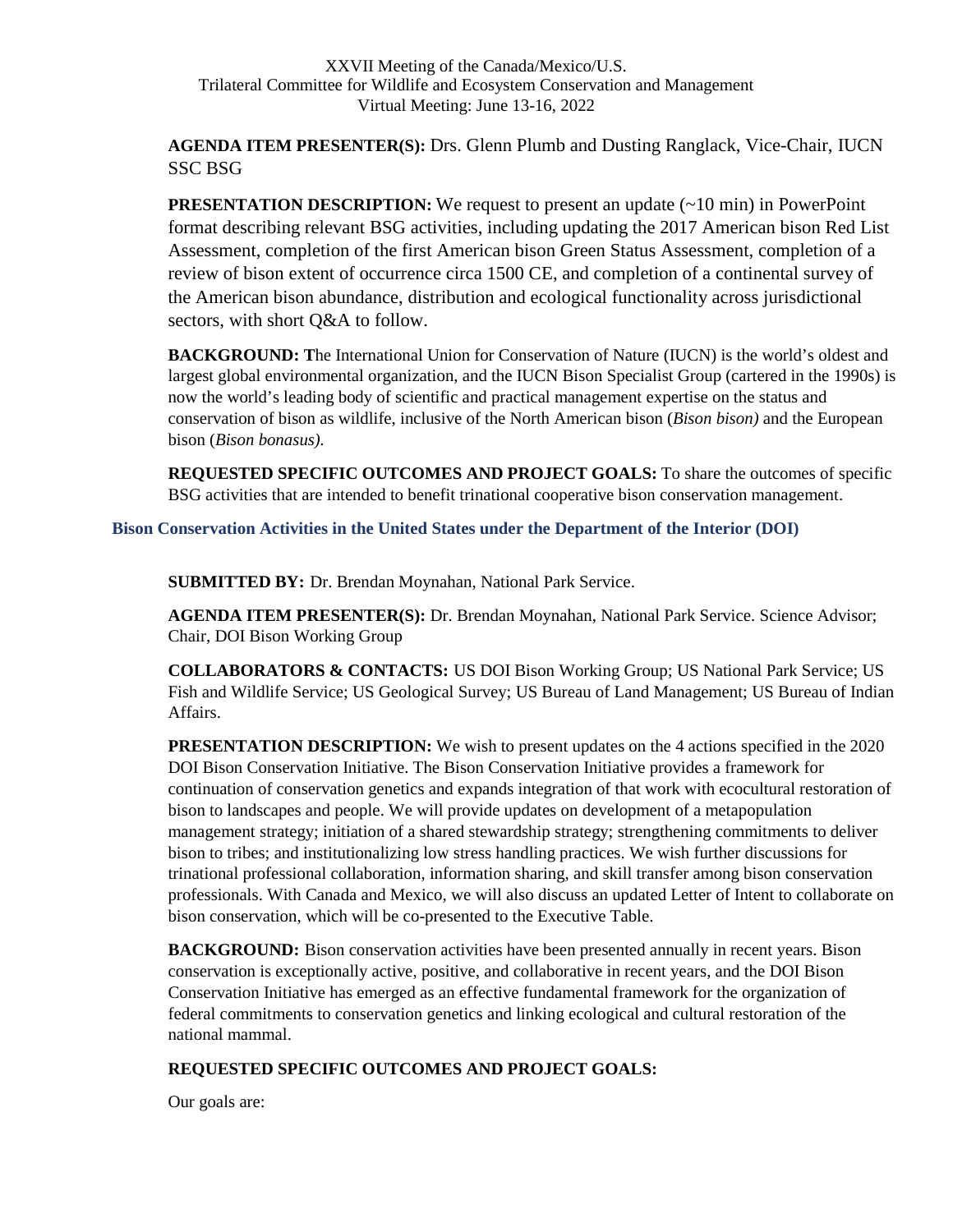- to capitalize on a few recent major accomplishments to highlight on-going work for national and international bison conservation through science, partnership, and ecocultural restoration.
- Engage the Work Table with opportunities to support complementary models and data inquiries across all three nations.
- Foster critical discussions on institutionalizing a framework for ecocultural restoration approaches across complex landscapes and jurisdictions.
- Garner support for and awareness of active opportunities for international collaboration.

#### <span id="page-32-0"></span>**Parks Canada Projects to Recover Wood and Plains Bison**

**SUBMITTED BY**: Greg Wilson, Parks Canada Agency

**AGENDA ITEM PRESENTER(S):** Greg Wilson, Parks Canada Agency and Todd Shury, Parks Canada Agency

**PRESENTATION DESCRIPTION:** Bison currently occur at 10 Parks Canada administered places, where they range from small, fenced herds to large, free-ranging herds that are free to move in and out of Parks Canada administered land. The continued success of bison recovery in Canada is impacted by two factors: 1) the lack of gene flow among most bison herds, which can reduce genetic diversity, and 2) the presence of bovine brucellosis and tuberculosis in and around Wood Buffalo National Park. These threats are also related, as the presence of the diseases precludes the movement of animals from Wood Buffalo National Park to other disease-free herds. Parks Canada is undertaking projects that will begin to address both of these threats. Inspired by work performed by the US Department of the Interior, a population viability analysis is being performed to determine the likelihood of population persistence for each conservation herd in Canada, and the rate of loss of genetic diversity through time based on a number of potential management scenarios. As a first step in this project, microsatellite genotypes for these conservation herds are being generated. In order to ensure the existence of healthy, genetically diverse bison, we are also undertaking projects to: 1) develop more sensitive and specific diagnostic assays for tuberculosis in bison; 2) develop a combined Brucella/bTB vaccine for use in bison; 3) refine and validate genomic tools to identify genetic composition of existing bison herds, and 4) rescue and transfer of healthy germplasm between wild and genetically depauperate herds.

**REQUESTED SPECIFIC OUTCOMES AND PROJECT GOALS:** Develop trinational cooperation and coordination of continent-scale projects to examine the impact and possibility of movement of genetic diversity among herds in all three countries.

#### <span id="page-32-1"></span>**Bison Mexico**

**SUBMITTED BY:** Jose Eduardo Ponce Guevara, Office of Conservation Strategies, CONANP

**AGENDA ITEM PRESENTER(S):** Jose Eduardo Ponce Guevara, Office of Conservation Strategies, **CONANP** 

**COLLABORATORS & CONTACTS:** Ana Laura Barillas Gómez, Fondo Mexicano para la Conservación de la Naturaleza, ([ana.barillas@fmcn.org](mailto:ana.barillas@fmcn.org)); Alejandro Espinosa Treviño, CEMEX, ([alejandro.espinosa@cemex.com\)](mailto:alejandro.espinosa@cemex.com)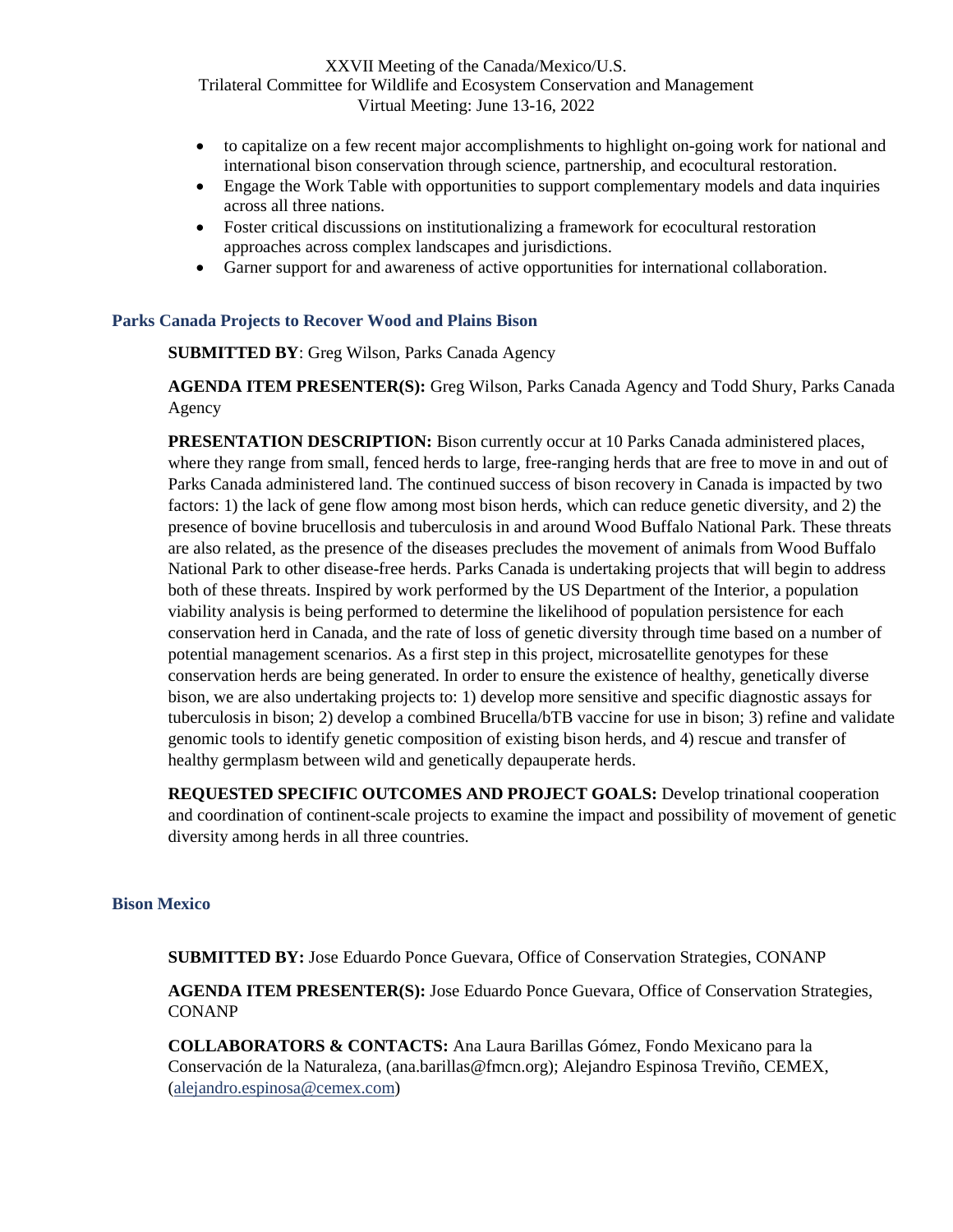**PRESENTATION DESCRIPTION:** Because the bison recovery is associated to the restoration and maintenance of grasslands, carbon sequestration and the recovery of grassland species, Mexico continues working to identify local and continental strategies that may strengthen the countries' efforts directed towards the recovery of the American Bison at a continental scale.

As part of these efforts, following the establishment of the second conservation herd in Mexico in 2019, CONANP, CEMEX and the Mexican Fund for Nature Conservation (FMCN), translocated an additional group of 20 individuals from Chihuahua to Coahuila in order to strengthen the numbers of the existing herd. The translocation took place in October 2021, and the current population is 56 individuals.

The conservation group established at El Rancho el Uno in the state of Chihuahua, holds now an estimate of 300 individuals, in a close to sex ratio 1:1 which exceeds the carrying capacity of this facility. Therefore, we are currently trying to relocate approximately 20-30 in other locations, considering the translocation of some or all individuals to the U.S. or Canada to increase the species' genetic diversity.

On a continental scale, following up previous discussions, we would like to present to our counterparts in the United States and Canada the possibility of reconsidering the importance of signing a Letter of Intent for Bison Conservation at a continental scale among the three countries, as well as the creation of a group of experts to discuss the importance of this initiative and how this could proceed with the auspices of the three countries.

**BACKGROUND:** After their near extinction, bison numbers today continue to be approximately half a million. Most of these are usually managed as livestock and not to keep the ecological role they should play. In an effort to contribute to their recovery, in 2012 CONANP developed its Action Program for Bison Conservation (PACE: Bisonte) as the first, of many ongoing efforts to recover the role of bison across its range distribution across North America.

Since 2007, PROCER (Species at Risk Conservation Program) has been working as the main strategy of the Mexican Federal Government, coordinated by CONANP, to conserve species at risk in coordination with other stakeholders. Since then, CONANP has implemented a variety of actions to advance in the recovery of the American bison through its distribution range within the country.

The first action for the restoration of genetically pure bison herds in Mexico, implemented through a collaboration among the National Park Service, CONANP, The Nature Conservancy (TNC) and Mexican partners, was the translocation of 23 genetically pure bison from Wind Cave National Park in South Dakota to the Janos Biosphere Reserve in the state of Chihuahua in 2009. The donation of these individuals became Mexico's first bison conservation herd, aimed to contribute to Mexico's national grassland restoration efforts.

During the Trilateral Meeting held in Ottawa in 2016, the three agencies agreed to develop a Letter of Intent aimed to develop and implement shared bison science, stewardship, education and outreach activities that built upon local bison conservation actions towards comprehensive and sustainable conservation of the North American Bison. As a result, parties worked on a draft LOI among Canada, the U.S. and Mexico and presented this to the Executive Working Group for its endorsement. However, due to a number of constraints the Letter of Intent was not concluded.

### **REQUESTED SPECIFIC OUTCOMES AND PROJECT GOALS:**

- Increase the population numbers of bison in Mexico
- Continue with the dissemination of herds throughout its historical distribution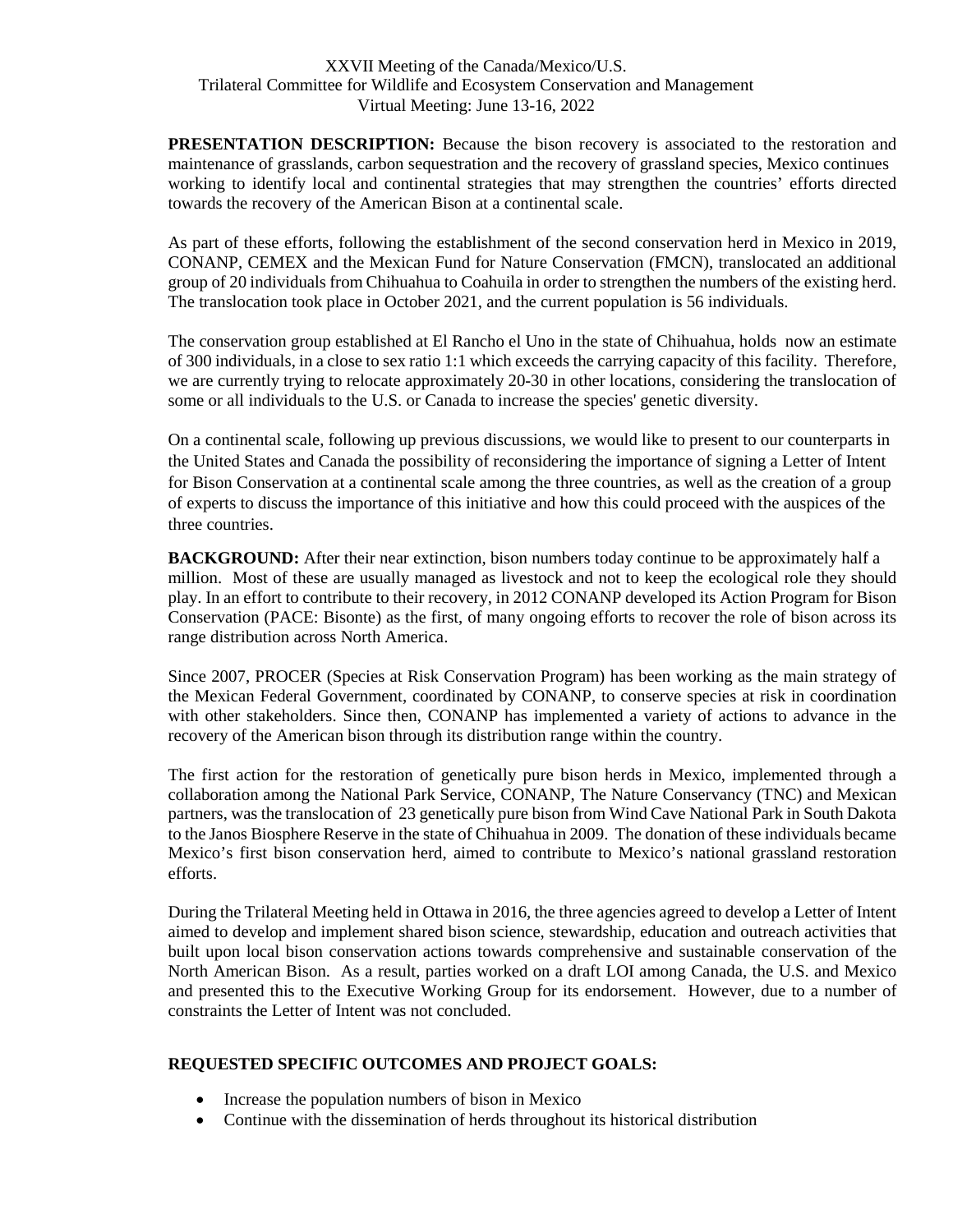- Improve grassland and herd management.
- Initiate a dialogue considering the possible exchange of individuals with the U.S. and/or Canada, to increase the species' genetic diversity.
- Continue negotiations for the signing of a Trilateral LOI in Bison conservation at a continental scale

# <span id="page-34-0"></span>**Thursday, June 16, 2022**

### <span id="page-34-1"></span>**12:00 – 1:00pm: Coffee & Conversation: U.S. State Agencies & Directors, USFWS**

### <span id="page-34-2"></span>**1:00 – 1:20pm: Diagnosis of the Use, and Illegal Trade of Jaguars in Mexico**

**SUBMITTED BY:** Lizardo Cruz & Sandra Petrone -WWF, Javier Enrique Sosa Escalante -AMMAC

**AGENDA ITEM PRESENTER(S):** Lizardo Cruz WWF/ Javier Enrique Sosa Escalante AMMAC

### **COLLABORATORS & CONTACTS:**

- Lizardo Cruz -WWF [lcruz@wwfmex.org](mailto:lcruz@wwfmex.org)
- Javier Enrique Sosa Escalante AMMAC [javiersosae@hotmail.com](mailto:javiersosae@hotmail.com)
- Eduardo Ponce CONANP

**PRESENTATION DESCRIPTION:** As of 2020, AMMAC and WWF Mexico began a diagnosis of jaguar trafficking in the Yucatan Peninsula. The method used allowed to identify areas of opportunity to reduce poaching and illegal trade of the species. In addition, in 2021 the diagnosis began at the national level. The results obtained in the Yucatan Peninsula and the progress made up to the date of the meeting in the national study will be maintained. It will be necessary to seek to promote collaboration with other actors in the region to contribute to the conservation of this species. The project has the collaboration and participation of key Mexican institutions such as DGVS-SEMARNAT, CONABIO, CONANP, PROFEPA, FGR, FAG-CNG, State Environmental Authorities, among others. The results obtained to date show the need to establish multilateral international and regional synergies.

**BACKGROUND:** Species trafficking is one of the main causes of loss of specimens worldwide. It is an activity linked to organized crime that involves a large amount of resources and permanent damage to wild populations. However, there is little information on the ways in which wildlife trafficking and trade operate. In 2020 AMMAC and WWF Mexico, within the framework of the project Saving the Jaguar: Ambassador of America, began a collaboration to assess the situation of jaguar trafficking in the Yucatan Peninsula, in this effort a methodology was designed to identify forms of extraction, risk sites and trading mechanisms for specimens, parts and derivatives.

As part of the results, it was possible to identify the way in which jaguars are poached and put up for sale in places of tourist interest and electronic commerce media.

Additionally, collaboration began to carry out a diagnosis of the situation at the national level. For this effort, AMMAC researchers from all over the country coordinate activities to retrieve the most accurate information possible. The results will be in late 2022 or early 2023, however preliminary results will be presented during the trilateral meeting.

#### **REQUESTED SPECIFIC OUTCOMES AND PROJECT GOALS:**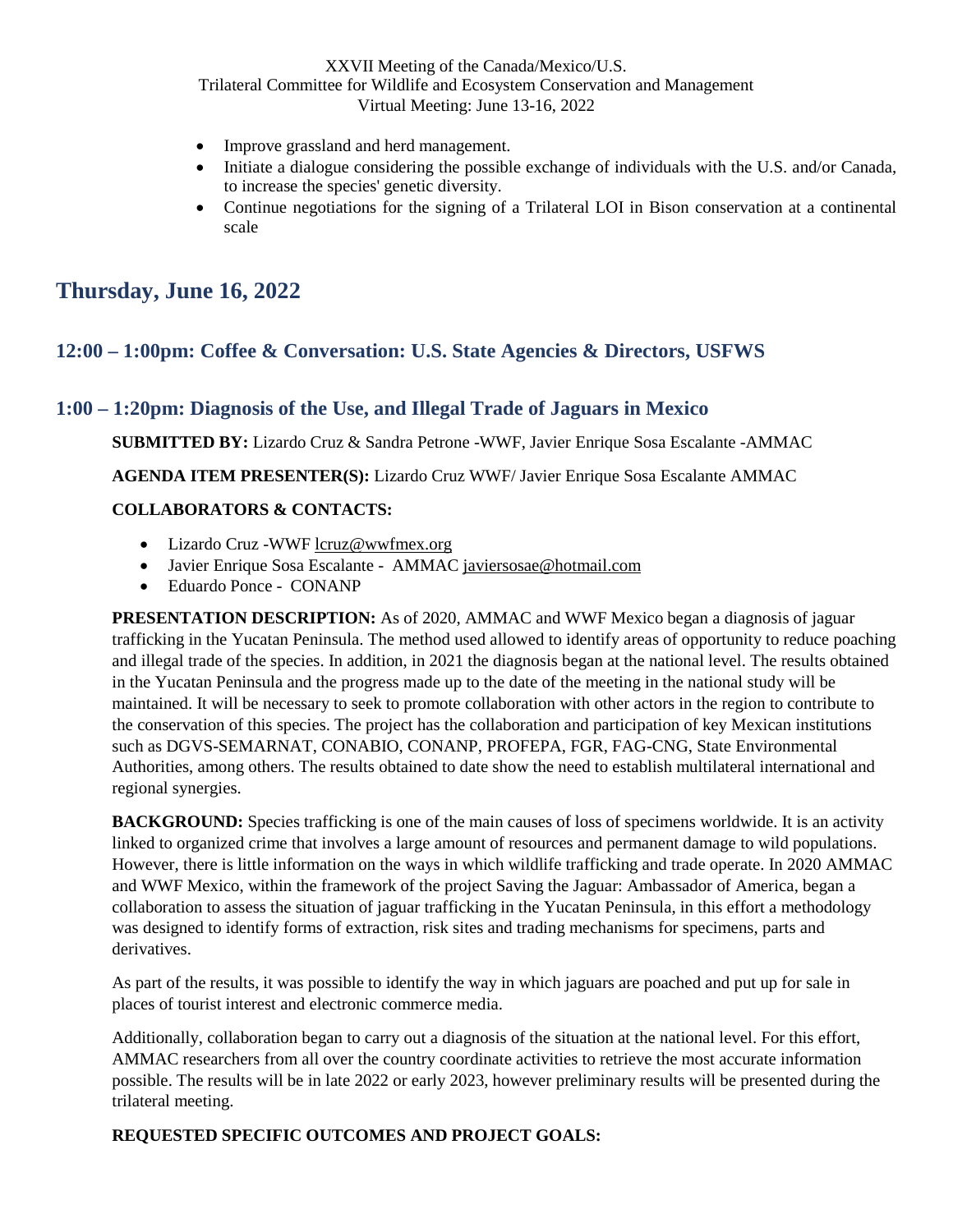- 1. Inform the trilateral committee about this Project and its progress.
- 2. Have the support of the trilateral committee to make the results obtained available to governments and interested groups in order to contribute to the conservation of the jaguar.

### <span id="page-35-0"></span>**1:20 – 1:40pm: Strengthening the Local Participation for Barbary Sheep Control in Maderas del Carmen and Ocampo Protected Areas**

**SUBMITTED BY:** Javier Ochoa Espinoza, Subdirector de ANP, APFF Maderas del Carmen

**AGENDA ITEM PRESENTER(S):** Javier Ochoa Espinoza, Deputy Director, Maderas del Carmen Wildlife Protection Area, CONANP; [javier.ochoa@conanp.gob.mx](mailto:javier.ochoa@conanp.gob.mx)

### **COLLABORATORS & CONTACTS:**

- Julio Alberto Carrera Treviño, director de APFF Maderas del Carmen
- Alejandro Espinosa Treviño, gerente de conservación Reserva Natural El Carmen
- Thomas Athens, biologo de vida silvestre, Parque Nacional del Big Bend
- FROYLÁN HERNÁNDEZ, Desert Bighorn Sheep Program Leader . Texas Parks and Wildlife Department. froylan.hernandez@tpwd.texas.gov

**PRESENTATION DESCRIPTION:** : During 2021, and 2022 we continued implementing control actions on Barbary Sheep in territories identified with a high rate activity for the target species. The implementation of four land control campaigns, gave us a learning chance to improve short future actions. In addition to the increase of local participants, institutional and local, there was a notable increase in resources that will be projected throughout actions in next year's control. There are two new monitoring groups that will focus on the "Sierra del Jardín", and "Sierra de San Vicente" territories. Both groups will be trained in basic topics, such as the use of monitoring devices like gps, and camera traps, the same as use of wildlife capture equipment and techniques; moreover we are waiting for another potential financial support that would provide the resources needed for possible helicopter surveys; the use of collar transmitters to track Barbary Sheep groups in the short and medium term inside their current geographic distribution; and the most participation of hunter clubs to keep track of the invasive sheep more often. At this point the control effort is still basic, but all the participants are showing a high level of engagement, and the communication will be a key issue to ensure success at any time frame.

**BACKGROUND:** The Bighorn Sheep recovery project could not exist without the Barbary Sheep control. A multi-party with key players such as the National Park Service (Big Bend National Park), Texas Parks and Wildlife, El Carmen Reserve and CONANP, through its protected areas Maderas del Carmen and Ocampo will be working jointly for the recovery of species and its habitat.The Barbary Sheep invasion in the U.S.-Mexico region was identified as a critical problem that needed to be addressed. The coordination of this effort is now becoming effective and many actors are adding actions that go beyond the lethal control. This is a high priority issue given the significant impact on natural habitats.

### **REQUESTED SPECIFIC OUTCOMES AND PROJECT GOALS:**

1) Achieve the implementation of campaigns in as many territories as possible. Currently two out of five have been intervened in the ANP, the goal would be to intervene one more (3/5).

2) Involve the participation of academic institutions that may generate scientific information needed for the management of the species.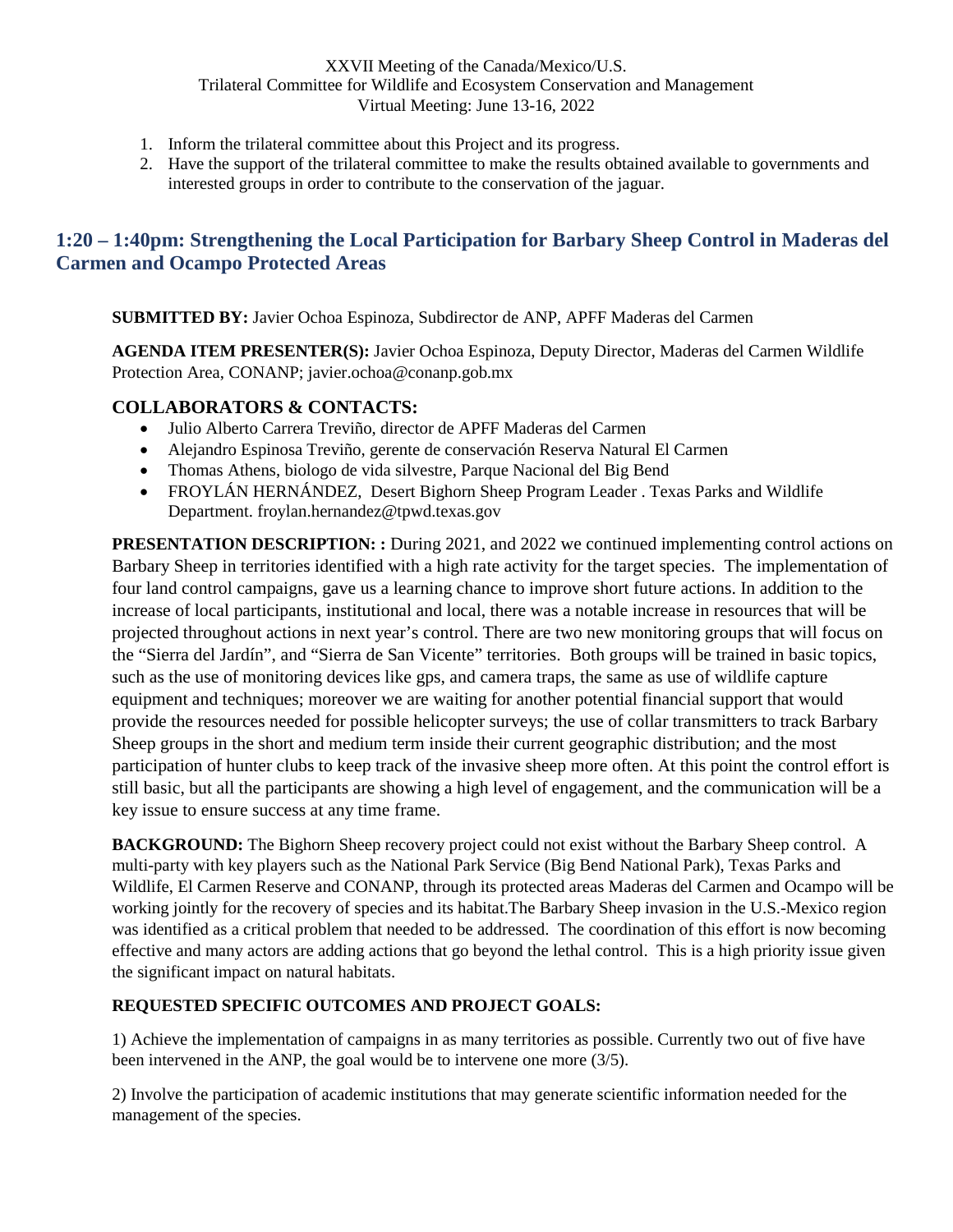## <span id="page-36-0"></span>**1:40 – 2:00pm: IUCN Red List Reclassification and Managing Genetic Diversity of Peninsular Pronghorn (***Antilocapra americana peninsularis***) Populations in the United States for Potential Establishment of a Future Experimental Wilde Population**

**SUBMITTED BY:** Kerry L. Holcomb, Carlsbad-Palm Springs U.S. Fish and Wildlife Service

**AGENDA ITEM PRESENTER(S):** Victor Sánchez, El Programa de Recuperación del Berrendo Peninsular (PRBP); Melodi Tayles, MTayles@sdzwa.org, San Diego Zoo Safari Park; and Kerry Holcomb, Carlsbad-Palm Springs U.S. Fish and Wildlife Service

### **COLLABORATORS & CONTACTS:**

- Victor Sánchez, amogoquio@gmail.com, *El Programa de Recuperación del Berrendo Peninsular*(PRBP);
- Aidee Snachez, berrendopeninsular@gmail.com, *El Programa de Recuperación del Berrendo Peninsular*(PRBP)
- Melodi Tayles, MTayles@sdzwa.org, San Diego Zoo Safari Park;
- Beth Schaefer, beth.schaefer@lacity.org, Los Angeles Zoo;
- Jake Owens, jake.owens@lacity.org, Los Angeles Zoo;
- James Danoff-Burg, jdanoffburg@livingdesert.org, The Living Desert Zoo and Gardens;
- Felipe Ramirez, feliperamirezmx@yahoo.com.mx, PRBP;•Kevin Clark, kclark@sdnhm.org>, San Diego Natural History Museum;
- Jeff Holland, jeffhollandcctu@gmail.com, Center for the Conservation of Tropical Ungulates; and
- Kerry L. Holomb, kerry\_holcomb@fws.gov, Carlsbad-Palm Springs Fish and Wildlife Office, U.S. DOIFish and Wildlife Service.

**PRESENTATION DESCRIPTION**: Informed by the Binational Peninsular Pronghorn Team's 2021 Species Action Plan (SAP), the International Union for Conservation of Nature (IUCN) Red List Authorities completed a subspecies assessment for the peninsular pronghorn (Antilocapra americana peninsularis) taxon. Due to habitat fragmentation, resource competition with cattle, predation of young by coyotes, continued illegal hunting, and other threats to the peninsular pronghorn, this subspecies was reclassified as endangered. This change form least concern at the species level (Antilocapra americana), to endangered at the subspecies level requires that we increase the urgency and resolve of efforts to cooperate across international borders to recover and preserve this subspecies' unique genetic diversity within the North American endemic, monophyletic Antilocapridea Family.

To best conserve the genetic diversity of peninsular pronghorn in U.S. populations, Asako Navarro of the San Diego Zoo Wildlife Alliance has designed a range of genetic diversity management scenarios and predicted gene diversity retention expectations. It is our intent to present this range of scenarios to the Species Table to begin discussions regarding the feasibility of implementing the most ambitious approach as well as the limitation of the current approach. Finally, each scenario, including the status quo, would be compared with AZA's standard goal for genetic diversity of 90% gene diversity retention expected during 100 years.

**REQUESTED SPECIFIC OUTCOMES AND PROJECT GOALS:** Next steps for establishing the necessary permits and agreements to achieve the selected genetic diversity management scenario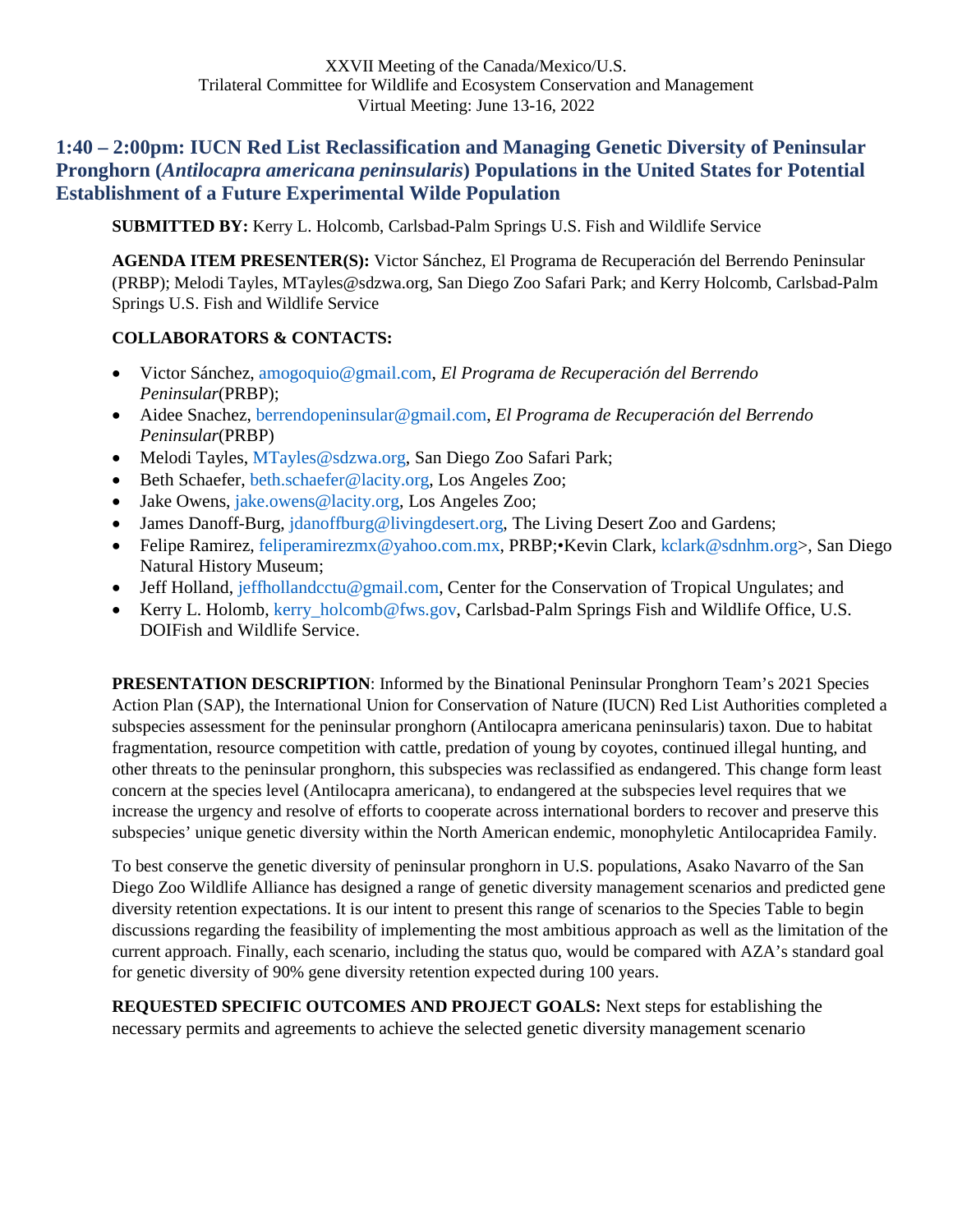## <span id="page-37-0"></span>**2:00 – 2:20pm: Sonoran Pronghorn Recovery**

**SUBMITTED BY:** Clay Crowder, John Hervert, Jill Bright, Francisco Abarca, and Cynthia Soria, AGFD; Stephanie Doerries, Cabeza Prieta National Wildlife Refuge; Erin Fernandez, Arizona Ecological Services Office, USFWS; Elaine Johnson, Southwest Arizona National Wildlife Refuge Complex Manager; Jesus Armando Barajas Torres, Norma Cruz, CEDES; and, Eduardo Ponce, Angelica Narvaez, Ana Luisa Figueroa, Martin Sau, CONANP.

**AGENDA ITEM PRESENTER(S):** John Hervert, Francisco Abarca, and Cynthia Soria, Arizona Game and Fish Department.

**COLLABORATORS & CONTACTS:** Sonoran Pronghorn Recovery Team, Arizona Game and Fish Department (AGFD), U.S, Fish and Wildlife Service (USFWS) – Arizona Ecological Services, Cabeza Prieta National Wildlife Refuge (CPNWR), Kofa National Wildlife Refuge (KNWR), Organ Pipe Cactus National Monument (ORPI), Arizona Antelope Foundation, University of Arizona, Arizona State University, US Border Patrol, Barry M. Goldwater Range (BMGR), Yuma Proving Ground (YPG), The Phoenix Zoo, Los Angeles Zoo, Sonora Commission of Ecology and Sustainable Development (CEDES), Dirección General de Vida Silvestre (DGVS)-SEMARNAT, Pinacate Biosphere Reserve (PBR)-CONANP, Northwest Regional Office-CONANP, and Endangered Species Office-CONANP.

**PRESENTATION DESCRIPTION:** A binational translocation effort from Arizona to Sonora was attempted in December of 2021, but due to administrative complications it had to be cancelled and postponed until December of 2022. On December 7-9, 2021, Sonoran pronghorn (SOPH) were captured and processed at the CPNWR pen, twenty-three (23) were transferred to a holding pen at the Sonoran Desert National Monument's Vekol Valley (VV) and five (5) were transferred to a holding pen at the BMGR Marine Range (MR). From the VV pen, twentytwo (22) were released on January 14th, 2022 and are once again roaming free in a landscape where they had not done so in nearly a century. From the MR pen, five (5) SOPH were released on February 2nd, 2022. The 2021 capture and release operation at KNWR took place on December 13th; fourteen (14) SOPH were transferred to a holding pen and were released within the boundaries of the YPG on the Palomas Plain on January 3rd, 2022.

The Sonora range-wide SOPH survey took place January 4-7, 2022. In the Quitovac subunit, 324 pronghorn were observed in 53 groups on transects. In the Pinacate subunit, 80 pronghorn were observed in 13 groups on transects. Applying the sighting probability model and associated correction factors, our estimates of the population in Quitovac, Pinacate and total overall were 449, 102, and 552 respectively. The Arizona range wide survey of the wild population was conducted on November 20-28, 2021. On transects, 161 pronghorn were observed. Our sighting rate model estimate resulted in an estimate of 232 pronghorn in the wild.

To work toward recovery of the Sonoran pronghorn range wide, the collaborators propose to continue binational monitoring efforts (including aerial surveys and telemetry), continue operating a captive breeding program within the CPNWR and KNWR with subsequent releases in the wild, and continue conducting training efforts in survey methodology and other important wildlife management practices for collaborators in Mexico. This agenda item is an update on progress made on binational conservation activities.

**BACKGROUND:** The USFWS finalized and approved the Sonoran Pronghorn Recovery Plan in 2016. The revised recovery plan lays out a strategy that includes protecting habitat; increasing and/or maintaining existing populations in the U.S. and in Mexico while managing for genetic diversity; removing, reducing, or managing threats to the species; and, identifying and addressing priority monitoring and research needs. Achieving the recovery criteria will ensure the long-term conservation and protection of the pronghorn and its habitat and could prompt removing it from the list of endangered species. The plan estimates that the delisting goals could be met by 2036.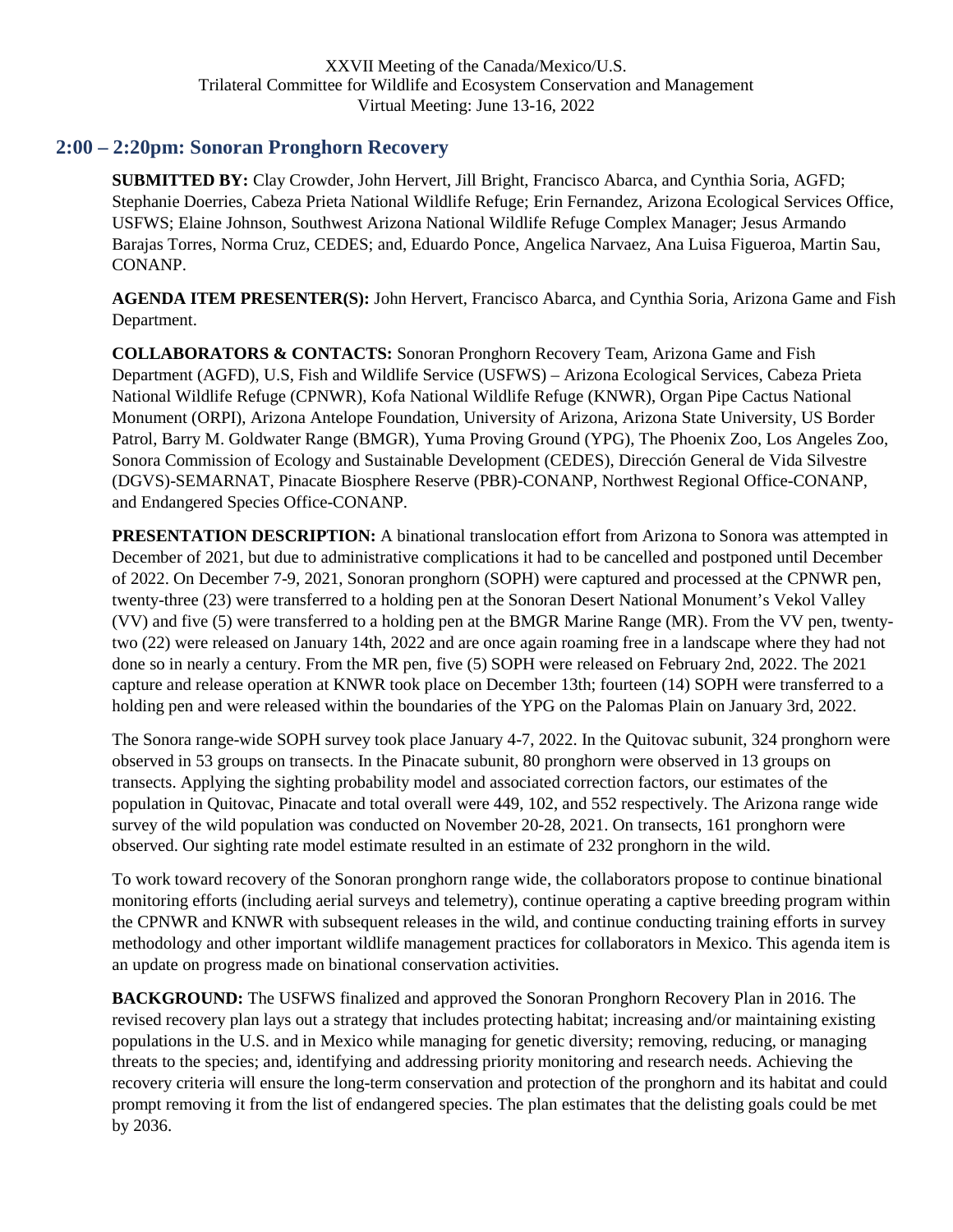### **REQUESTED SPECIFIC OUTCOMES AND PROJECT GOALS:**

- 1. Continue working on binational Sonoran pronghorn recovery.
- 2. Conduct population surveys in Arizona and Sonora.
- 3. Implement a translocation for 6 Sonoran pronghorn from Arizona to the PBR.
- 4. Continue releasing Sonoran pronghorn into selected areas in the U.S.
- 5. Maintain water and forage enhancement projects, provide supplemental forage when necessary.
- 6. Continue discussions on restoring linkages between the populations in Mexico and between the populations in the U.S. and Mexico to benefit the pronghorn that are currently largely isolated.
- 7. Assess the genetic structure of the existing populations to determine the extent of genetic isolation.
- 8. Continue discussions on establishing a third population in Sonora.

### <span id="page-38-0"></span>**2:20 – 2:25pm:** *Break*

### <span id="page-38-1"></span>**2:25 – 2:45pm: Mexican Wolf Recovery in the US and Mexico**

**SUBMITTED BY:** Brady McGee (USFWS), Eduardo Ponce (CONANP), Jim deVos (AGFD), Stewart Liley (NMDGF), Dave Bergman (USDA APHIS Wildlife Services)

**AGENDA ITEM PRESENTER(S):** Brady McGee (USFWS), Eduardo Ponce (CONANP), Jim deVos (AGFD), Stewart Liley (NMDGF), Dave Bergman (USDA APHIS Wildlife Services)

**COLLABORATORS & CONTACTS:** USFWS Mexican Wolf Recovery Program; Dirección General de Vida Silvestre (SEMARNAT); Dirección de Estrategias de Seguimiento de Proyectos de Conservación (CONANP); Universidad Autonoma de Queretaro (UAQ); Arizona Game and Fish Department; New Mexico Department of Game and Fish; and USDA APHIS Wildlife Services

**PRESENTATION DESCRIPTION:** We propose to continue to work with our governmental and nongovernmental partners at local, state, and federal levels in México and the U.S. on the conservation and recovery of the Mexican wolf along the U.S./Mexico border and throughout its historical distribution and on the implementation of the Mexican Wolf Recovery Plan, First Revision.

**BACKGROUND:** In November 2017, the USFWS completed the Mexican Wolf Recovery Plan, First Revision, with the assistance of CONANP, SEMARNAT, Arizona Game and Fish Department, New Mexico Department of Game and Fish, and other agencies and scientists from both countries. The recovery plan provides guidance that will lead to the delisting of the Mexican wolf under the U.S. Endangered Species Act. Key to Mexican wolf recovery is the establishment of an average annual population of 320 Mexican wolves in the U.S., and an average annual population of 200 Mexican wolves in México. Both populations are reliant on the Mexican Wolf Species Survival Plan Captive Breeding Program. México is in the early phase of establishing a population and thus relies on the breeding program to release paired adult wolves or paired adults with pups. Both the U.S. and México rely on the captive breeding program to improve the gene diversity of the wild populations. México and the U.S. collaborate to manage the approximately 61 captive breeding facilities in the United States and México, which house 350 to 400 wolves for potential release into the wild. All of these wolves are managed in accordance with the Mexican Wolf SSP. The USFWS, SEMARNAT, CONANP, AGFD, NMDGF, and UAQ collaborate on the implementation of recovery actions for the Mexican wolf in the United States and México. In 1998, the U.S. completed the first release of Mexican wolves into the Mexican Wolf Experimental Population Area; in 2020, the U.S. wild population had at least 186 Mexican wolves. In 2011, CONANP completed the first release of wolves in México, since their extirpation; in 2020, the México wild population had approximately 30-40 Mexican wolves.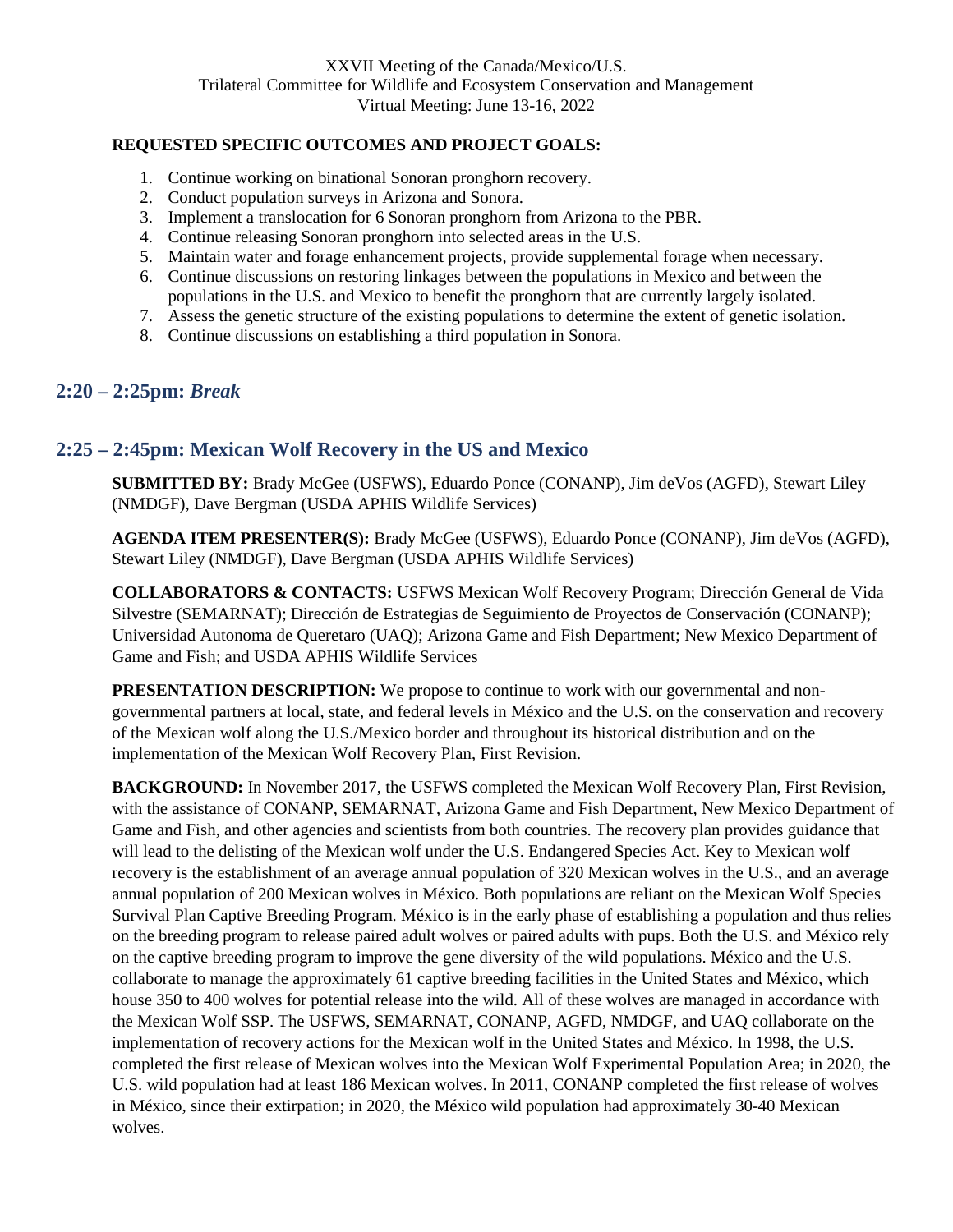### **REQUESTED SPECIFIC OUTCOMES AND PROJECT GOALS:**

We propose to:

- 1. Continue working among USFWS, SEMARNAT, CONANP, Arizona Game and Fish Department, New Mexico Department of Game and Fish, UAQ, and USDA APHIS Wildlife Services for binational collaboration in the implementation of Mexican wolf recovery actions as outlined in the Mexican Wolf Recovery Plan, First Revision.
- 2. Continue to seek additional funding to implement recovery actions for release and management of Mexican wolves in México and for depredation compensation and payments for presence in both countries.
- 3. Continue México/U.S. collaboration to manage the binational Mexican wolf Species Survival Plan (SSP) Captive Breeding Program to provide Mexican wolves for release in both countries.
- 4. Continue collaboration among USFWS, SEMARNAT, CONANP, AGFD, NMDGF, and UAQ on the release of wolves in the U.S. and México.
- 5. Continue collaboration among USFWS, SEMARNAT, CONANP, AGFD, NMDGF,and UAQ on the identification of new release sites in Mexico.
- 6. Coordinate among USFWS, CONANP, state wildlife agencies in Arizona and New Mexico, UAQ, and USDA APHIS Wildlife Services should wolves disperse from México into the U.S.

### <span id="page-39-0"></span>**2:45 – 3:05pm: Ocelot Recovery Actions**

**SUBMITTED BY:** Mitch Sternberg (mitch\_sternberg@fws.gov, U.S. Fish and Wildlife Service)

**AGENDA ITEM PRESENTER(S):** Mitch Sternberg (mitch\_sternberg@fws.gov, U.S. Fish and Wildlife Service)

**COLLABORATORS & CONTACTS:** Martha López-Hernández (martha.lopez@conanp.gob.mx, Comisión Nacional de Áreas Naturales Protegidas), René Celis Gurría (rene.celis@tam.gob.mx, Comisión de Parques y Biodiversidad de Tamaulipas), Rogelio Carrera-Treviño (rogelio.carreratrv@uanl.edu.mx, Universidad Autónoma de Nuevo León), Carlos Lopez-Gonzalez, carlos.lopez@uaq.mx, Universidad Autónoma de Querétaro), Hilary Swarts (hilary\_swarts@fws.gov, U.S. Fish and Wildlife Service), Erin Fernandez (erin\_fernandez@fws.gov, U.S. Fish and Wildlife Service), Dana Karelus (dana.karelus@tpwd.texas.gov, Texas Parks and Wildlife Department), Francisco Abarca (fabarca@azgfd.gov, Arizona Game and Fish Department).

**PRESENTATION DESCRIPTION:** This project supports the Species of Common Concern Work Table's goal of management and conservation of small and isolated populations at-risk. The endangered ocelot (*Leopardus pardalis*) is in need of binational conservation efforts to ensure its continued existence in the wild in the USA and Mexico. Project collaborators will be instrumental in the recovery of the ocelot in Texas, Arizona, and Mexico.

 Similar to conservation actions implemented for other transboundary species like Mexican wolf, Sonoran and American pronghorn, black-tailed prairie dog, and black-footed ferret, we propose that binational partners assist in the translocation of ocelots between the Texas populations, and between Mexico and the USA soon to help ensure the long-term survival of the ocelot populations close to the border.

**BACKGROUND:** The ocelot is listed as federally endangered by both Mexico and the USA, as well as many other Latin American countries. The USFWS approved the Recovery Plan for the Ocelot in 2016, and translocation for the sake of genetic augmentation of small populations of ocelots is a key component of the plan. The major limitations of ocelots recovery in Texas was collisions with vehicles and destruction of former habitat, and both factors have been significantly addressed in recent years. Translocation is needed to reduce the threat caused by inbreeding among these small and isolated populations in Texas.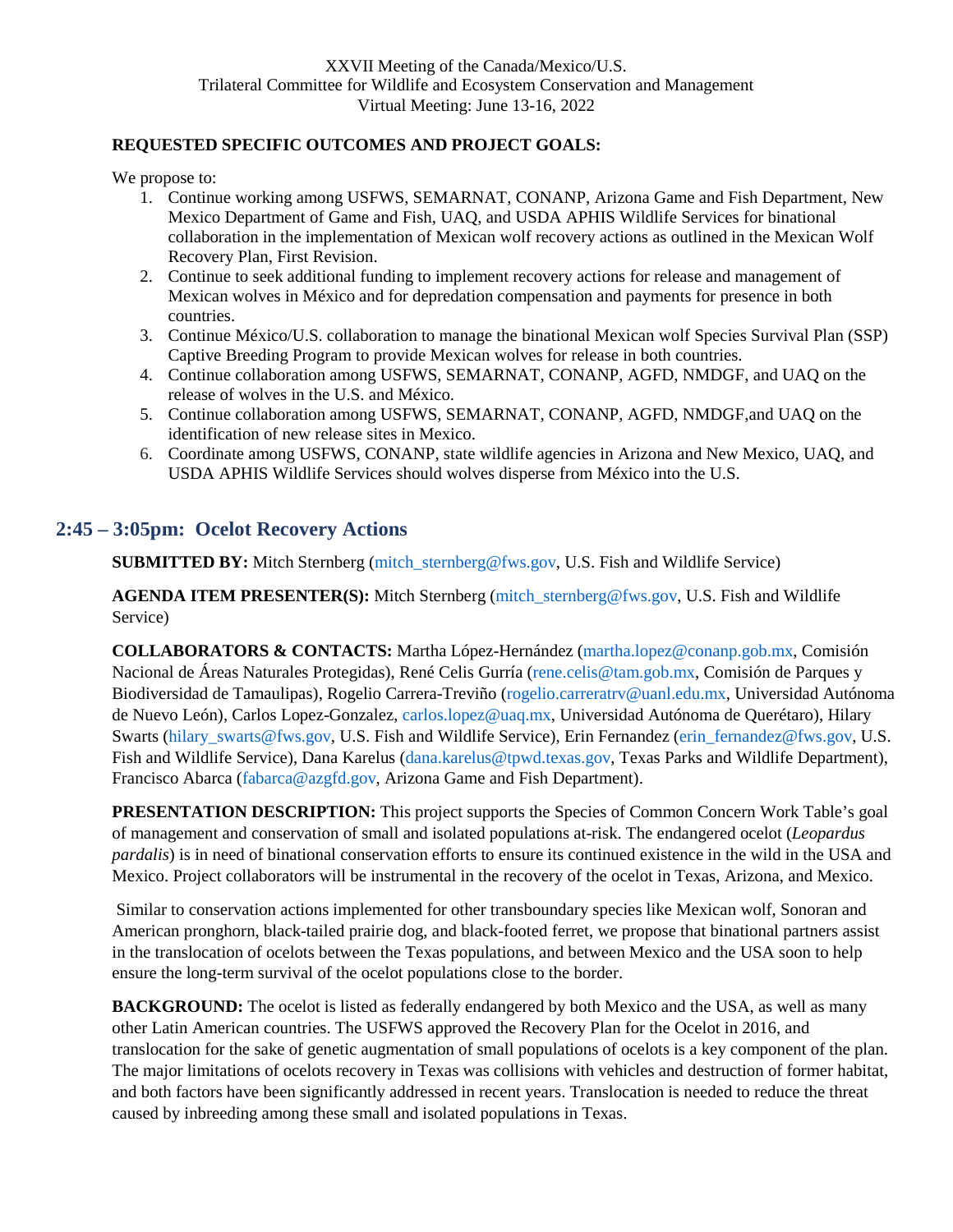Our presentation will describe recent scientific evidence on distribution of ocelots in Mexico and Texas, and a tentative plan for actions in support of translocation of wild ocelots between existing Texas populations, and from Mexico to Texas populations.

**REQUESTED SPECIFIC OUTCOMES AND PROJECT GOALS:** In 2022, we intend to complete all documents necessary for the translocation of ocelots between Texas populations and translocate 2-4 ocelots between Texas populations in 2022-2023. We also intend to have established a Mexico-Texas Ocelot Translocation Working Group, and to have a series of documents in review by both countries at the federal and state levels in consideration of translocation of wild ocelots from Mexico into existing wild populations in Texas.

### <span id="page-40-0"></span>**3:05 – 3:25pm: Transboundary Movements of Wildlife**

**SUBMITTED BY:** Angelica Narvaez, CONANP / Jim Devos, AZGFD

**AGENDA ITEM PRESENTER(S):** Angelica Narvaez, CONANP / Jim Devos, AZGFD

**COLLABORATORS & CONTACTS:** Jim Devos, Arizona Game and Fish Department; Stewart Lyle,New Mexico Department of Game and Fish; Mitch Sternberg, U.S. Fish and Wildlife Service; Martha Chavez – Demetria Panos, USFWS; Luis Lecuona, APHIS; Carlos Lopez, Autonomous University of Queretaro; Angelica Narvaez – Aurora Romo, CONANP; Víctor Manuel Campuzano, DGVS.

**PRESENTATION DESCRIPTION:** The wild-to-wild cross-border movement of species can often inhibit binational efforts to recover transboundary wildlife species as translocations to reintroduce species often involves a great deal of restrictions and regulations that can be not only extremely bureaucratic and cumbersome, but frequently confusing and difficult to comply. Further, this uncertainty frequently impedes conservation actions that would, otherwise, strengthen the current populations of critically endangered species on both sides of the border.

The number of federal and state agencies involved, sanitary requirements, time lines, last minute changes that can occur (i.e. sudden outbreaks,), and miscommunication, can result in failed cross-border movements of specimens that can, at a certain point, be detrimental to local populations of species and their recovery.

It is important that parties begin, under the framework of the Species Table, a dialogue to identify obstacles that may need to be addressed with pertinent authorities involved, at various levels, in an effort to try to expedite and, when possible, standardize regulations that, in compliance with national laws, can also facilitate the successful translocation of species at risk

**BACKGROUND:** In the recent years the cross-border collaboration for the recovery of shared species at risk has greatly increased and with this, the need for transboundary movements of wild individuals has become paramount to achieving effective species conservation.

However, conflicts with different issues such as permit guidelines for cross-border species collection and transportation, timelines, disease and restrictions on moving animals across the border, sudden outbreaks, physical barriers, lack of understanding, have resulted in failed efforts to strengthen a number of binational reintroduction programs (i.e. American Bison, California Condor, Mexican Wolf, Pronghorn, Ocelot, etc.)

**REQUESTED SPECIFIC OUTCOMES AND PROJECT GOALS:** Continue dialogue among participants and pertinent authorities to identify roadblocks that may cause a negative impact on the successful translocation of species at risk and identify strategies that could lead to more effective regulations that may facilitate the transboundary movements of the related species.